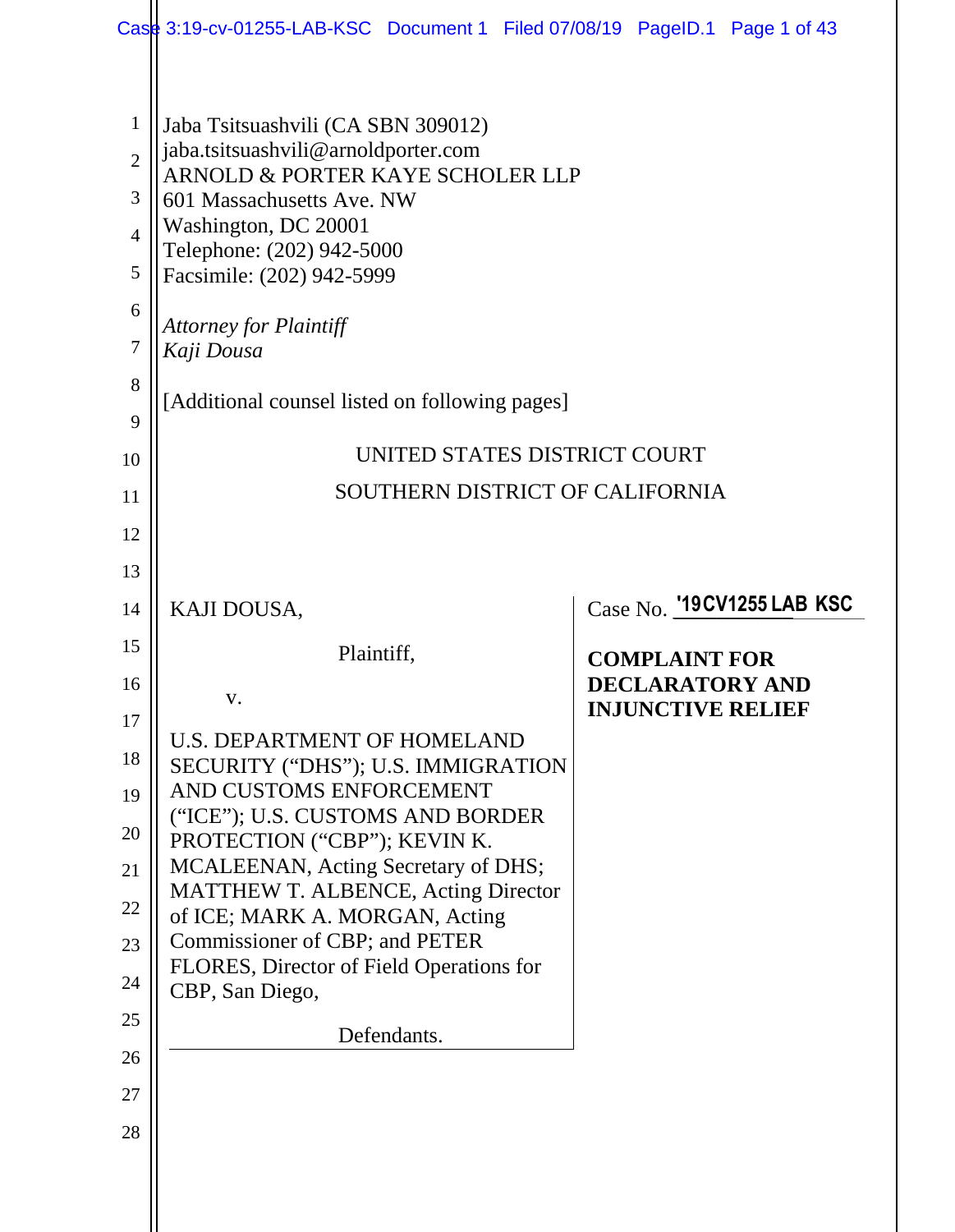| $\mathbf{1}$   | R. Stanton Jones* (DC SBN 987088)                                    |
|----------------|----------------------------------------------------------------------|
| $\overline{2}$ | stanton.jones@arnoldporter.com<br>William C. Perdue* (DC SBN 995365) |
| 3              | william.perdue@arnoldporter.com                                      |
| $\overline{4}$ | Christian Sheehan* (DC SBN 1045233)                                  |
| 5              | christian.sheehan@arnoldporter.com<br>Jean Chang* (DC SBN 1035614)   |
| 6              | jean.chang@arnoldporter.com<br>ARNOLD & PORTER KAYE SCHOLER LLP      |
| 7              | 601 Massachusetts Ave. NW                                            |
| 8              | Washington, DC 20001<br>Telephone: (202) 942-5000                    |
| 9              | Facsimile: (202) 942-5999                                            |
| 10             | Ada Añon* (NY SBN 5030697)                                           |
| 11             | ada.anon@arnoldporter.com                                            |
| 12             | Leah Harrell* (NY SBN 5623335)                                       |
| 13             | leah.harrell@arnoldporter.com<br>ARNOLD & PORTER KAYE SCHOLER LLP    |
| 14             | 250 West 55th St.<br>New York, NY 10019                              |
| 15             | Telephone: (212) 836-8000                                            |
| 16             | Facsimile: (212) 836-8689                                            |
| 17             | Stephanie Llanes* (NY SBN 5580014)                                   |
| 18             | stephanie.llanes@protectdemocracy.org                                |
| 19             | PROTECT DEMOCRACY<br>222 Broadway, 19th Floor                        |
| 20             | New York, NY 10038                                                   |
| 21             | Telephone: (202) 579-4582                                            |
| 22             | Anne Tindall* (DC SBN 494607)                                        |
| 23             | anne.tindall@protectdemocracy.org<br>PROTECT DEMOCRACY               |
| 24             | 2020 Pennsylvania Avenue NW, Suite #163                              |
| 25             | Washington, DC 20006<br>Telephone: (202) 579-4582                    |
| 26             |                                                                      |
| 27             |                                                                      |
| 28             |                                                                      |
|                |                                                                      |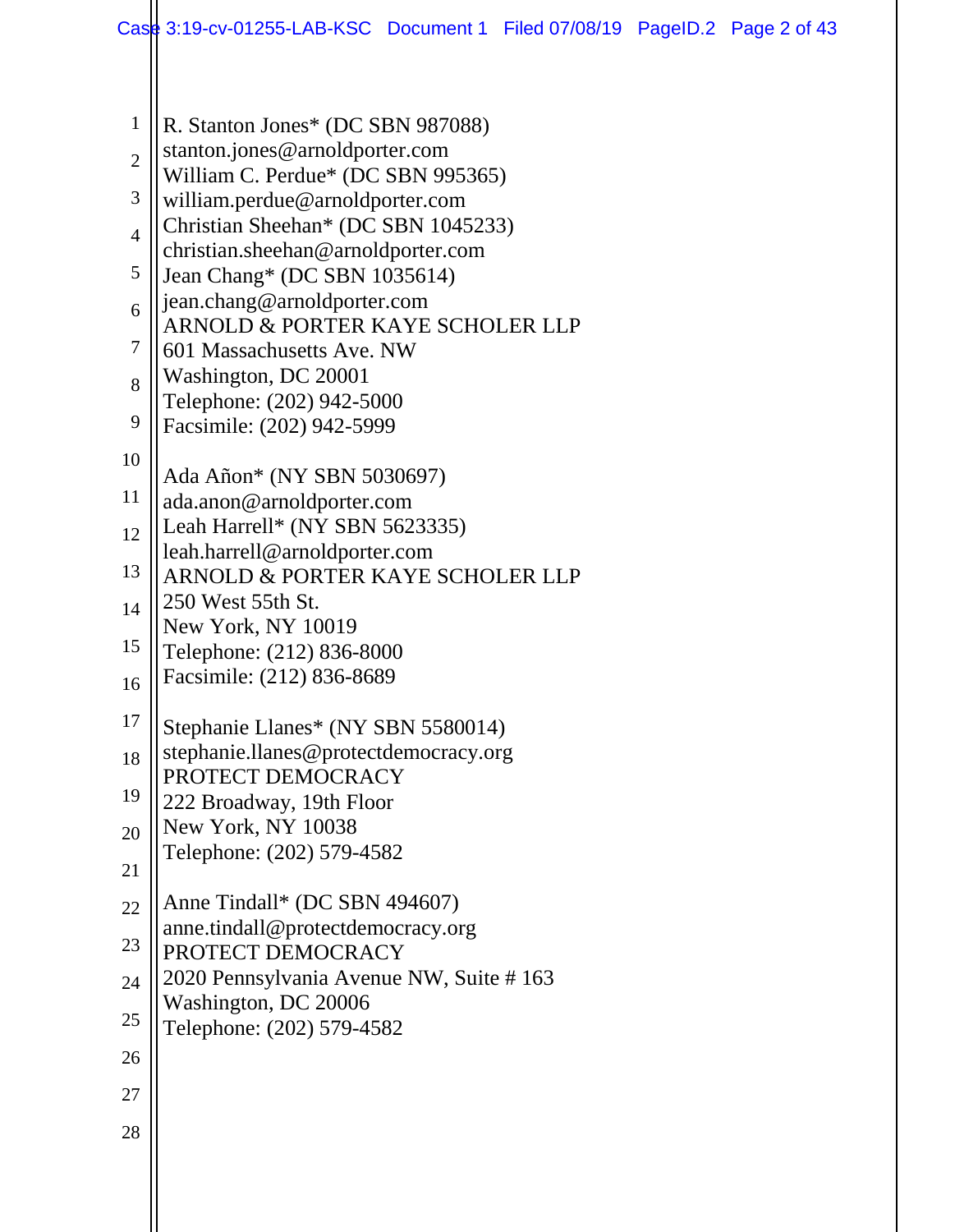|                       | Case 3:19-cv-01255-LAB-KSC Document 1 Filed 07/08/19 PageID.3 Page 3 of 43 |
|-----------------------|----------------------------------------------------------------------------|
|                       |                                                                            |
| $\mathbf{1}$          | Genevieve Nadeau* (MA SBN 677566)                                          |
| $\overline{2}$        | genevieve.nadeau@protectdemocracy.org<br>Ben Berwick* (MA SBN 679207)      |
| 3                     | ben.berwick@protectdemocracy.org                                           |
| $\overline{4}$        | PROTECT DEMOCRACY<br>15 Main Street, Suite 312                             |
| 5                     | Watertown, MA 02472<br>Telephone: (202) 579-4582                           |
| 6                     |                                                                            |
| $\boldsymbol{7}$<br>8 | <b>Attorneys for Plaintiff</b><br>Kaji Dousa                               |
| 9                     |                                                                            |
| 10                    | *pro hac vice applications forthcoming                                     |
| 11                    |                                                                            |
| 12                    |                                                                            |
| 13                    |                                                                            |
| 14                    |                                                                            |
| 15                    |                                                                            |
| 16                    |                                                                            |
| $17\,$                |                                                                            |
| 18                    |                                                                            |
| 19                    |                                                                            |
| 20                    |                                                                            |
| 21                    |                                                                            |
| $22\,$                |                                                                            |
| 23<br>24              |                                                                            |
| 25                    |                                                                            |
| 26                    |                                                                            |
| 27                    |                                                                            |
| 28                    |                                                                            |
|                       |                                                                            |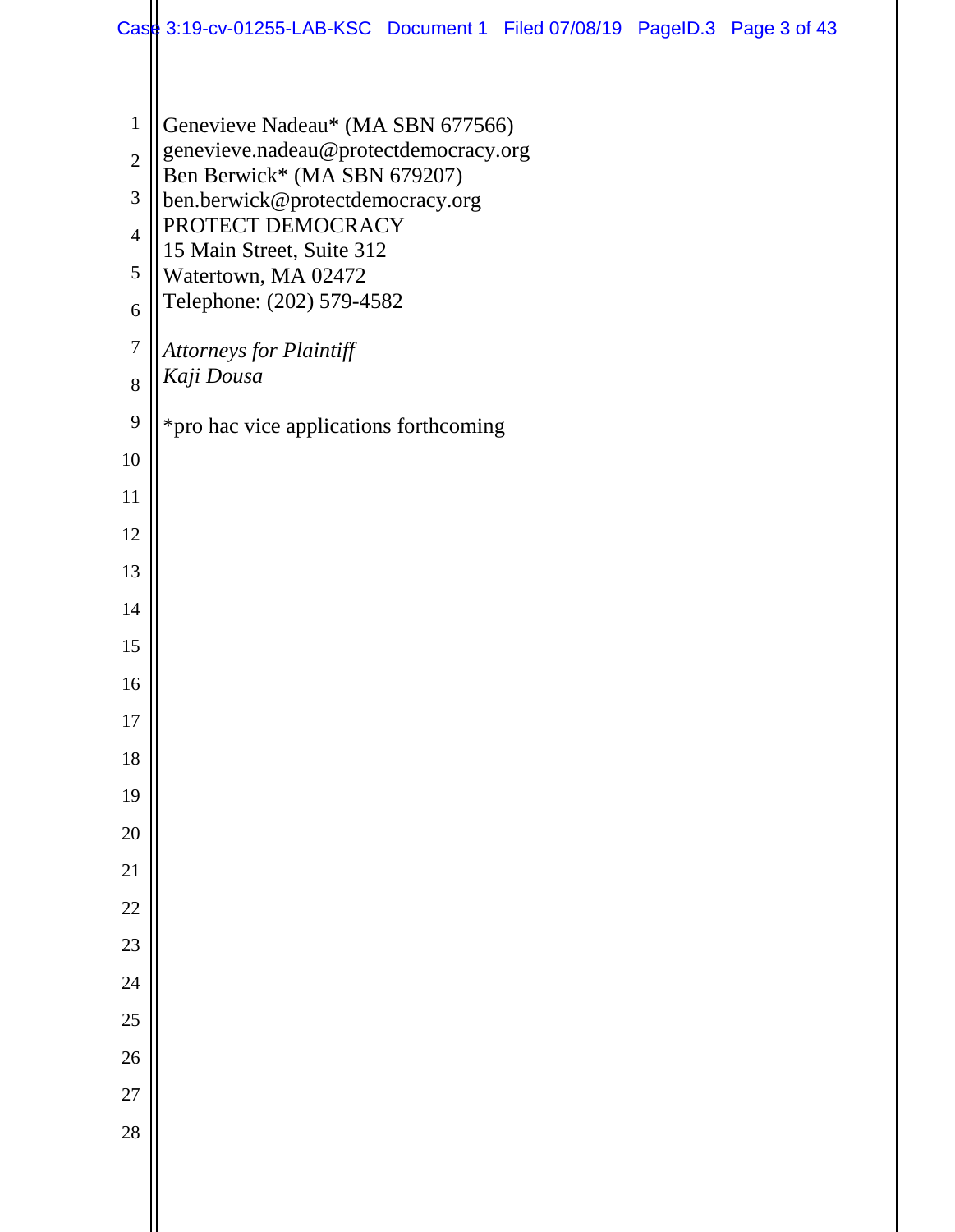1

#### **INTRODUCTION**

2 3 4 5 6 7 8 9 10 11 12 13 14 15 16 17 18 19 1. "For I was hungry and you gave me food, I was thirsty and you gave me something to drink, I was a stranger and you welcomed me, I was naked and you gave me clothing, I was sick and you took care of me, I was in prison and you visited me. Truly I tell you, just as you did it to one of the least of these who are members of my family, you did it to me." *Matthew* 25:35–36, 40. As a Christian minister, Plaintiff Pastor Kaji Dousa believes that serving the needs of migrants, refugees, and asylum-seekers—the most vulnerable among us—is a requirement of her Christian faith. The First Amendment safeguards Pastor Dousa's right to follow Christ's commandment to serve "the least of these," and to lead them in prayer, for "religious activity occupies the same high estate under the First Amendment as do worship in the churches and preaching from the pulpits." *Watchtower Bible & Tract Soc'y of New York, Inc. v. Vill. of Stratton*, 536 U.S. 150, 161 (2002). "If there is any fixed star in our constitutional constellation, it is that no official, high or petty, can prescribe what shall be orthodox in politics, nationalism, religion, or other matters of opinion." *W. Va. State Bd. of Educ. v. Barnette*, 319 U.S. 624, 642 (1943). Nor may our government punish expression of a person's beliefs, no matter how at odds they may be with the government's policy. *See Brandenburg v. Ohio*, 395 U.S. 444, 449 (1969).

20 21 22 2. Punishing Pastor Dousa's protected ministry and expression, however, is exactly what Defendants—agencies and officials of our federal government have done and will continue to do without intervention from this Court.

- 23 24 25 26 3. Pastor Dousa serves as Senior Pastor at the Park Avenue Christian Church in New York, New York. She is also Co-Chair of the New Sanctuary Coalition, a faith-based organization dedicated to serving and advocating for immigrant communities.
- 27
- 28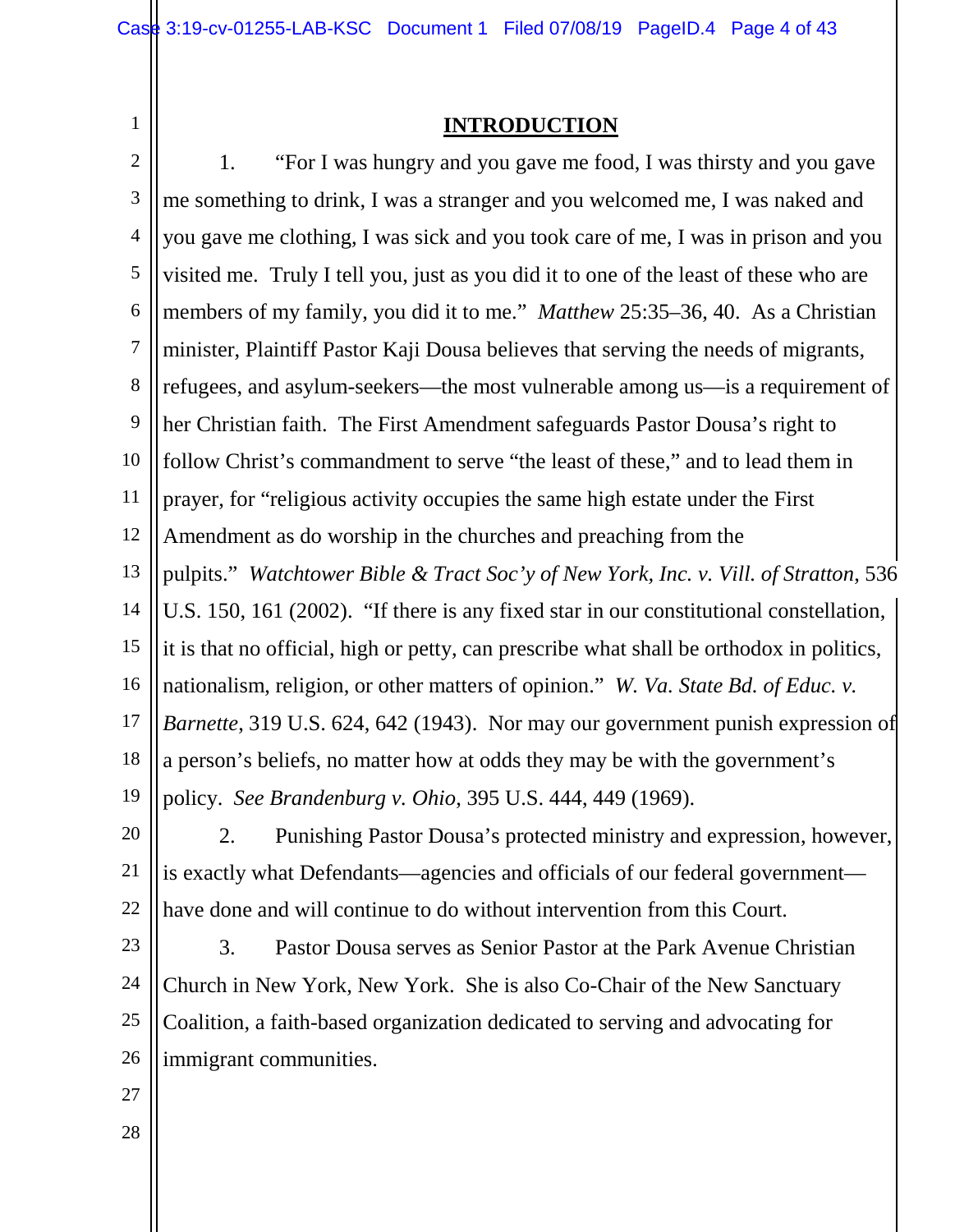1 2 3 4 5 6 7 8 9 10 4. Pastor Dousa is called by God to follow Jesus Christ, who spent most of his life in the company of people cast aside by ruling authorities. In the Gospel of Matthew, the Bible records that the Holy Family—Mary, Joseph, and Jesus fled for Egypt with government authorities in hot pursuit, narrowly escaping the King's massacre of all children under the age of two. In Egypt, Jesus and his parents were received as refugees. *See Matthew* 2:13–15. The Bible explains that after his return, Jesus began a rapidly growing ministry that soon threatened unjust ruling authorities. For his conscientious preaching about justice and his compassionate ministry to outsiders, those same authorities executed him, nailing him to a cross to silence him.

11 12 13 14 15 5. Because Jesus crossed a foreign border as a refugee and an immigrant, Pastor Dousa has preached to her congregation and other audiences of faith that "to oppose an immigrant is to oppose Jesus." She has warned that "if we do not stand on the side of immigrants right now, history will find us as the ones who were complicit in their persecution."

16 17 18 19 20 6. Pastor Dousa offers pastoral care to longtime U.S. residents facing deportation and separation from their U.S. citizen families. She meets with them. She leads them in prayer. She organizes prayer vigils for and with these vulnerable individuals and families. Pastor Dousa has done all the same for newly arrived refugees who fled violence and extreme poverty in their home countries.

21 22 23 24 7. Pastor Dousa's ministry also takes her to the United States' Southern Border with Mexico. Since serving several years ago as pastor to a church in La Mesa, California—20 miles from the Southern Border—she has provided pastoral care to migrants, as well as to people giving them aid and counsel.

25 26 27 8. Most recently, Pastor Dousa was a lead organizer of the "Sanctuary Caravan," a mobile faith clinic deployed to Tijuana, Mexico to minister to Central American refugees fleeing persecution, violence, crushing poverty, and even death.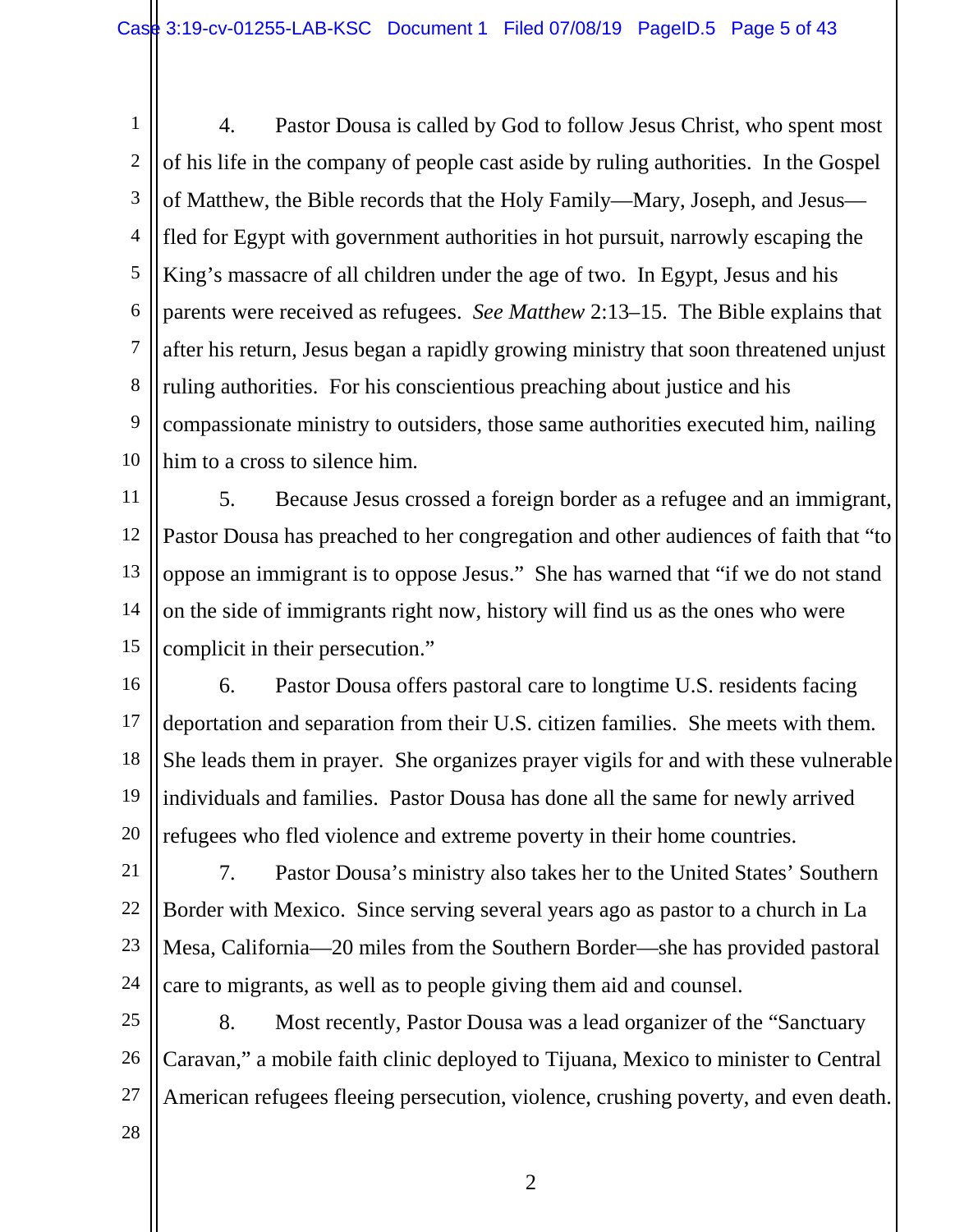1 2 Many of these migrants are devout Christians, and they often turn to their faith to guide and sustain them.

3 4 5 6 7 8 9 10 9. Late last fall and again in January of this year, Pastor Dousa traveled to Tijuana where she prayed with scores of migrants and their advocates. She preached to them. She heard their confession. She offered them absolution. She anointed the sick. She consoled the mourning. She laid hands on the injured. She offered grace to the anguished. She dedicated the children of migrants born on their journey in search of safe refuge. She officiated Christian marriage ceremonies for migrants who had never before been able to have a church-blessed wedding. In Tijuana, Pastor Dousa exercised all the duties of the Christian pastoral office.

11 12 13 10. For these acts of devotion commanded by the core tenets of her Christian faith, Defendants targeted Pastor Dousa with surveillance, detention, interrogation, and harassment.

14 15 16 17 18 11. In New York, regional ICE officials tracked rallies and prayer vigils led by Pastor Dousa on a list that the officials compiled of so-called "Anti-Trump Protests." These officials marked Pastor Dousa for surveillance because she prayed with and for immigrants, and because she generated publicity about the devastation that ICE's enforcement activities rain on immigrants and their families.

19 20 21 22 23 24 25 12. Then, in January, Defendants detained Pastor Dousa as she attempted to re-enter this nation, her nation, after a day in Tijuana ministering to migrants and their advocates. Border agents interrogated Pastor Dousa about her pastoral work. They interrogated her about her motives. They interrogated her about her associations. They revealed to Pastor Dousa that they had collected detailed information about her and her pastoral work. And they revoked the access she had previously been granted to expedited border crossing.

26 27 13. Pastor Dousa's name is included in a secret government database of journalists, attorneys, immigrant-rights activists, and others targeted for their work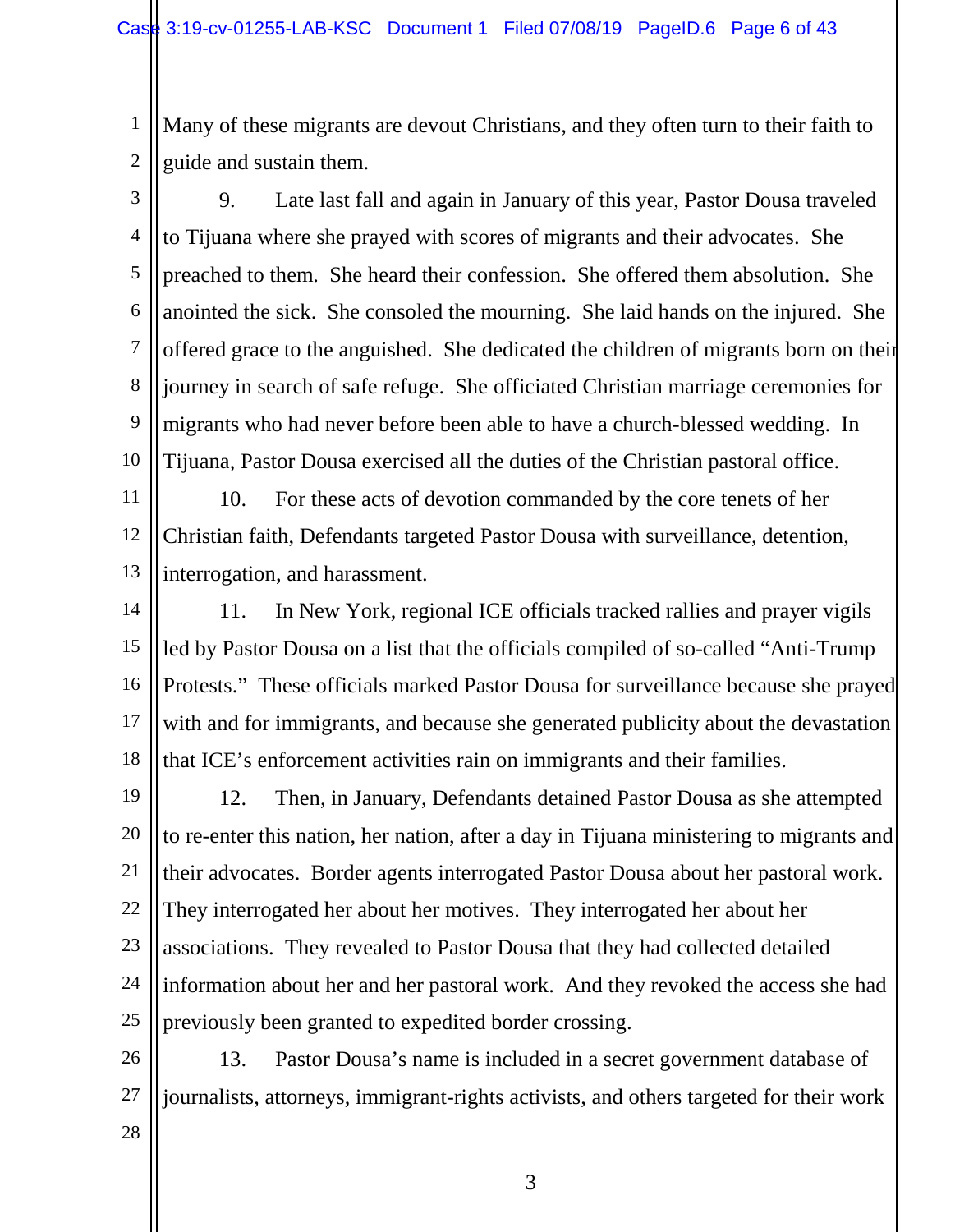1 2 3 with and for migrants. Compiled as part of a wide-ranging investigatory effort known as "Operation Secure Line," this database contains a picture of Pastor Dousa with a yellow "X" over her face.

4 5 6 7 8 9 10 11 12 13 14. Defendants' targeting of Pastor Dousa impedes her ministry, through and through. It burdens her ability to continue answering God's call to minister to migrants and refugees, which cannot happen without confidence in confidentiality. It deprives Pastor Dousa of her ability to offer pastoral guidance without credible fear of intrusion and retaliation by the government. Defendants' targeting of Pastor Dousa has further forced her to take steps contrary to her faith and to forgo activities that her faith requires, including all but ending her ministry of pastoral care at the Southern Border. And Defendants' surveillance of Pastor Dousa has diminished attendance of migrants at church services she leads, depriving her of the ability to minister to her congregation and the community at large.

14 15 16 17 18 15. Pastor Dousa is not alone. Defendants' targeting of her in retaliation for her religious exercise and protected expression is part of a nationwide effort by the United States government to silence the voices of anyone, even a prominent Christian minister, who dissents from the administration's immigration policies, and to punish anyone who offers comfort, aid, or care to migrants and refugees.

19 20 21 22 23 24 25 26 16. The First Amendment's Free Exercise and Free Speech Clauses prohibit our government from discriminating or retaliating on the basis of a person's religious exercise or protected expression. The Religious Freedom Restoration Act ("RFRA") prohibits our government from significantly burdening a person's exercise of her chosen religion. By targeting Pastor Dousa for surveillance, detention, interrogation, and other adverse actions on the basis of her Christian ministry to migrants, refugees, and those who provide them aid and sanctuary, Defendants' actions violate the First Amendment and RFRA.

- 27
- 28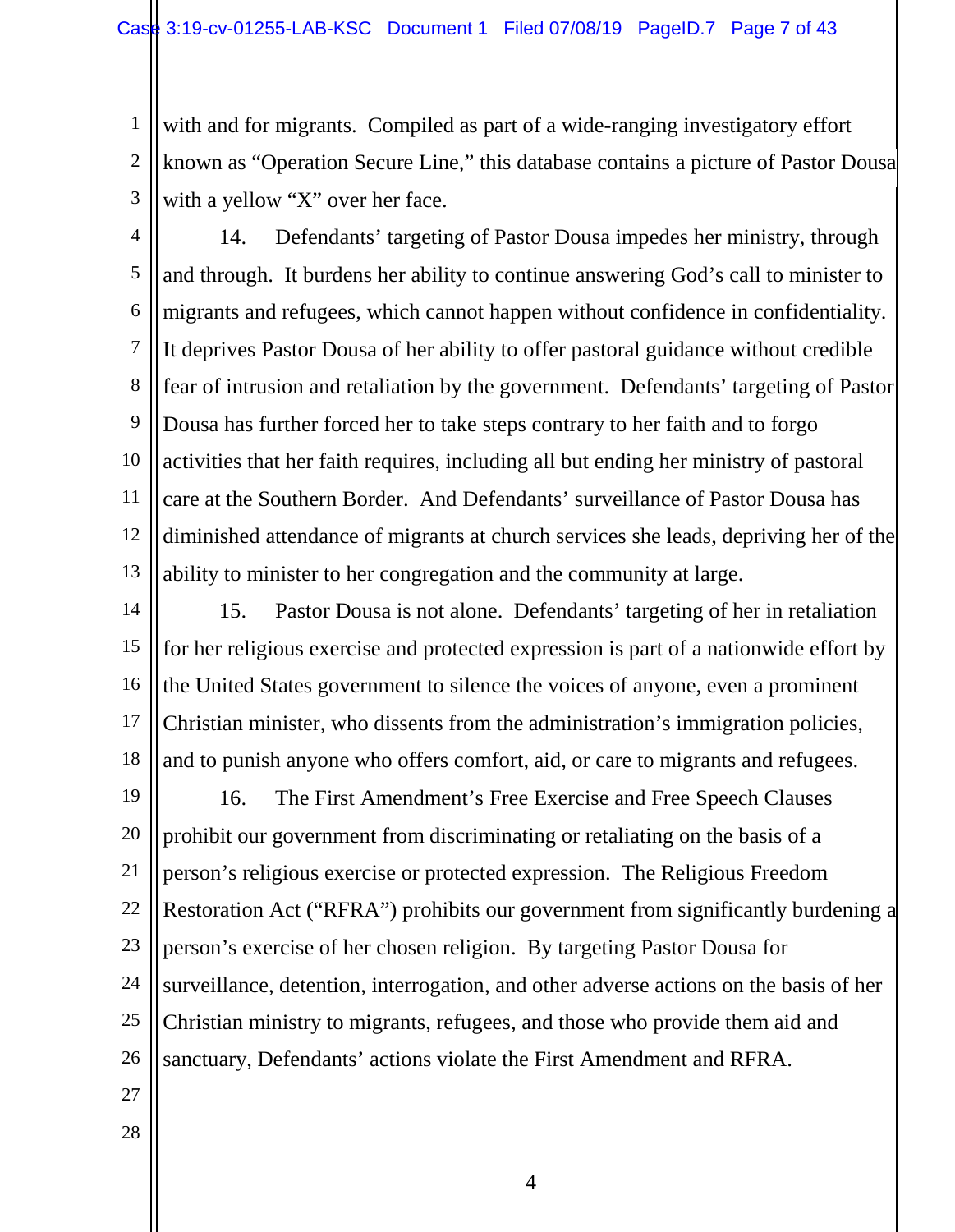1 2 3 4 5 17. Defendants' actions are not only unlawful, but fundamentally at odds with a democratic society in which people are free to follow their faith and government policy is subject to robust debate and criticism. Authoritarian regimes spy on, detain, and punish their critics; democracies thrive on the competition of ideas and freedom of belief.

6 7 8 9 18. In this country, the government cannot dictate the people with whom a pastor may pray, to whom she may preach, or for whom she may seek God's pardon and absolution. Pastor Dousa asks that the Court remind Defendants of these fundamental tenets of our democracy.

10

#### **JURISDICTION AND VENUE**

11 12 13 19. This Court has subject matter jurisdiction under 28 U.S.C. § 1331. Pastor Dousa's causes of action arise under the laws and Constitution of the United States, including the First Amendment and RFRA, 42 U.S.C. § 2000bb *et seq*.

14 15 20. Venue is proper in this district under 28 U.S.C. § 1391. A substantial part of the events giving rise to this action occurred in this judicial district.

16 17 18 21. An actual and justiciable controversy exists between the parties under 28 U.S.C. § 2201, and this Court has authority to grant declaratory and injunctive relief, *id.* §§ 2201, 2202; 42 U.S.C. § 2000bb-1.

19

#### **PARTIES**

20 21 22 23 24 25 26 27 28 22. Plaintiff Kaji Dousa is a U.S. citizen and the Senior Pastor at Park Avenue Christian Church ("The Park"). Located on the Upper East Side of Manhattan in New York City, The Park is a well-known, prominent feature of the Manhattan community. Pastor Dousa was elected to her position at The Park on June 19, 2016, by a unanimous vote—the first in the congregation's 206-year history. Pastor Dousa is also the Co-Chair of the New Sanctuary Coalition ("New Sanctuary"), work she began a decade ago while serving at Saint Peter's Memorial Church in New York City. Housed in Judson Memorial Church, also in New York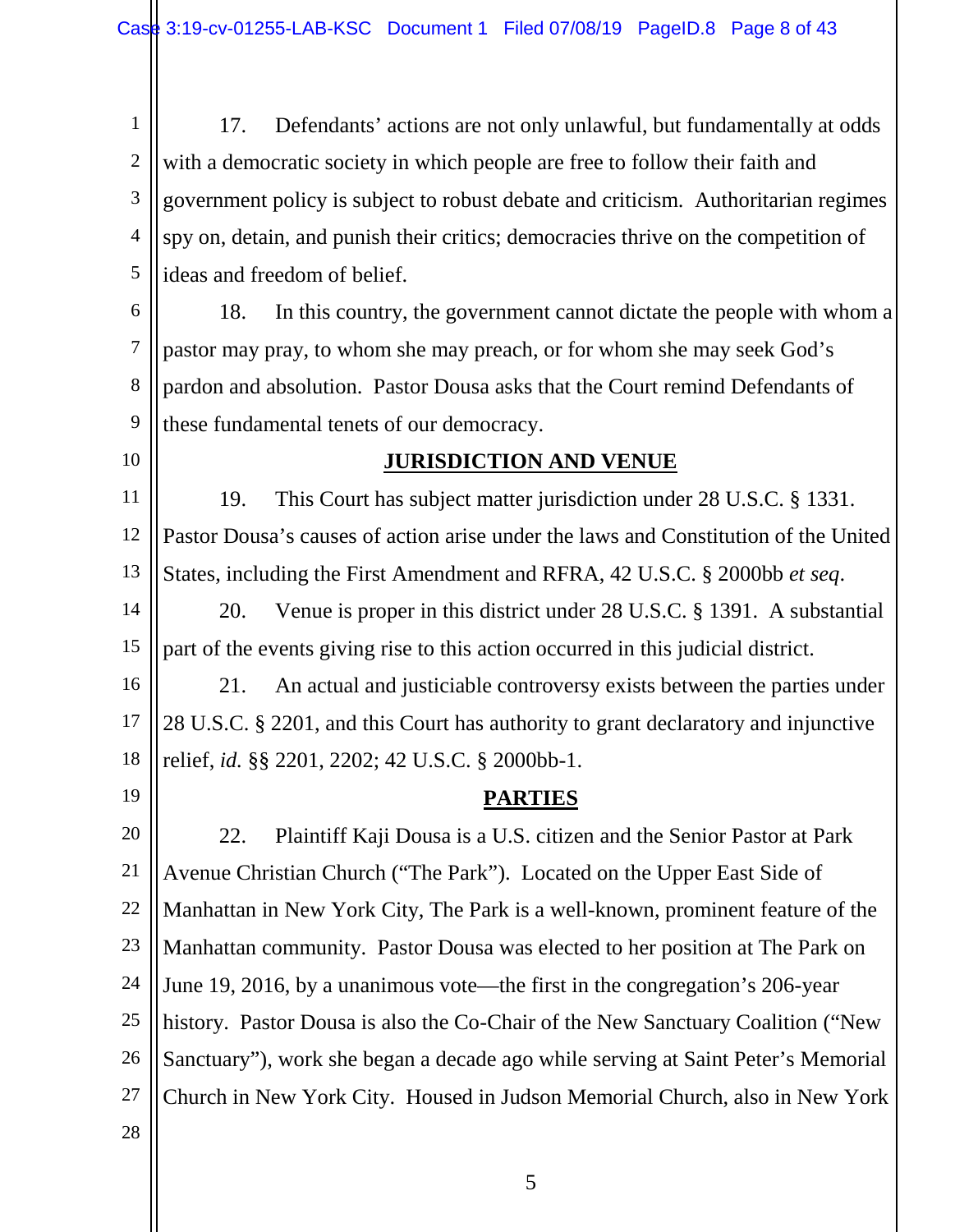1 2 3 4 5 City, New Sanctuary is a faith-based network of congregations, organizations, and individuals devoted to immigrant rights. Pastor Dousa is also President of the Yale Divinity School Alumni Board and serves as a Trustee for Andover Newton Seminary at Yale. She has served on United Church of Christ ("UCC") Board of Directors' Executive Council.

6 7 8 23. Defendant U.S. Department of Homeland Security ("DHS") is an executive department of the United States Government. DHS is headquartered in Washington, DC.

9 10 11 24. Defendant U.S. Immigration and Customs Enforcement ("ICE") is an agency within DHS, that includes the Homeland Security Investigations ("HSI") directorate. ICE is headquartered in Washington, DC.

12 13 25. Defendant U.S. Customs and Border Protection ("CBP") is an agency within DHS headquartered in Washington, DC.

14 15 16 17 18 26. Defendant Kevin K. McAleenan is the Acting Secretary of DHS. He is named in his official capacity. He is responsible for the administration and enforcement of federal immigration laws, regulations, and policies, including against Pastor Dousa. His address is 2707 Martin Luther King Jr Ave., SE, Washington, DC, 20528.

19 20 21 27. Defendant Matthew T. Albence is the Acting Director of ICE. He is named in his official capacity. In this capacity, he is charged with administering the enforcement of immigration laws. His address is 500 12th St., SW,

22 Washington, DC, 20536.

23 24 25 26 28. Defendant Mark A. Morgan is the Acting Commissioner of CBP. He is named in his official capacity. He is responsible for executing CBP's missions, including the mission for border security. His address is 1300 Pennsylvania Ave., NW, Washington, DC, 20229.

- 27
- 28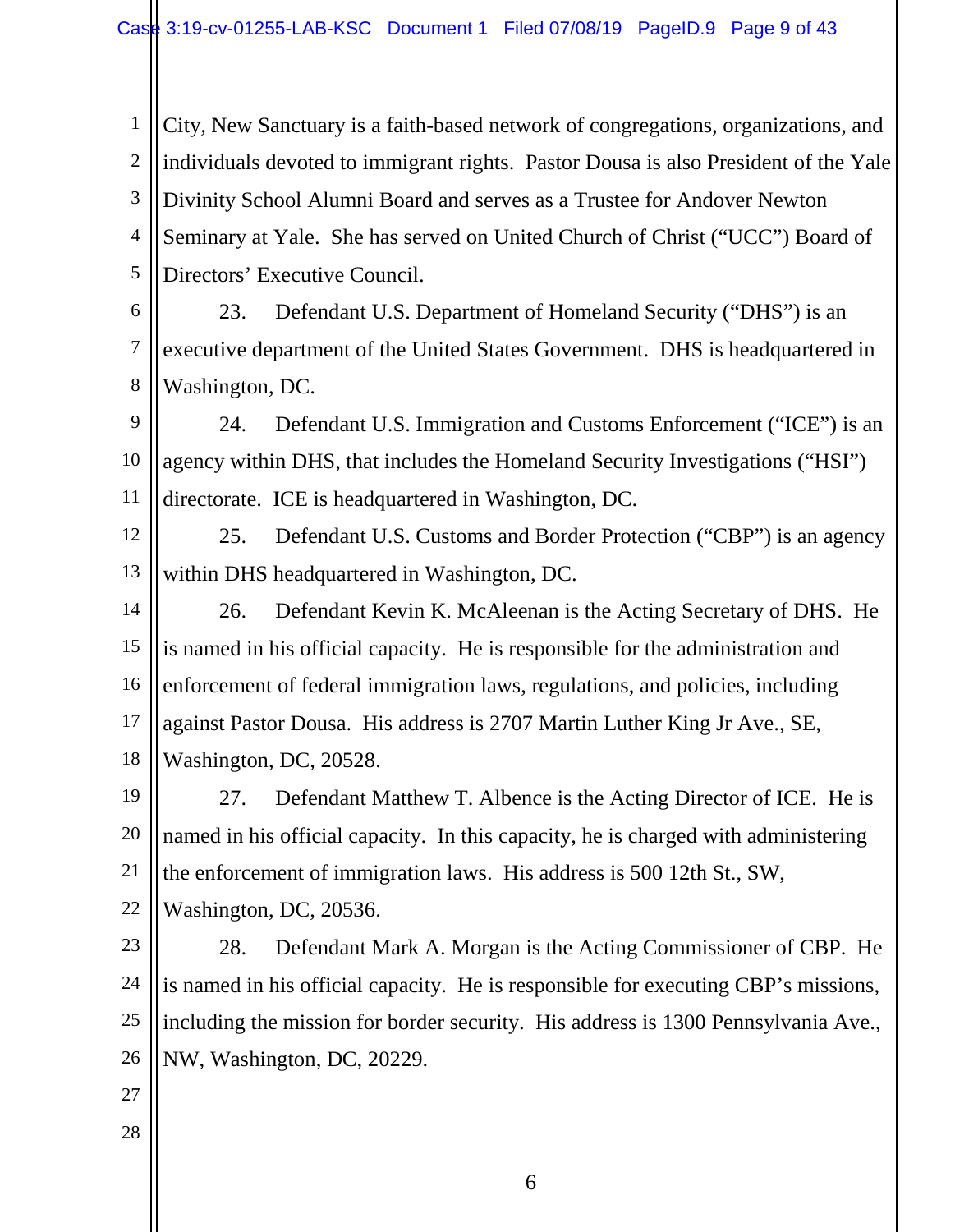1 2 3 4 5 29. Defendant Peter Flores is the Director of Field Operations for CBP in San Diego, California and oversees the San Ysidro Land Port of Entry. He is named in his official capacity. San Ysidro Land Port of Entry is the border crossing between San Diego and Tijuana, and is located at 720 East San Ysidro Blvd., San Ysidro, CA, 92173.

6

7

8

9

### **FACTUAL ALLEGATIONS**

#### **I. Pastor Dousa's Religion Commands Her to Engage in Direct, Confidential Ministry to Migrants and Their Advocates**

#### **A. Pastor Dousa is called by God to provide pastoral care to immigrants and refugees and those who aid and care for them**

10 11 12 13 14 15 16 30. As a Christian and UCC leader, Pastor Dousa must follow Jesus Christ by mirroring his ministry to the vulnerable and dispossessed. Her faith teaches her to see Jesus Christ in those who suffer as he did, and to view actions that cause further harm to the suffering as actions causing harm to Jesus Christ, who himself was a refugee. Pastor Dousa is thus called to pray with and protect refugees, asylum seekers, and other migrants. This calling is a command from God and answering it is a requirement of her faith.

17 18 19 20 21 22 23 24 31. As part of her work with New Sanctuary, Pastor Dousa serves as a spiritual advisor to its leaders and members, including Ravi Ragbir, its Executive Director. Through New Sanctuary, Pastor Dousa has, for the better part of a decade, organized and led weekly prayer vigils, or "Jericho Walks," near federal immigration buildings. These interfaith gatherings borrow the symbolism of the Battle of Jericho from the Book of Joshua, in which the Israelites marched around the city of Jericho seven times, causing the city walls to fall. New Sanctuary prays every week that "the wall of immigration injustice will come tumbling down."

25 26 27 32. Pastor Dousa's ministry with New Sanctuary includes the organization's Accompaniment Program, which ensures that immigrants who have immigration court dates and ICE check-in appointments do not face them alone.

28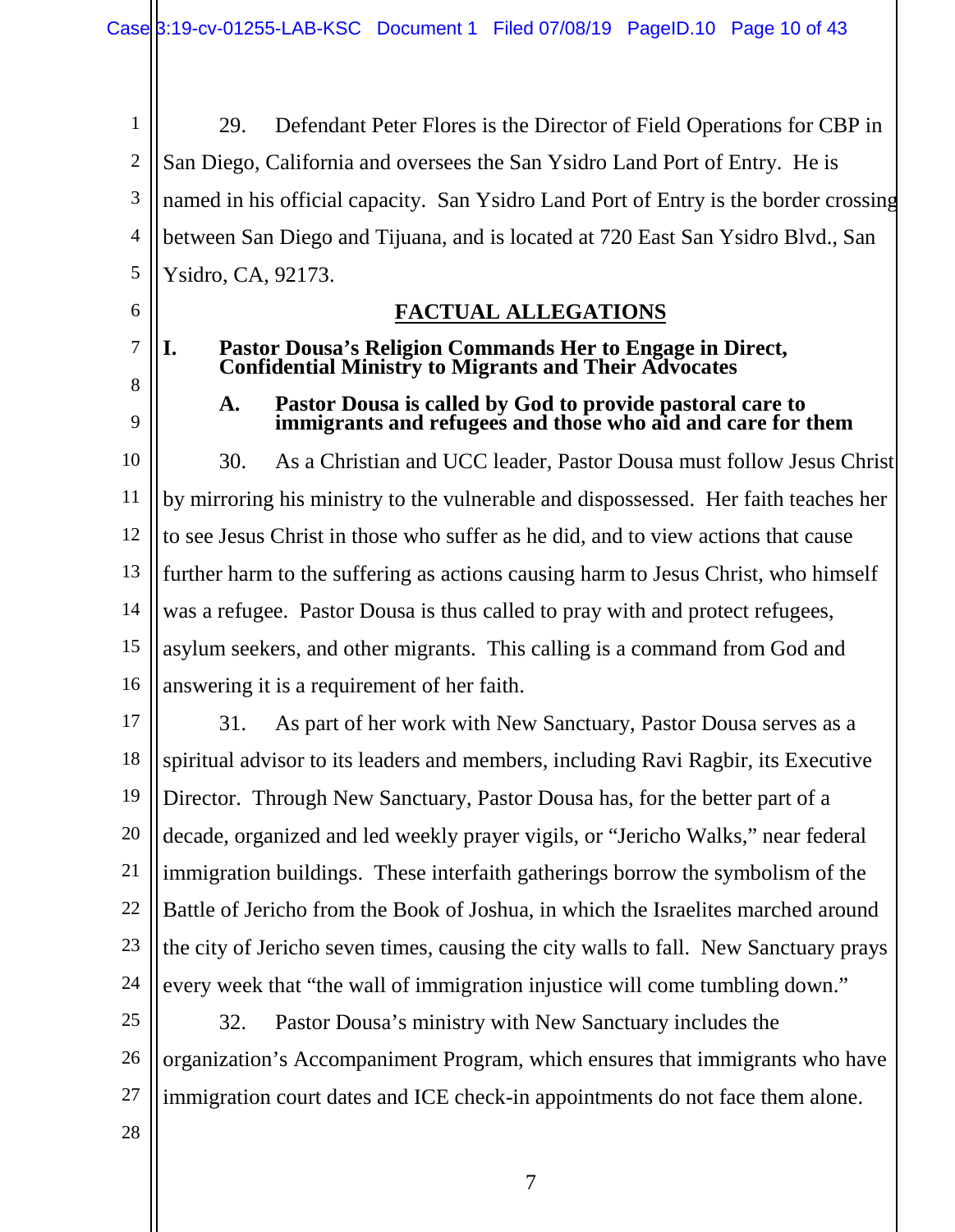1 2 Pastor Dousa regularly accompanies and prays with immigrants through this program.

3 4 5 6 7 33. Pastor Dousa's current work builds on a career of ministry. Before joining The Park, Pastor Dousa was Senior Minister at The Table: La Mesa United Church of Christ in California, just miles from the Southern Border, where she led the congregation in various forms of support for newly arrived immigrants. Members of the congregation offered housing and helped connect immigrants with

8 9 10 11 12 13 14 15 16 their family members throughout the United States. During this time, Pastor Dousa frequently provided pastoral care at Casa Hogar, an orphanage in Baja California in Mexico. With the League of Women Voters, she met with the Consulate General of Mexico to help connect migrants with family members in the United States. She also brought her congregation to a yearly Christmas service at "Friendship Park," which is located at a space where a barricade between Mexico and the United States can be opened so that U.S. citizens and family members deported to Mexico may gather and pray together. The *La Mesa Today* newspaper named Pastor Dousa La Mesan of the Year in 2015 for her ministry to immigrant children.

17 18 19 20 21 22 23 24 34. Pastor Dousa continued her work on the Southern Border after being called to The Park in 2016. In 2018, through New Sanctuary, she helped organize a "Sanctuary Caravan," a mobile clinic of faith leaders, congregants, and humanitarian workers who provided pastoral services, including prayer and churchblessed marriage ceremonies, to migrants seeking asylum in the United States. Lasting 40 days and 40 nights (a period of Biblical significance), the Sanctuary Caravan included dozens of volunteers ministering to several hundred asylum seekers south of the Southern Border.

25 26 35. The majority of these asylum seekers hail from Guatemala, Honduras, and El Salvador, a geographical area called Central America's "Northern Triangle."

- 27
- 28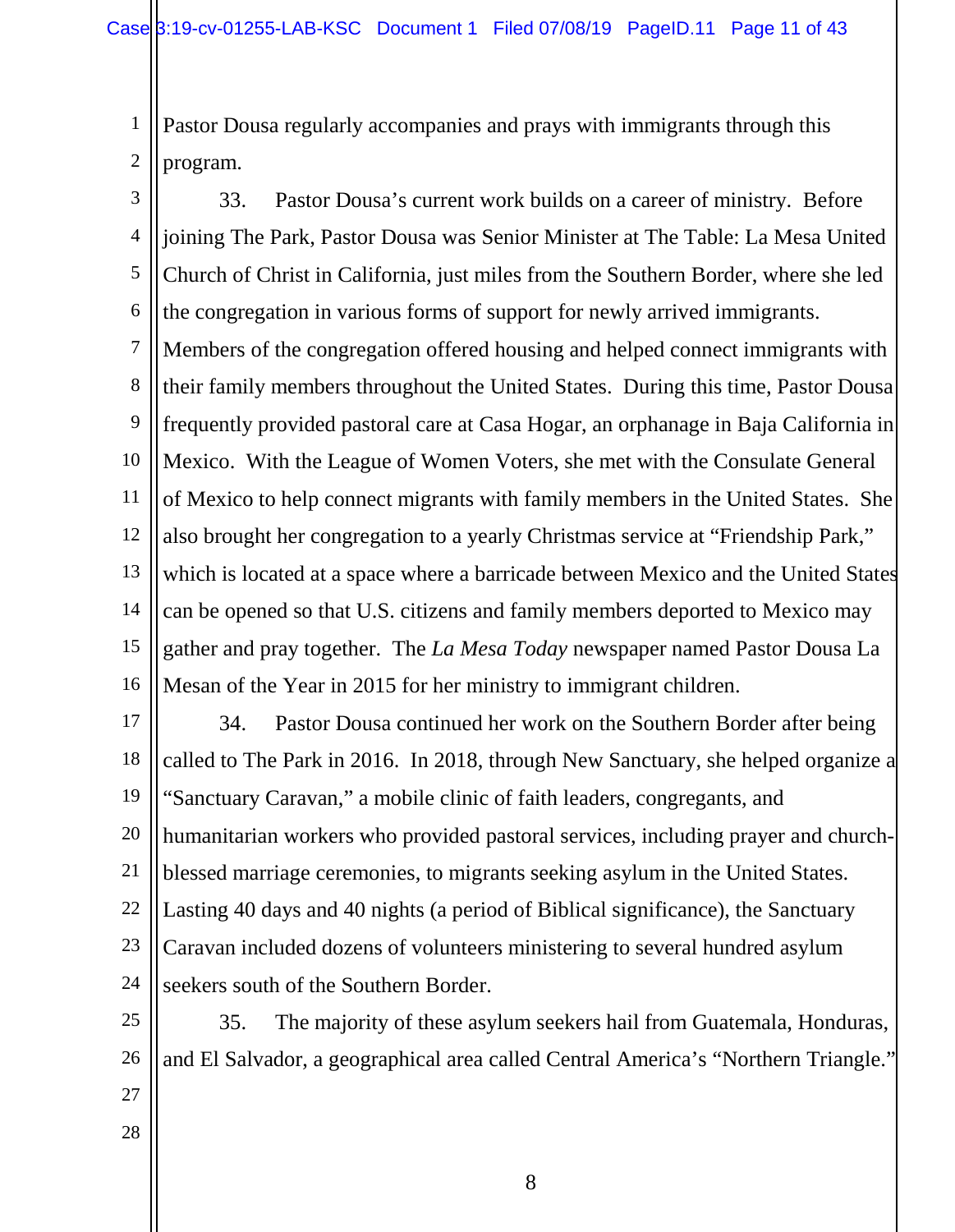1 2 3 4 5 6 7 8 9 10 11 12 13 14 15 16 17 18 19 20 21 22 23 24 25 26 27 28 This region is beset with widespread corruption<sup>1</sup> that is reinforced by police forces with extensive ties to organized crime and transnational drug cartels.<sup>2</sup> A confluence of factors, including absorption of U.S.-funded paramilitary forces into law enforcement and other parts of government in the 1980s and 1990s, a deportation pipeline from gang-dominated U.S. prisons, and a collapse of rural economies, has created a crisis in governance that makes traditional law enforcement such as investigation and prosecution for serious crimes like extortion, burglary, rape and murder the exception rather than the rule for most citizens of these countries. The impunity rates—the percentages of crimes that go unpunished—in the Northern Triangle range from the mid-80s to near 100%.<sup>3</sup> In other words, a Northern Triangle family targeted for these crimes has only one reliable recourse: to leave. 36. Women and children facing long-term physical, sexual, and emotional violence in the Northern Triangle can expect little to no meaningful help from their governments.<sup>4</sup> Impunity for domestic violence exceeds that for other serious crimes. People fleeing the Northern Triangle seek refuge from this unchecked 1 <sup>1</sup> *See* Christina Eguizábal *et al*., *Crime and Violence in Central America's Northern Triangle*, THE WILSON CTR. 1–2 (2015), https://www.wilsoncenter.org/sites/default/files/FINAL%20PDF\_CARSI%20REP ORT\_0.pdf. 2 Mimi Yagoub, *480 Gang Members Infiltrated El Salvador Security Forces: Report*, INSIGHT CRIME (Feb. 22, 2016), http://www.insightcrime.org/newsbriefs/did-480-gang-members-infiltrate-el-salvador-security-forces. <sup>3</sup> *What's Really Happening in Central America*, VOX (June 21, 2019), https://megaphone.link/VMP1974115829 4 UNHCR, *Women on the Run: First-Hand Accounts of Refugees Fleeing El Salvador, Guatemala, Honduras, and Mexico*, THE UN REFUGEE AGENCY, at 25 (2015), http://www.unhcr.org/en-us/publications/operations/5630f24c6/womenrun.html [hereinafter *Women on the Run*]. The women interviewed described repeated rapes and sexual assaults as well as violent physical abuse that included: "beatings with hands, a baseball bat and other weapons; kicking; threats to do bodily harm with knives; and repeatedly being thrown against walls and the ground." *Id*.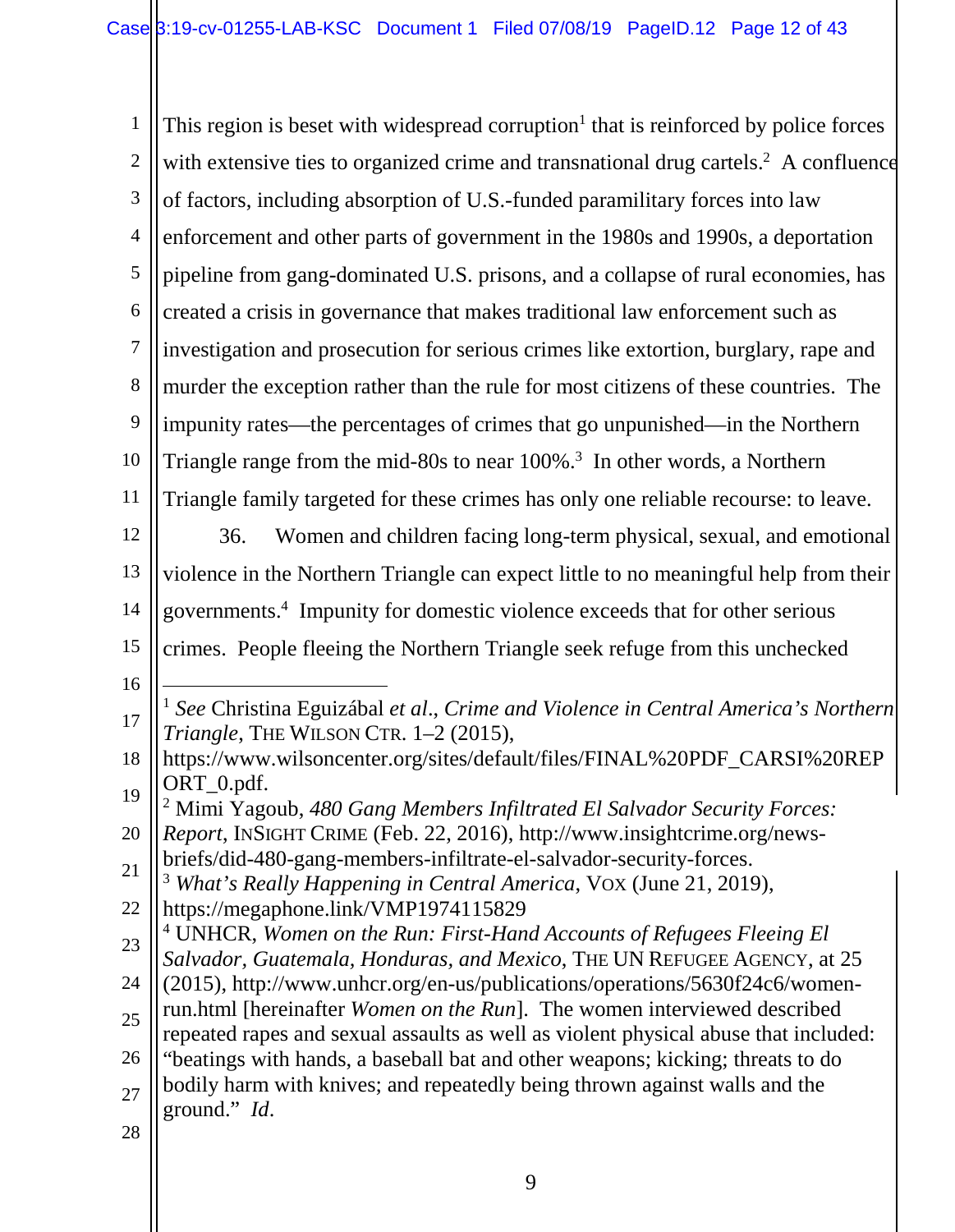1 2 3 domestic violence, from crushing poverty, and from "criminal armed groups" that terrorize them through "assaults, extortion, and disappearances or murder of family members."<sup>5</sup>

4 5 6 7 8 9 10 11 37. Migrants do not escape this violence when they cross Mexico's border with Central America. Mexico also has seen a staggering rise in corruption and violence since the early 2000s.<sup>6</sup> As in the Northern Triangle, corrupt elements of the police and armed forces operate with unchecked lawlessness in parts of Mexico, leaving victims of crime unable to turn to the Mexican government for protection. Many migrants experience beatings or other forms of assault.Nearly one in three women (31.4%) and one in five men (17.2%) traveling this route are sexually abused during their journeys.<sup>7</sup>

12 13 14 38. The dangers that lead migrants to flee the Northern Triangle, and the traumatic experiences they endure along the way, make offering them pastoral care an urgent command of Pastor Dousa's Christian faith.

15

#### **B. The covenant of confidentiality is central to Pastor Dousa's ministry**

16 17 18 19 20 39. Pastoral care requires confidentiality. Worshippers come to Pastor Dousa for ministry and religious guidance in overcoming, among other things, sexual assault, family violence, and fear of political persecution. Like clergy across the globe, Pastor Dousa has a religious and moral obligation to receive this

21

26 Labor, *Country Reports on Human Rights Practices for 2014*, https://2009-

- 27 2017.state.gov/j/drl/rls/hrrpt/2014humanrightsreport/#wrapper. 7 *Id*. at 12.
- 28

<sup>22</sup>  $\overline{a}$ 5 *Id.* at 15.

<sup>23</sup> 6 Dominic Joseph Pera, *Drugs Violence and Public [In]Security: Mexico's Federal Police and Human Rights Abuse*, 2–4, 7 (Justice in Mex. Working Paper Series

<sup>24</sup> Vol. 14,No. 1, May 2015), https://justiceinmexico.org/wp-

<sup>25</sup> content/uploads/2015/12/151204\_PERA\_DOMINIC\_DrugViolenceandPublicInsec urity\_FINAL.pdf; *see* U.S. Dep't of State, Bureau of Democracy, Human Rights &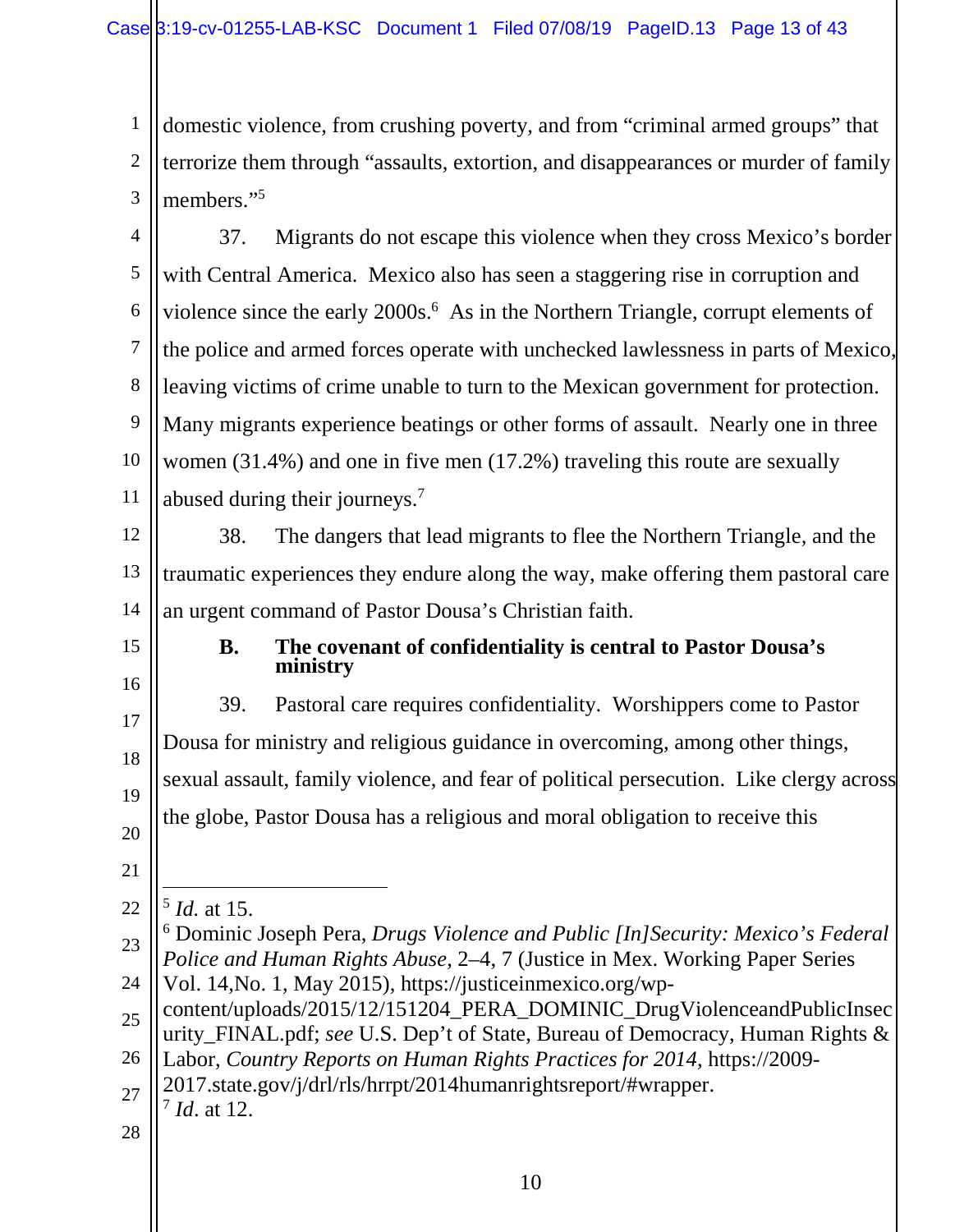1 2 3 testimony in a setting sealed from the outside world except in the most extraordinary circumstances. Without a commitment to confidentiality, Pastor Dousa's ministry is severely diminished.

4 5

6

7

8

40. Confidentiality is also essential to the pastoral rites of confession and absolution, through which the faithful share their truth without judgment and receive complete forgiveness. The ability to offer this path to redemption is a faith leader's greatest power. Pastor Dousa's ministry hinges upon this core theological principle.

9 10 11 12 41. Confidence in the ability to minister without fear of intrusion is acutely important when ministering to refugees. By definition, refugees are fleeing hardships. These hardships often come at the hands of dangerous and powerful people, including violent criminals and corrupt governments.

13 14 15 16 17 42. Confidentiality is also particularly essential to the pastoral duty to hear confession and offer Christ's absolution, whereby penitents share privately what burdens their consciences and receive complete forgiveness from the minister—as if from Christ himself. The ability to minister to Christians in this way is at the heart of a pastor's calling and lies at the foundation of Pastor Dousa's ministry.

18 19 20 21 43. Many refugees arrive in the United States knowing no English and without access to counsel or advocates who can help them navigate the asylum process. These people often first seek sanctuary in a church, a recognized place of safety, comfort, counseling, and religious guidance across countries and cultures.

## 22

- 23 24
- **II. Defendants Target Pastor Dousa for Ministering to Migrants and Refugees and for Preaching the Tenets of Her Christian Faith**

**A. CBP detains Pastor Dousa for interrogation at the San Ysidro port of entry because of her ministry to migrants** 

25 26 27 28 44. Pastor Dousa made her first trip to San Diego in connection with the Sanctuary Caravan on November 26, 2018. She traveled with a group of clergy and Mr. Ragbir to learn what on-the-ground organizing was already in place to receive a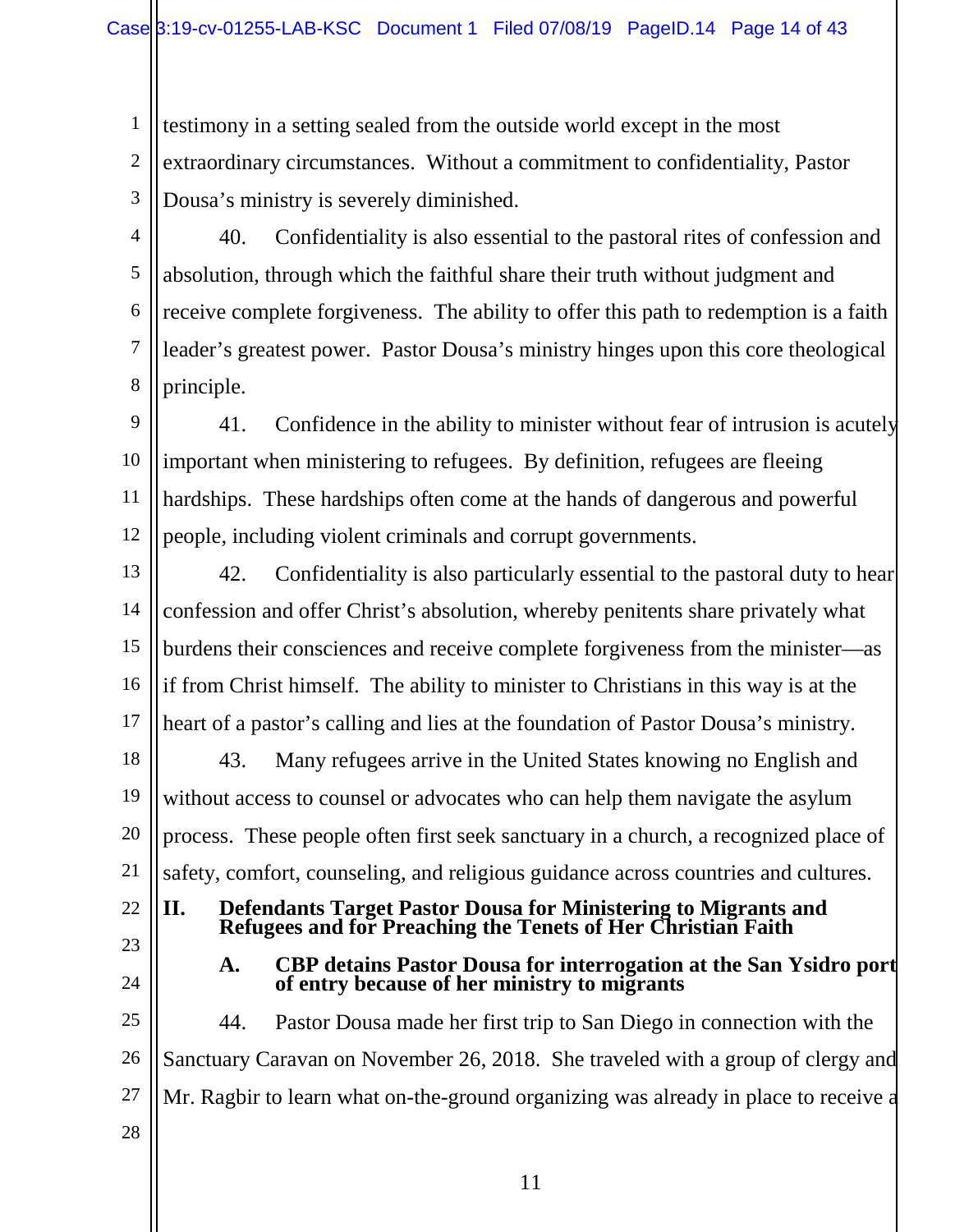1 2 large group of migrants traveling to the United States through Central and South America (dubbed by the President and some in the media as a "migrant caravan").

3 4 5 6 7 8 9 10 11 12 45. On November 27, 2018, the Sanctuary Caravan officially began its advance work, and the faith group crossed the border to Tijuana to meet with leaders of Sanctuary Caravan partner Al Otro Lado, an organization that provides legal services to migrants on both sides of the border. Al Otro Lado announced at a press conference and via Facebook that day that members of the clergy would be available to minister to migrants and were able to officiate weddings. Over the course of the next two days, the clergy, including Pastor Dousa, officiated 17 weddings for families too poor or isolated to have received church blessing of their unions in the past. She crossed the border twice without incident during this time and returned to New York City on November 29, 2018.

13 14 15 16 17 18 46. On December 30, 2018, Pastor Dousa returned to San Diego to meet with Sanctuary Caravan leaders and assist with internal logistics. On January 1, 2019, while Pastor Dousa was in meetings at First United Methodist Church of Chula Vista, San Diego, confrontations between migrants and CBP erupted at the border. These confrontations made national headlines, as photographs of children fleeing tear gas fired by CBP appeared in newspapers and widely online.<sup>8</sup> Neither

19

1

20 <sup>8</sup> *See, e.g.*, Chris Boyette and Steve Almasy, *Border Patrol: Tear Gas, Pepper Spray Used Against Rock-Throwing Migrants at Border*, CNN (Jan. 2, 2019),

21 https://www.cnn.com/2019/01/01/us/california-border-patrol-gas-

22 migrants/index.html; Daniella Cheslow, *U.S. Agents Fire Tear Gas at Migrants Trying to Cross Mexico Border*, NPR MORNING EDITION (Jan. 2, 2019),

- 23 https://www.npr.org/2019/01/02/681513362/us-agents-fire-tear-gas-at-migrants-
- 24 trying-to-cross-mexico-border; Daniel Ochoa de Olza, *US Fires Tear Gas Across Mexico Border to Stop Migrants*, AP NEWS (Jan. 2, 2019),
- 25 https://apnews.com/3f2a5aba2a8844dcb05816a24402739e; Mohammed Salem, et

- 27 agents-fire-tear-gas-at-violent-mob-near-mexico-border-idUSKCN1OV1TG.
- 28

<sup>26</sup> al., *U.S. Agents Fire Tear Gas Into Mexico at 'Violent Mob' Near Border*, REUTERS (Jan. 1, 2019), https://www.reuters.com/article/us-usa-immigration-border/us-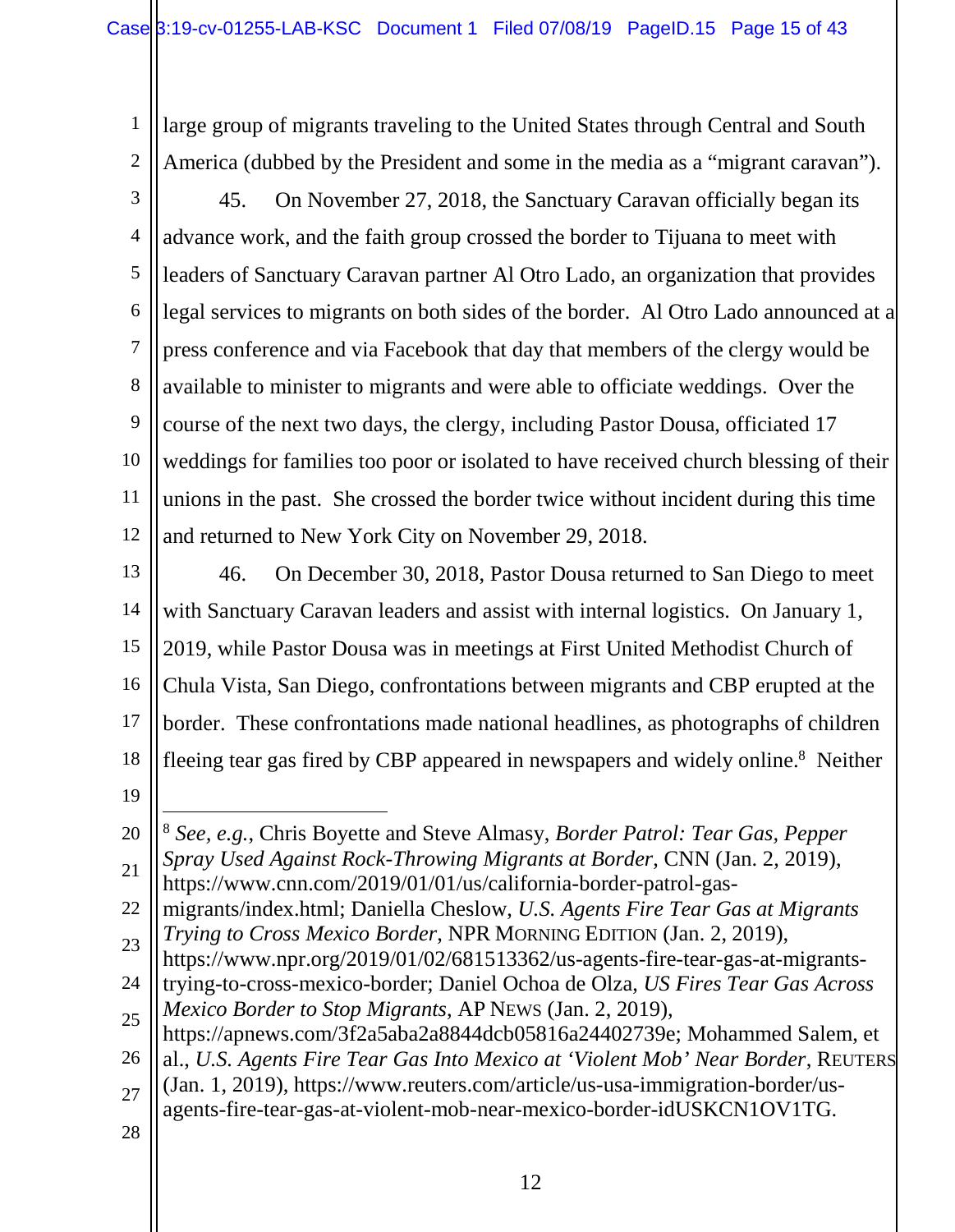1 2 Pastor Dousa nor other clergy in the Sanctuary Caravan were present for or otherwise part of those confrontations.

3 4 5 6 7 8 9 47. On January 2, 2019, Pastor Dousa returned to Tijuana and posted a video to her Facebook page stating that she would be meeting with Sanctuary Caravan partners and hoped to learn about the previous day's confrontations. Pastor Dousa "tagged" the San Ysidro point of entry on her Facebook post. On Facebook, "tagging" allows people to see where the person who made the post is located. Pastor Dousa spent the day in Tijuana, beginning her return to San Diego around 4:30 p.m.

10 11 12 13 14 15 16 17 48. When Pastor Dousa reached the San Ysidro port of entry, she presented her TSA-issued Global Entry card to a CBP official. The CBP official looked at Pastor Dousa's card and asked her to follow him to a waiting room for secondary screening, where immigration officials conduct enhanced questioning of border-crossers with alerts on their passports or those who otherwise present cause for additional investigation prior to admission to the U.S. Pastor Dousa had crossed the border several times before on her Global Entry card; she had never before been subject to secondary screening.

18

19

20

21

22

23

24

25

26

#### **B. CBP reveals the government's surveillance of Pastor Dousa and interrogates her about her ministry and faith**

49. CBP officers in the waiting area refused to answer Pastor Dousa's questions about why she was being subjected to secondary screening or how long they intended to hold her. During Pastor Dousa's detention, several other bordercrossers appeared in the waiting area, answered a handful of questions from the officers present, and promptly departed.

50. Pastor Dousa, however, remained in the waiting area for several hours without explanation. At one point, Pastor Dousa put on her collar identifying herself as a member of the clergy and tried again to speak with the CBP officers.

28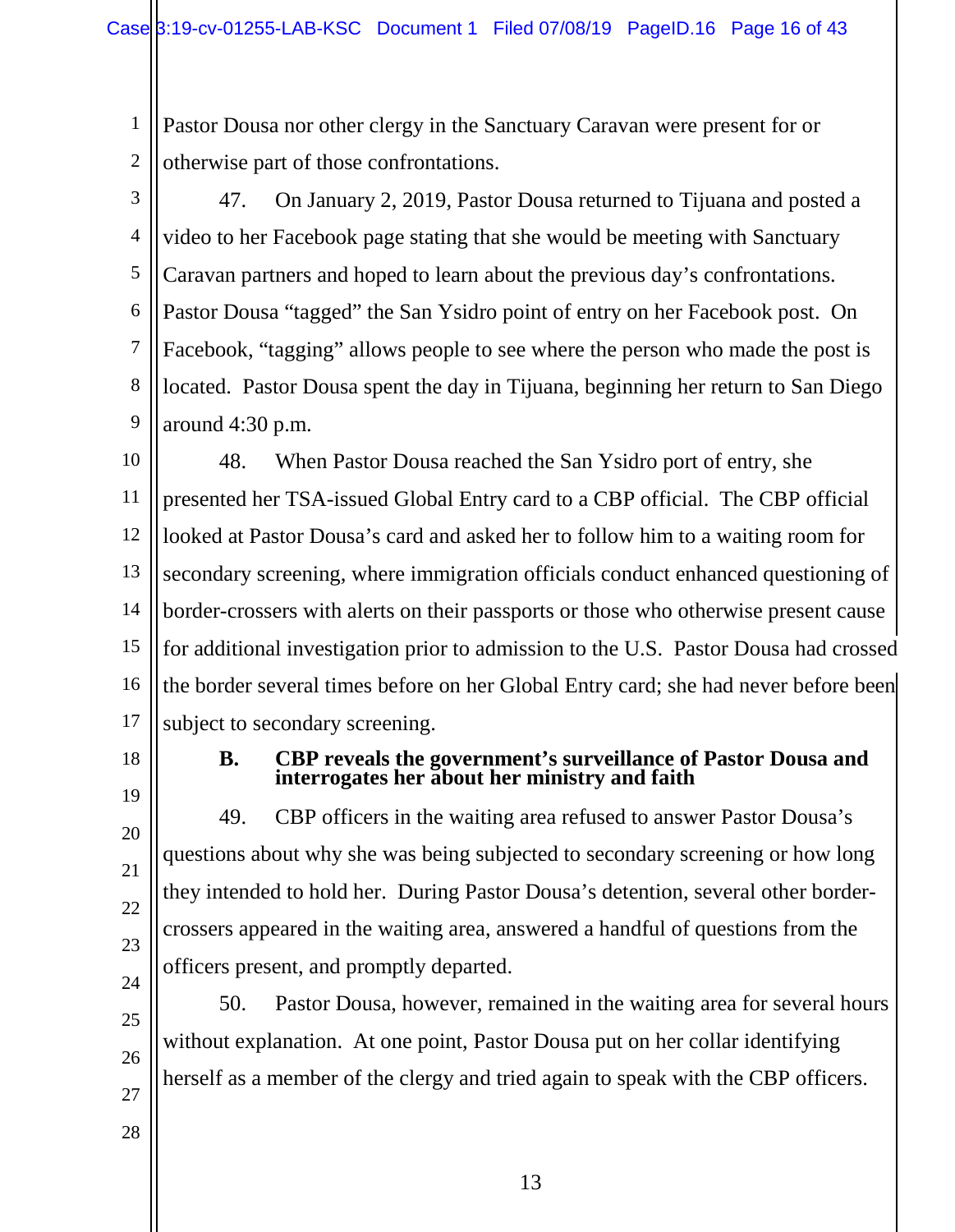1 2 3 4 5 She told an officer that she needed to use a phone to contact her family. Pastor Dousa used the officers' desk phone to call her husband but he did not answer. More time passed. In response to another question about the duration of her detention, an officer told Pastor Dousa that she would not be allowed to go anywhere until unspecified officials were ready to question her.

6 7 8 9 10 11 12 13 51. Finally, an officer differently uniformed from the CBP officers directed Pastor Dousa to a cubicle for interrogation. The officer asked Pastor Dousa personal identification questions, such as her address and date of birth, how many times she had crossed the border, and what she was doing in Tijuana. He asked about her work with the "migrant caravan" and why she worked with "the aliens." Pastor Dousa explained that her faith compelled her to provide pastoral services to migrants. She explained that she is a Christian and that Jesus Christ was a refugee, thus ministering to refugees is an essential Christian service.

14 15 16 17 18 19 20 21 52. The officer asked Pastor Dousa about her involvement with the Sanctuary Caravan. The officer asked other questions about her work with New Sanctuary that Pastor Dousa believed revealed prior knowledge of her ministry to immigrants. He asked about Pastor Dousa's assistance to asylum seekers and whether she encouraged them to lie in asylum applications. Pastor Dousa responded that lying would be a violation of her faith; she explained that sometimes during her ministry she assisted asylum seekers, many of whom speak no English, in explaining what caused them to flee their homes.

22 23 24 25 26 53. The officer asked Pastor Dousa if she was involved in illegal activity, and she reiterated that she was in Tijuana to provide pastoral services. The officer did not ask Pastor Dousa any questions regarding confrontations between migrants and immigration officials at the Southern Border or about any human smuggling operation.

- 27
- 28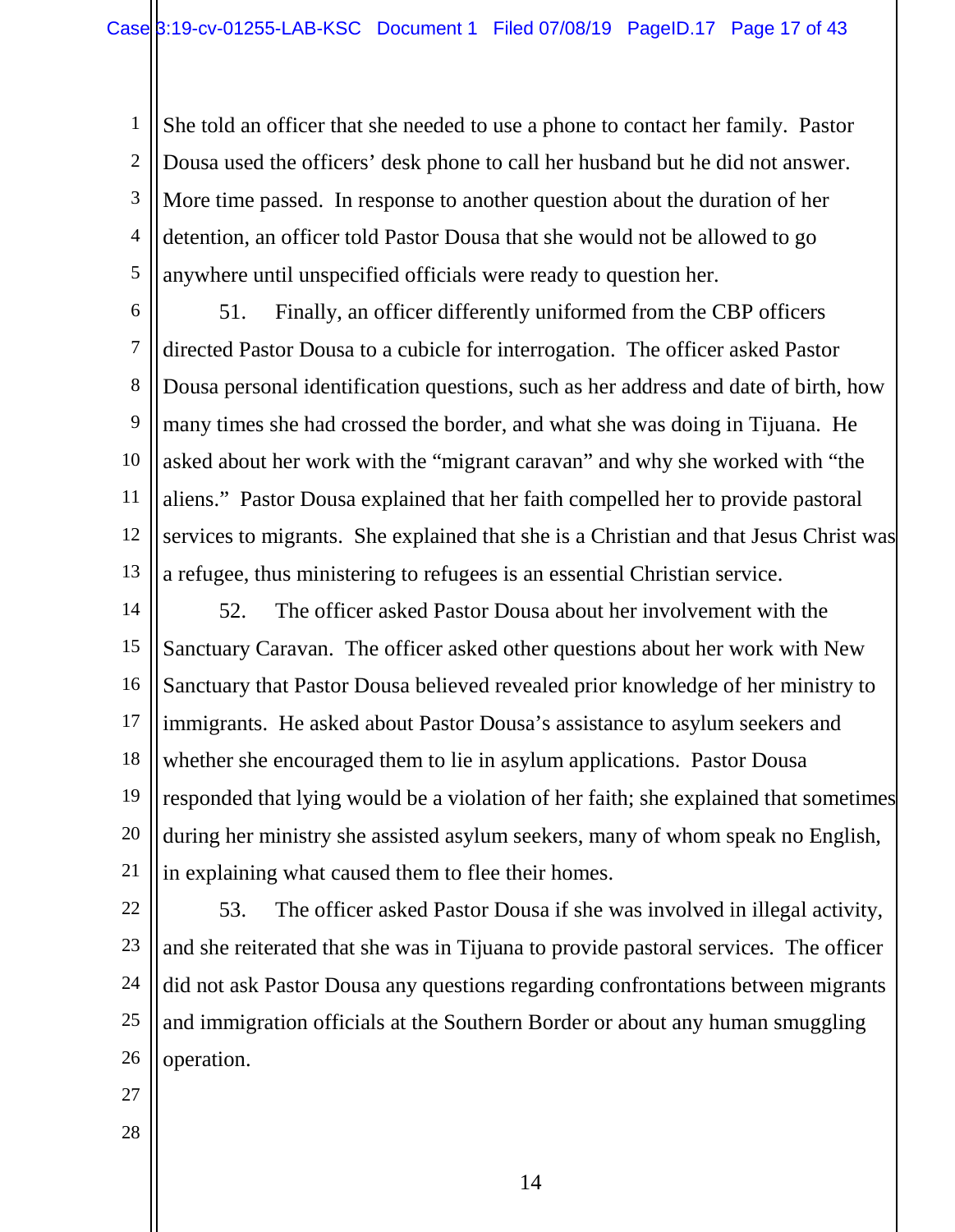1 2 3 4 5 54. At the end of the interrogation, Pastor Dousa shared her business card with the officers. The officers did not share their contact information with Pastor Dousa, but they did share their names, and they returned her Global Entry card. 55. On Saturday, January 5, 2018, Pastor Dousa returned to New York City.

6 7

#### **C. Pastor Dousa learns she is on a list of U.S. citizens subject to government surveillance because they have written about, photographed, or aided migrants along the Southern Border**

8 9 10 11 12 13 14 15 16 56. On March 6, 2019, NBC 7 San Diego published internal DHS documents (provided by a whistleblower within DHS) showing that DHS was targeting journalists, attorneys, immigrant rights advocates, and Pastor Dousa for enhanced government surveillance as part of the department's "Operation Secure Line." These documents, titled "San Diego Sector Foreign Operations Branch: Migrant Caravan FY-2019, Suspected Organizers, Coordinators, Instigators and Media," are dated January 9, 2019 and detail a coordinated intelligence-gathering effort by U.S. and Mexican authorities, targeting 59 people allegedly affiliated with the "migrant caravan."<sup>9</sup>

17 18 19 20 21 57. On information and belief, these documents were a component of a program named "Operation Secure Line." The data contained therein were the result of a massive, coordinated investigatory effort by DHS, the Federal Bureau of Investigations, and CBP's International Liaison Unit, which is responsible for coordinating intelligence between Mexico and the United States.<sup>10</sup>

- 22
- 23

- 26 Advocates-Through-a-Secret-Database-506783231.html.
- 27 <sup>10</sup> The Times Editorial Board, *The Government Has Secret Dossiers on Border Journalists, Lawyers and Activists*, LOS ANGELES TIMES (Mar. 8, 2019),
- 28

<sup>9</sup> Tom Jones, et al., *Source: Leaked Documents Show the U.S. Government Tracking Journalists and Immigration Advocates Through a Secret Database*, NBC

<sup>24</sup> 25 7 SAN DIEGO (Mar. 6, 2019), https://www.nbcsandiego.com/news/local/Source-Leaked-Documents-Show-the-US-Government-Tracking-Journalists-and-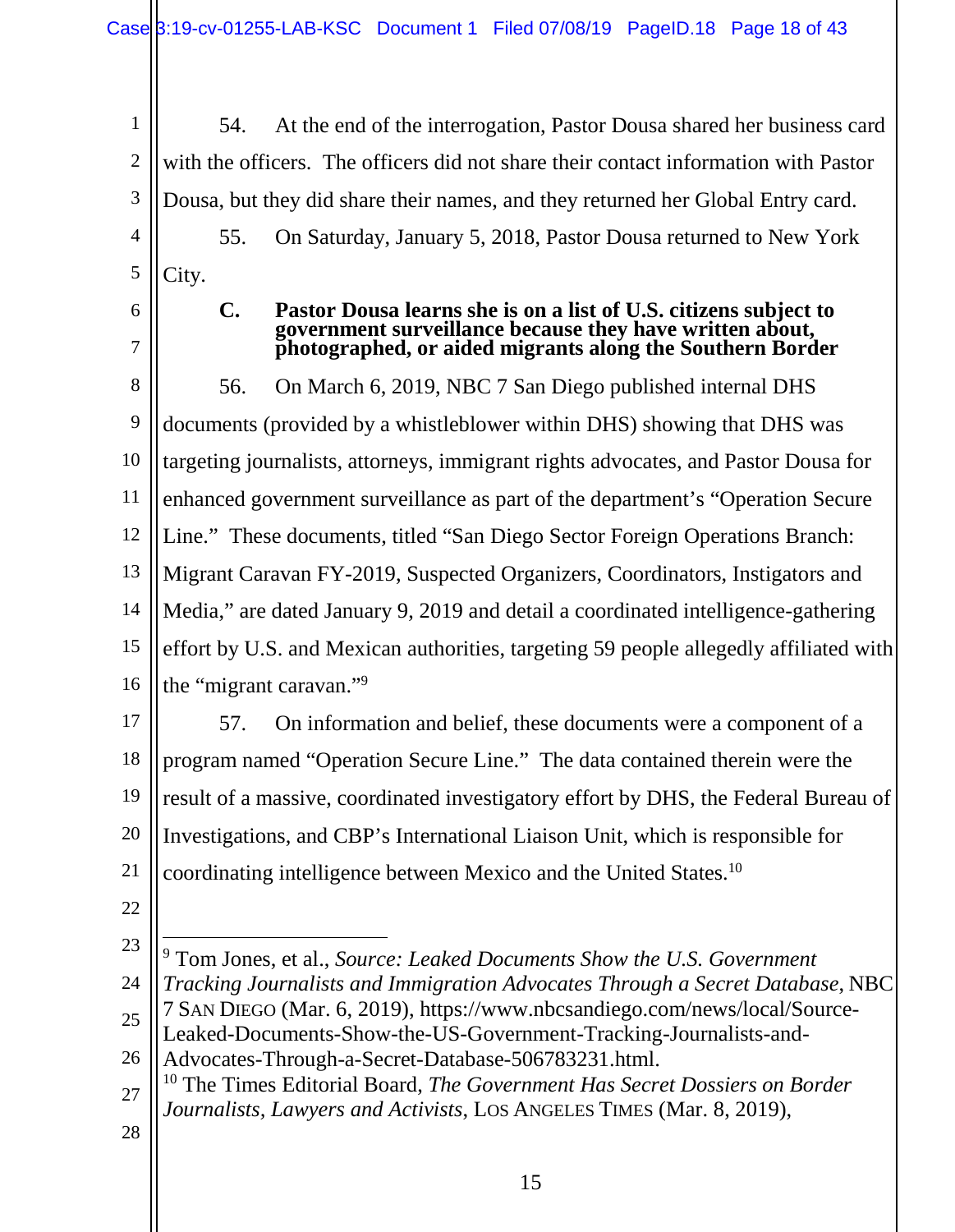1 2 3 4 5 6 58. This federal investigation resulted in the formation of a secret database containing information on individuals whom federal officials then targeted for enhanced screening and interrogation at the border. Fifty-nine individuals appear in the database, including ten journalists, one attorney, and 48 others labeled as organizers, instigators, associates, or as "unknown" roles. The vast majority of these individuals are U.S. citizens.<sup>11</sup>

7 8 9 10 11 59. For each listed individual, the document contains a photograph usually from a passport but, in some cases, pulled from a social media account—as well as other personal information, including date of birth, country of commencement, and any suspected connection to migrants. In addition, the documents note whether an alert has been placed on the individual's passport.<sup>12</sup>

12 13 14 15 60. For some individuals, a color-coded "X" appears over their photograph. On information and belief, the color of the X indicates whether the individual was arrested, interviewed, or subjected to an adverse immigration action, such as having their visa or SENTRI pass revoked by officials.<sup>13</sup>

16

17 18 19 61. On information and belief, in addition to creating this database and flagging certain individuals for enhanced secondary screenings, the investigative authorities also created dossiers on each person included in the list. These dossiers contain even more personal information on each individual.

20 21 22 62. Friends alerted Pastor Dousa to news reporting about the Operation Secure Line documents. In reviewing the documents online, which included blurred photographs of those subject to surveillance, Pastor Dousa identified what

- 23
- 24

1

<sup>25</sup> https://www.latimes.com/opinion/editorials/la-ed-trump-border-mexico-journalistsmigrants-20190308-story.html.

<sup>26</sup> <sup>11</sup> Jones, et al., *supra* note 9.

<sup>27</sup> <sup>12</sup> Jones, et al., *supra* note 9.

<sup>13</sup> Jones, et al., *supra* note 9.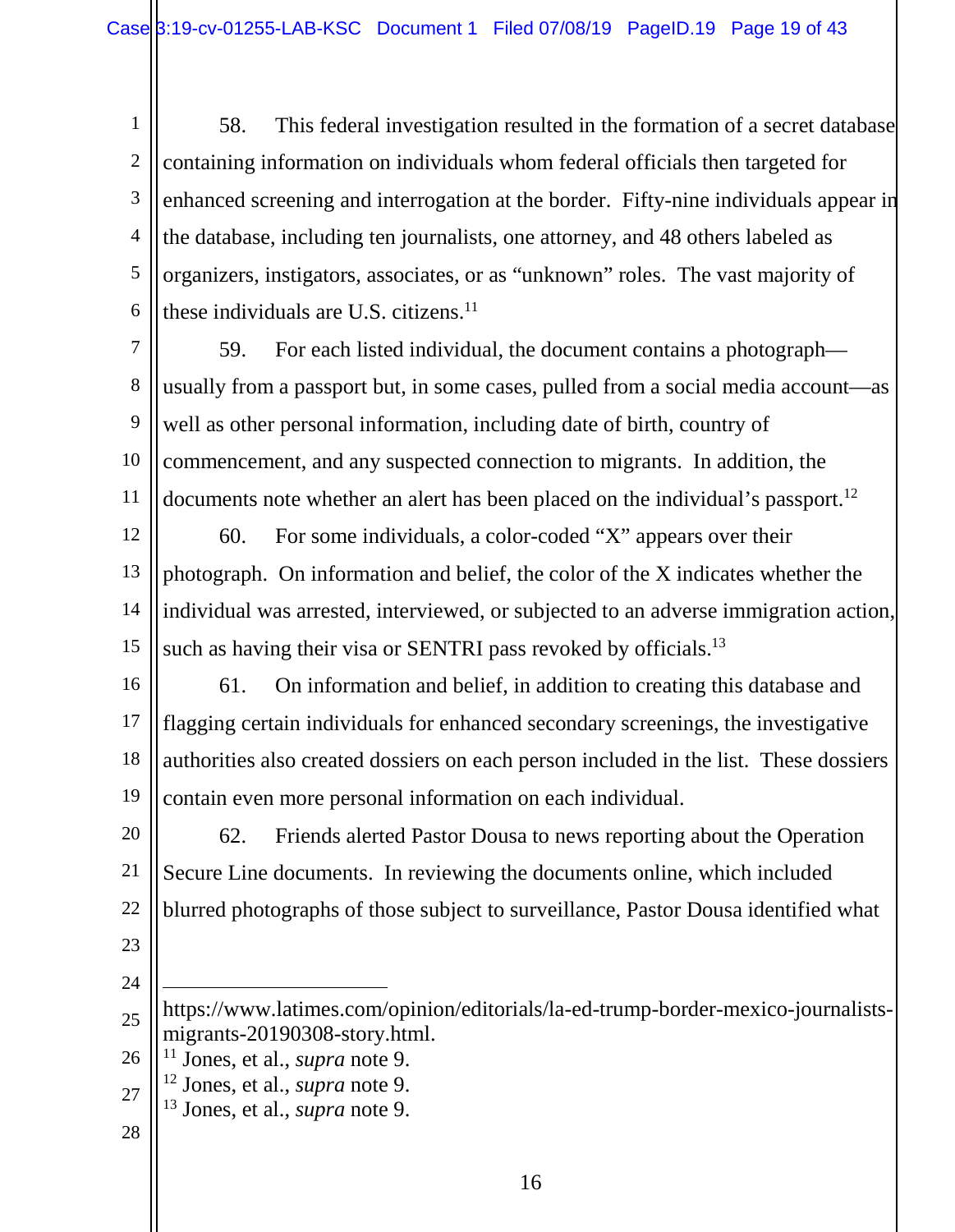1 2 she believed to be a photograph of herself with a yellow "X" over her face and an accompanying note reading: "Disposition: SENTRI Revoked."

3 4 63. Pastor Dousa contacted NBC 7 San Diego reporter Tom Jones, who confirmed that she indeed appeared in the Operation Secure Line documents.

5 6 7 8 9 10 64. "SENTRI"—the annotation next to Pastor Dousa's picture—refers to the Secure Electronic Network of Travelers Rapid Inspection. This CBP program allows for expedited clearance of pre-approved travelers, including access to designated primary car lanes at the Southern Border's land border ports. To be eligible for this program, immigration officials must deem a traveler to be "low risk."

11 12 13 65. Pastor Dousa received her SENTRI membership in June 2016. Before January 2019, she crossed U.S. borders, including the Southern Border, on several occasions using her SENTRI status without incident.

14 15 16 17 66. Pastor Dousa's appearance on the Operation Secure Line list with the notation "SENTRI Revoked," on information and belief, reflects Defendants' revocation of her SENTRI status. Defendants have not restored that status, and it remains revoked today.

18 19 20 21 67. Upon learning that her government had targeted her as a risky traveler subject to greater scrutiny and surveillance, Pastor Dousa immediately became distraught. She experienced feelings of intense fear, vulnerability, and invasion of privacy.

22 23 24 68. Also on March 6, 2019—the same day as the NBC 7 San Diego report on Operation Secure Line—Pastor Dousa read an investigative report in *The Nation* detailing ICE surveillance of peaceful protests in New York City.<sup>14</sup> According to

25

1

<sup>26</sup> 27 <sup>14</sup> Jimmy Tobias, *Exclusive: ICE Has Kept Tabs on 'Anti-Trump' Protesters in New York City*, THE NATION (Mar. 6, 2019), https://www.thenation.com/article/iceimmigration-protest-spreadsheet-tracking/.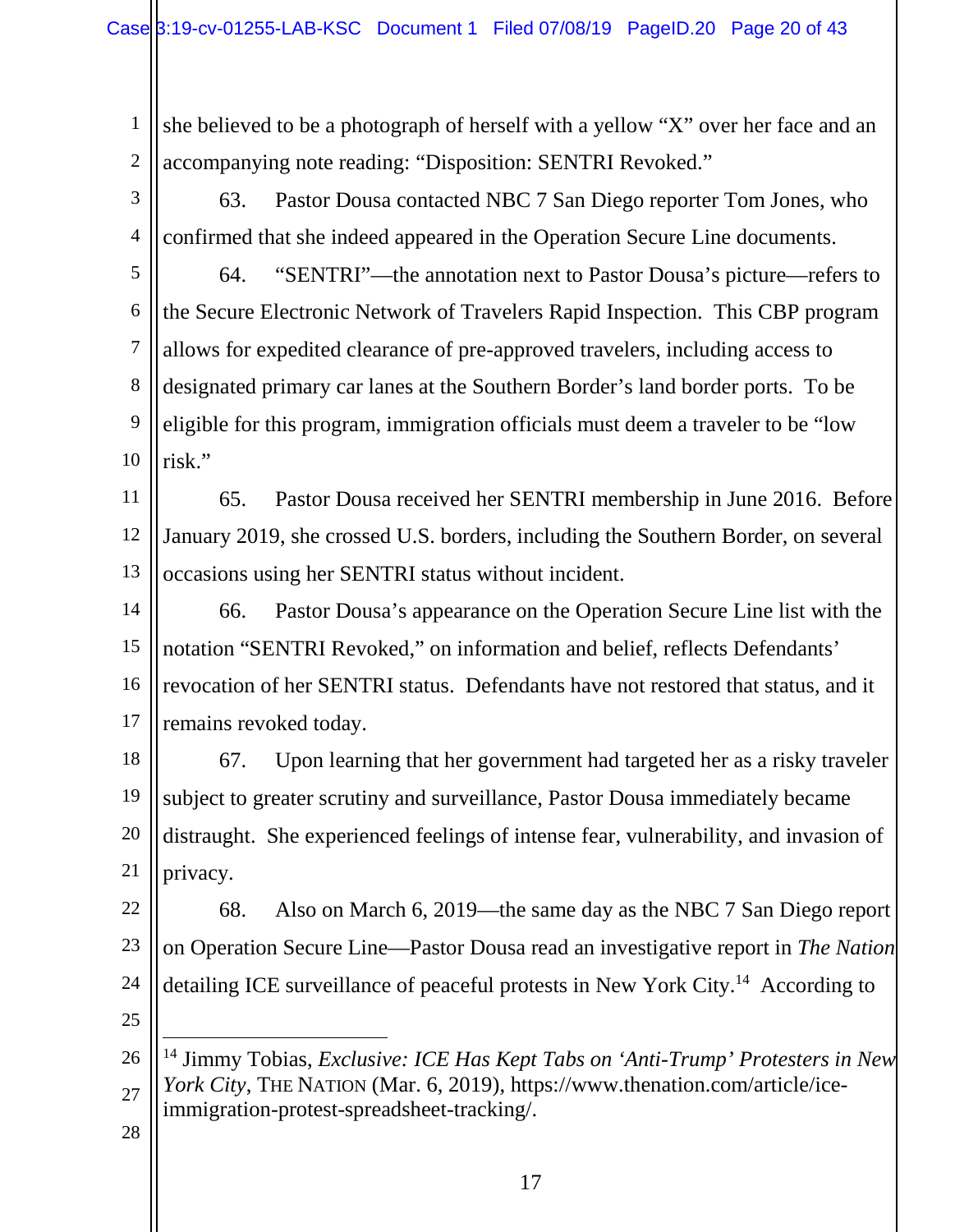1 2 3 4 that report, among the organizations listed on an ICE spreadsheet labeled "Anti-Trump Protests" was New Sanctuary. U.S. government records highlighted by the article included email exchanges between ICE officers talking about events organized by New Sanctuary.

5 6 7 8 9 10 11 69. One such event surveilled was the annual Ash Wednesday prayer vigil, frequently led by Pastor Dousa, where clergy applied ashes to the foreheads of anyone who presented themselves to receive them, even including ICE officials. In the same email exchanges, an assistant field office director stated that the demonstration "saves us the trip of going over to the church," which Pastor Dousa believed reflected ICE surveillance of Judson Memorial Church. Pastor Dousa often works out of Judson Memorial Church with her New Sanctuary partners.

12 13 14 15 70. Another surveilled event listed on the spreadsheet was a "Suitcase Rally," which invited participants to consider the question, "what would you pack if you were deported?" Pastor Dousa served as emcee of this event, during which her four-year-old daughter appeared alongside her in the pulpit.

- 16 17 18 19 20 71. Pastor Dousa's Christian faith instills in her a deep commitment to justice and mercy. The reporting on Operation Secure Line and ICE's Anti-Trump Protests list revealed that Defendants have identified this commitment as suspicious and expended essential security resources to track Pastor Dousa's ministry over thousands of miles.
- 21
- 22

#### **D. The government offers pretextual justifications for surveilling Pastor Dousa**

23 24 25 26 72. Minutes after NBC 7 San Diego broke its story about Operation Secure Line on March 6, 2019, CBP officials told the station "that the names in the database are all people who were present during violence that broke out at the border in November." But Pastor Dousa was not present for any violence near the border in November or at any other time. The agency also told NBC 7 San Diego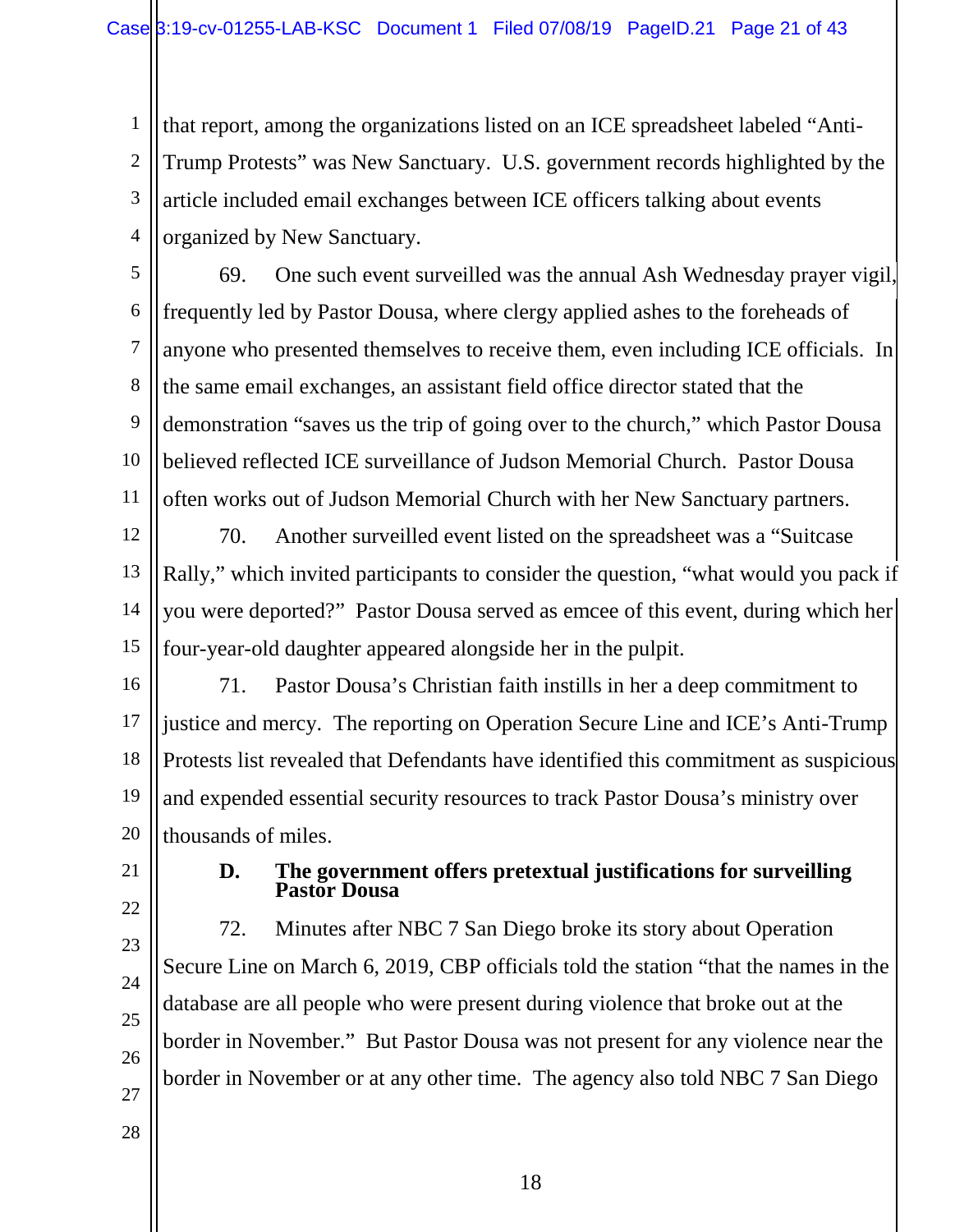1 2 3 4 5 that "journalists are being tracked so that the agency can learn more about what started that violence." Like Pastor Dousa, the journalists who appeared on the list and who were detained for interrogation at San Ysidro reported that immigration officials asked them no questions about the November confrontations between immigration officials and migrants at the border.

6

7 8 9 10 11 12 73. On May 17, 2019, *The Intercept* published a detailed letter from the head of the Office of Field Operations of CBP responding to "the media's reporting of [CBP]'s targeting of reporters, attorneys, and advocates at the Southern Border." The letter stated that CBP was collaborating with Mexican law enforcement to surveil certain individuals suspected of "facilitating illegal migrant crossings and violence against the authorities" and potentially involved in human smuggling across the border.<sup>15</sup>

13

14 15 16 74. Yet on March 7, 2019, in response to the NBC 7 San Diego reporting, the Mexican government had stated it disapproved "of all acts of illegal espionage against any person, domestic or foreign" and that "[t]he Mexican government does not conduct illegal surveillance on anyone, for any type or category of activity."<sup>16</sup>

- 17
- 18 19
- 20
- 21 <u>.</u> <sup>15</sup> Letter from Randy J. Howe, Exec. Dir., Office of Field Operations, U.S. Customs & Border Prot., to Mana Azarmi, Ctr. for Democracy & Tech. (May 9, 2019),
- 22 23 *available at* https://www.documentcloud.org/documents/6009352-CBP-Responseto-DHS-Coalition-Letter.html; *see also* Ryan Devereaux, *Border Official Admits*
- 24 *Targeting Journalists and Human Rights Advocates with Smuggling Investigations*, THE INTERCEPT (May 17, 2019), https://theintercept.com/2019/05/17/border-
- 25 smuggling-journalists-activists/. <sup>16</sup> Joint Statement SRE-SSPC, "Mexico Disapproves of Illegal Espionage,"
- 26 Secretary of Foreign Relations (Mar. 7, 2019),
- 27 https://www.gob.mx/sre/prensa/mexico-desaprueba-espionaje-ilegal (translated to English from the original Spanish).
- 28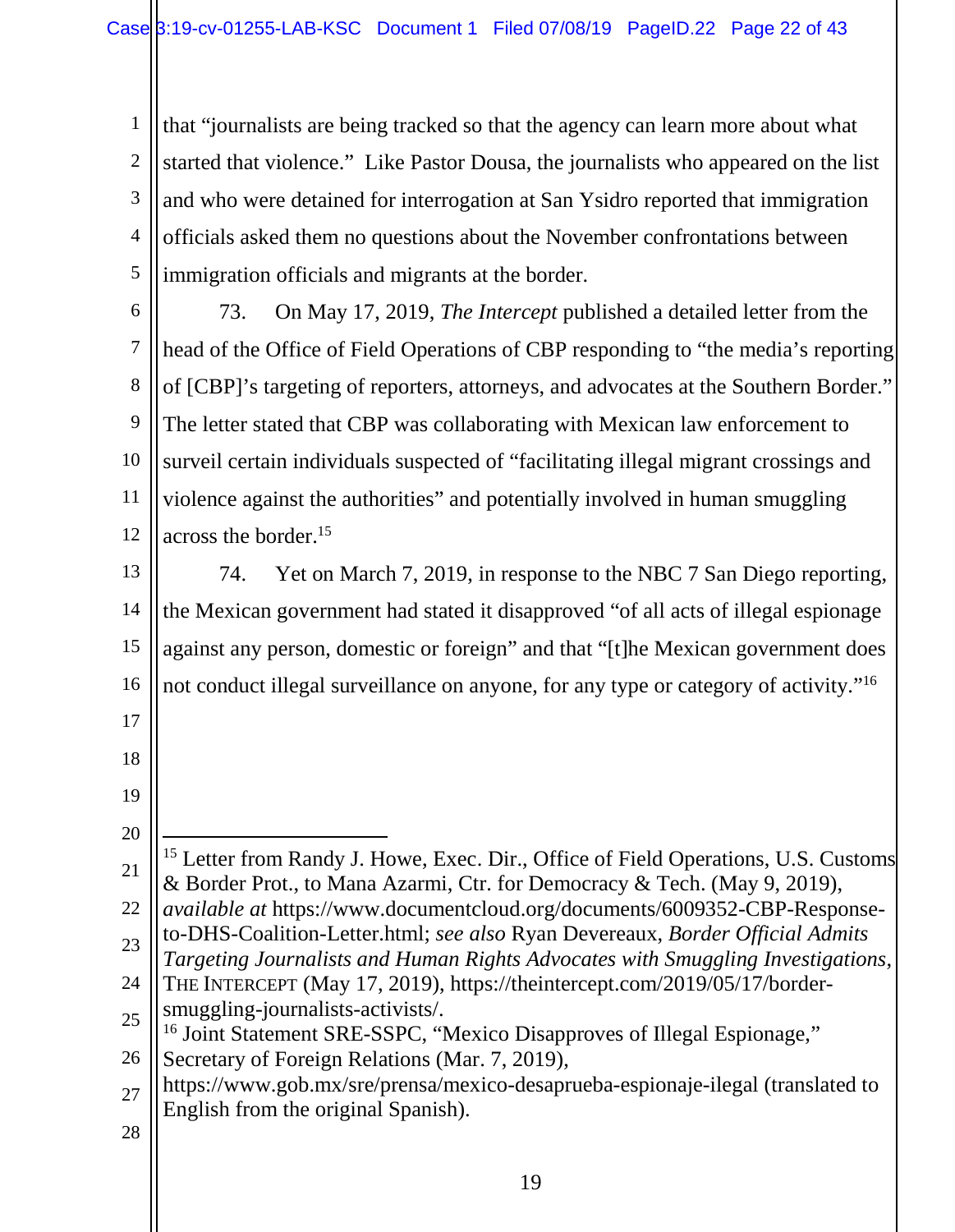to burden her ministry and cause her irreparable harm.

#### **III. Defendants' Actions Significantly Burden Pastor Dousa's Practice of Her Religion**

2

1

# 75. Defendants' targeting of Pastor Dousa has burdened and will continue

3

4

5

6

7

8

9

10

11

12

13

14

15

76. The surveillance, detention, and retaliation against herself and those to whom she ministers significantly interferes with Pastor Dousa's practice of her religion. Defendants' surveillance creates fear and reticence in The Park's members and those it serves, deterring participation in worship services by refugees and asylum seekers whose pastoral care is a central Christian obligation.

77. Because of Defendants' surveillance of Pastor Dousa and retaliation against her and others who serve migrants, the Park reversed initial plans to house a pro se clinic for asylum seekers and provide sanctuary to individual refugees. The church determined that Defendants' surveillance of and retaliation against Pastor Dousa could lead to arrest, detention, or even deportation for those whom the church sought to serve.

16 17 18 19 20 21 22 23 24 25 26 78. Defendants' surveillance of Pastor Dousa interferes with her ability to provide her most essential pastoral service: the hope of the consolation and peace of absolution. People seeking pastoral care often are navigating life's greatest challenges, including the burden of past mistakes. Pastors help to guide people back to the promises of their faith through forgiveness. To receive Christ's forgiveness, a penitent must be free to confess absolutely everything weighing on their consciences. This vital Christian practice, through which a person shares the deepest hurt, pain, guilt, and shame in their lives, demands the strictest confidence. As the common-law priest-penitent privilege recognizes, this practice depends on the guarantee of privacy, apart from which penitents cannot feel free to unburden their consciences or truly receive the assurance of forgiveness and consolation.

- 27
- 28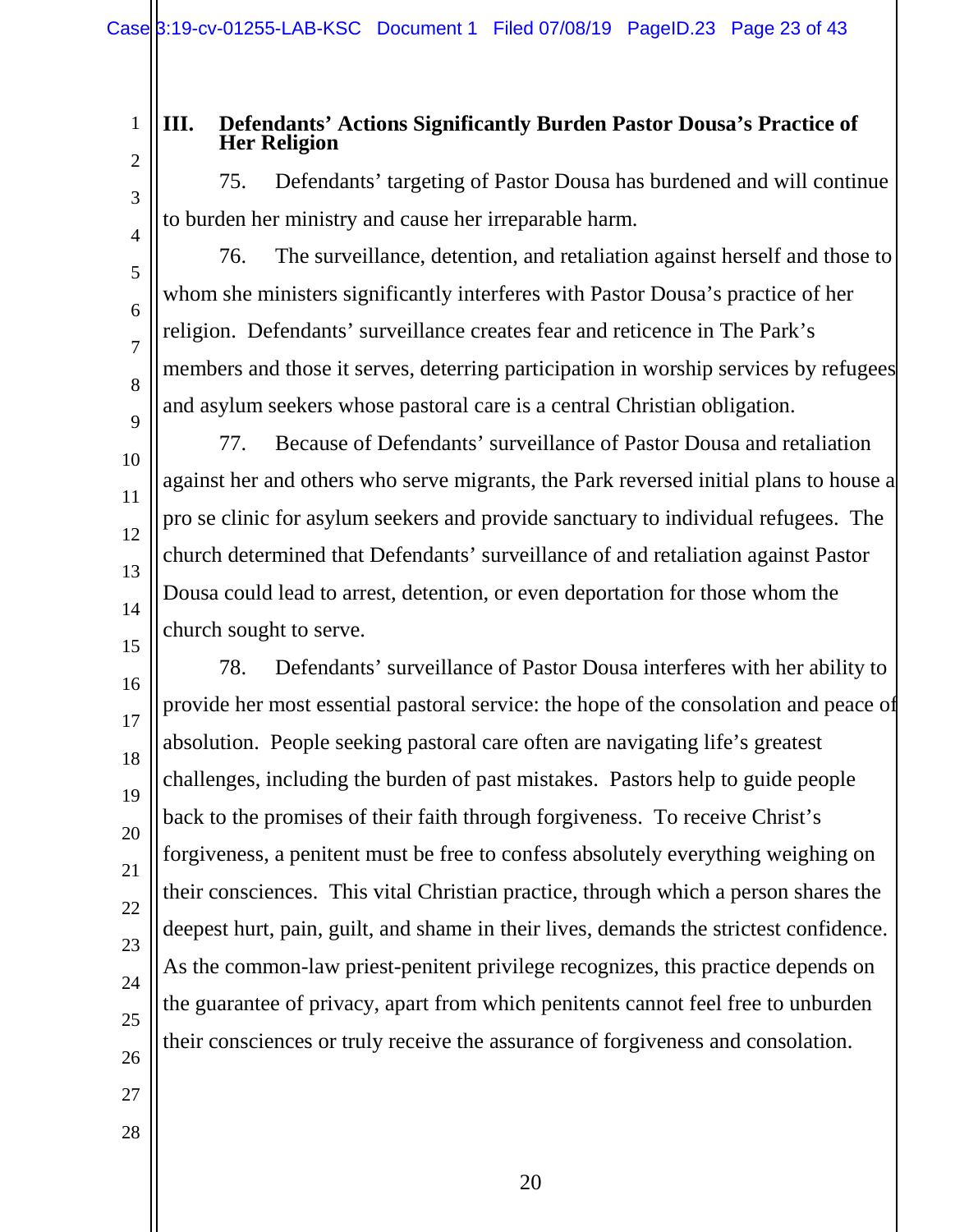1 2 3 4 5 79. Because of Defendants' targeting of Pastor Dousa, she has advised penitents who seek her counsel that any confidential ministry not conducted in person should be communicated via secure and encrypted technology. Even in person, some of her parishioners have shared their concern that surveillance of Pastor Dousa means that there is a "microphone in the confessional."

6 7 8 9 10 11 80. The steps Pastor Dousa takes to preserve the covenant of confidentiality particularly burden the pastoral care she is called to offer to migrants and their advocates at the Southern Border. One such advocate relies *exclusively* on Pastor Dousa for pastoral care, but because of this person's distance from New York City and the burdens on Pastor Dousa's travel, this person now must receive pastoral care through comparatively impersonal electronic communications.

12 13 14 15 16 17 18 19 81. For the first time in her life, Pastor Dousa now fears traveling across the border to Mexico. As a consequence of her surveillance as a part of Operation Secure Line, she has curtailed her ministry at the Southern Border. Pastor Dousa had planned a return to Tijuana for further ministry on January 3, 2019 but cancelled the trip out of fear of another hours-long detention and interrogation of her ministry by federal authorities. Since her January 2, 2019 detention, Pastor Dousa has visited Tijuana only once, and only did so because she was accompanied by her lawyer.

20 21 22 23 82. Pastor Dousa no longer has access to the expedited screening she enjoyed as a SENTRI holder, which makes it more difficult for her to cross the border to access migrants in need of ministry if and when she does travel to Tijuana again.

24 25 26 83. Pastor Dousa does not know the full extent of the government's adverse actions against her, including what surveillance it has conducted, what information it has collected, or for what purposes it may use that information.

- 27
- 28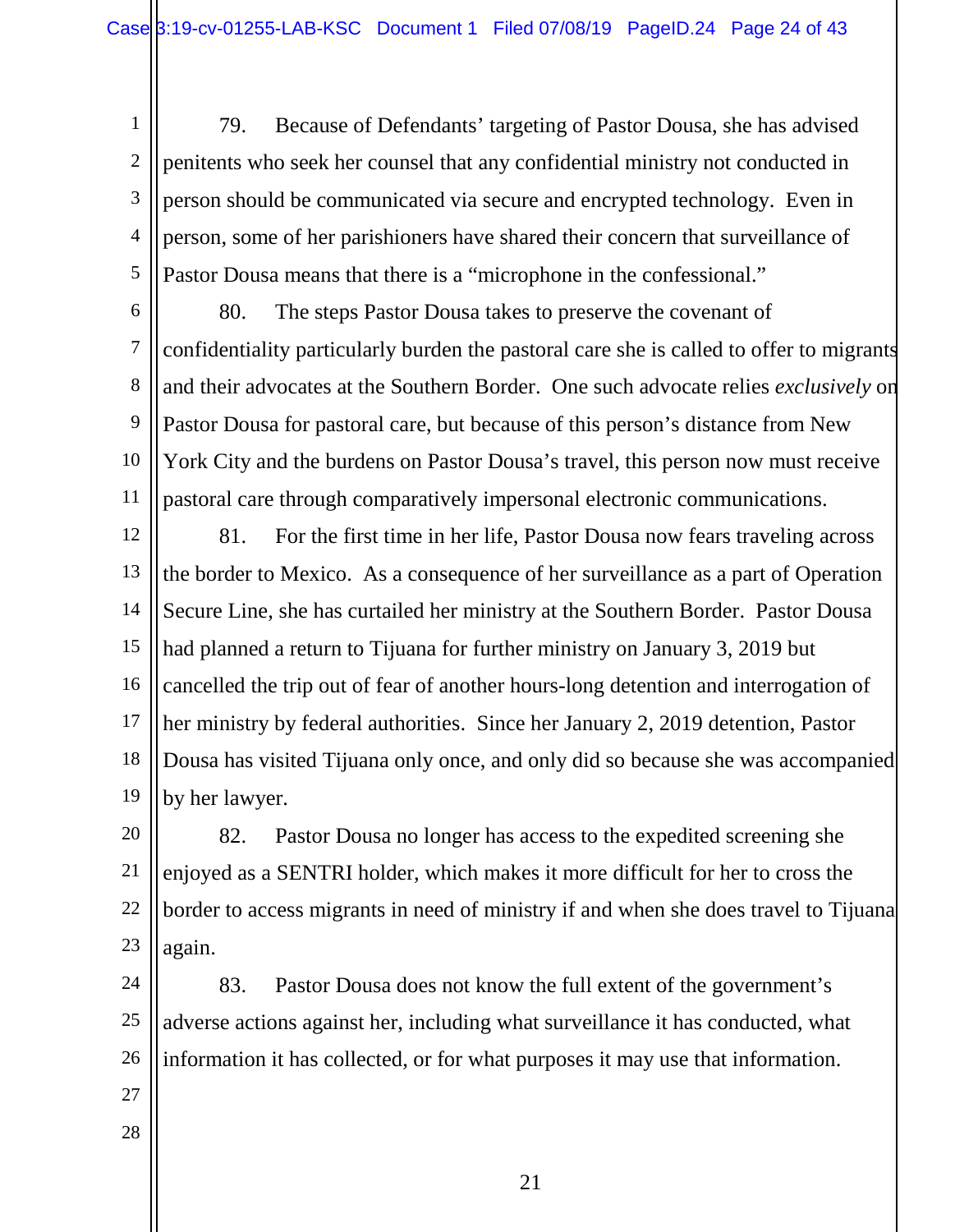1 2 3 4 5 6 7 8 9 84. Both at The Park and with New Sanctuary, a substantial component of Pastor Dousa's ministry is providing pastoral services to migrants. Pastor Dousa has deep connections and relationships with immigrants' rights advocates in New York and in Mexico, and she has offered pastoral care to those advocates and to the migrants with whom they work for nearly a decade. She no longer feels able to fulfill this core tenet of her faith because she may be detained and interrogated when crossing the border without the accompaniment of her attorney, and because of her fear that migrants' association with her will damage their chance of receiving asylum.

10 11 12 13 14 15 16 85. Asylum seekers fear not only their persecutors at home but also can fear U.S. officials. Since announcing their "zero tolerance" policy in June of 2018, Defendants have separated thousands of refugee children from their parents, losing track of hundreds of them in a byzantine detention system, and deporting their parents to the treacherous homes they initially fled, leading migrants in this country to exercise great care in where they go and with whom they share concerns about their status in the country.

17 18 19 20 21 22 23 24 25 86. Having to note the possibility of surveillance to the penitents seeking her pastoral care interferes with Pastor Dousa's assurance of privacy, the trust between pastor and parishioner, and the ability to freely seek her pastoral care. Rather than offering the consolation and assurance of Christ's love and forgiveness, Pastor Dousa's practice of confession is burdened by an uneasiness in the pastoral relationship that fundamentally undermines confidence in her ministerial function. Seeking ministry from Pastor Dousa or any other faith leader under government surveillance means risking identification, detention, family separation, and deportation by Defendants.

26 27 87. At least one migrant whose marriage was blessed by clergy in the Sanctuary Caravan was interrogated by immigration officials regarding her

28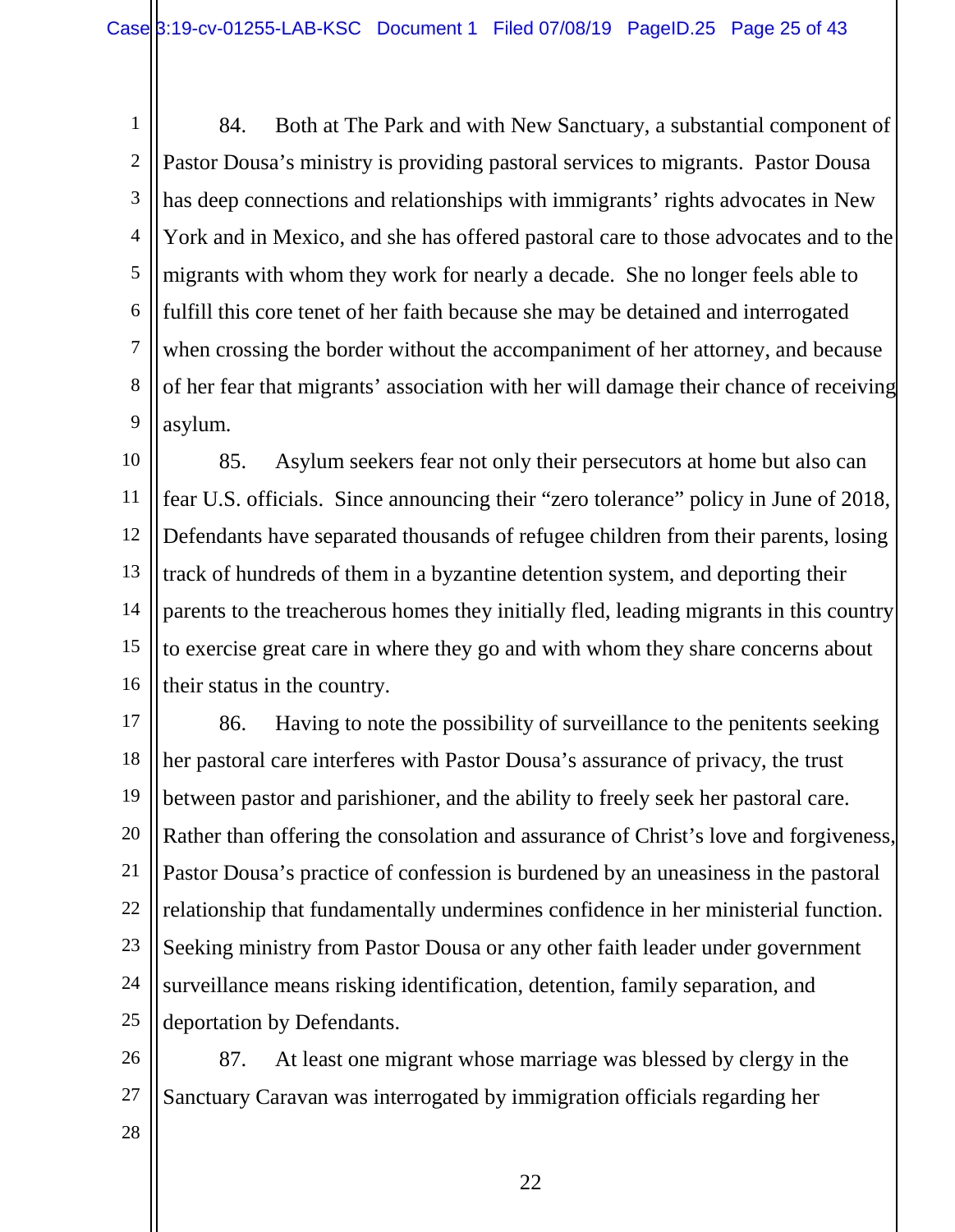1 2 3 4 association with Pastor Dousa when she submitted an application for asylum. Since learning of this migrant's interrogation, Pastor Dousa has abstained from blessing further marriages of vulnerable migrants even though such blessings are a fundamental component of pastoral care.

- 5
- 6

#### **IV. Defendants' Targeting of Pastor Dousa Is Part of a Nationwide Effort to Target Those Who Serve, Counsel, Advocate for, Write About, or Minister to Migrants**

7 8 9 10 11 88. Since January 2017, Defendants have engaged in a pattern and practice of targeting for investigation, surveillance, harassment, arrest, detention, and deportation those who offer aid, counsel, or ministry to refugees and journalists who document the plight of migrants to this country, including the individuals who were specifically targeted as part of Operation Secure Line.

- 12 13 14 15 16 17 18 19 20 89. Defendants have arrested immigrants who speak out about their experiences with federal authorities immediately following press appearances and news conferences; detained spokespeople and directors of immigration advocacy organizations; surveilled the organizations' headquarters and their members; identified immigrants who advocate for themselves and others as enforcement priorities even before a final order of removal is in place; instructed non-citizens that associating with organizations that advocate for or otherwise serve the migrant community may negatively impact their immigration status; and detained journalists covering migrants traveling to the Southern Border.<sup>17</sup>
- 21

22 23  $\overline{a}$ <sup>17</sup> *See, e.g.*, *Gutierrez-Soto v. Sessions*, 317 F. Supp. 3d 917, 933 (W.D. Tex. 2018); Phil Helsel et al., *'Dreamer' Applicant Arrested After Calling for Immigrant Protection*, NBC NEWS (Mar. 2, 2017), https://www.nbcnews.com/news/us-

- 24 news/dreamer-applicant-arrested-after-calling-immigrant-protections-n727961; *ICE Intimidates Latino Community With Arrest of DACA Recipient Practicing Free*
- 25 26 *Speech*, HUFFPOST (Mar. 3, 2017), https://www.huffingtonpost.com/entry/iceintimidates-latino-community-with-arrest-of-
- 27 28 daca\_us\_58b9dd6de4b02b8b584dfb6d; Nina Shapiro, *ICE Tracks Down Immigrants Who Spoke to Media in SW Washington: "You Are the One from the*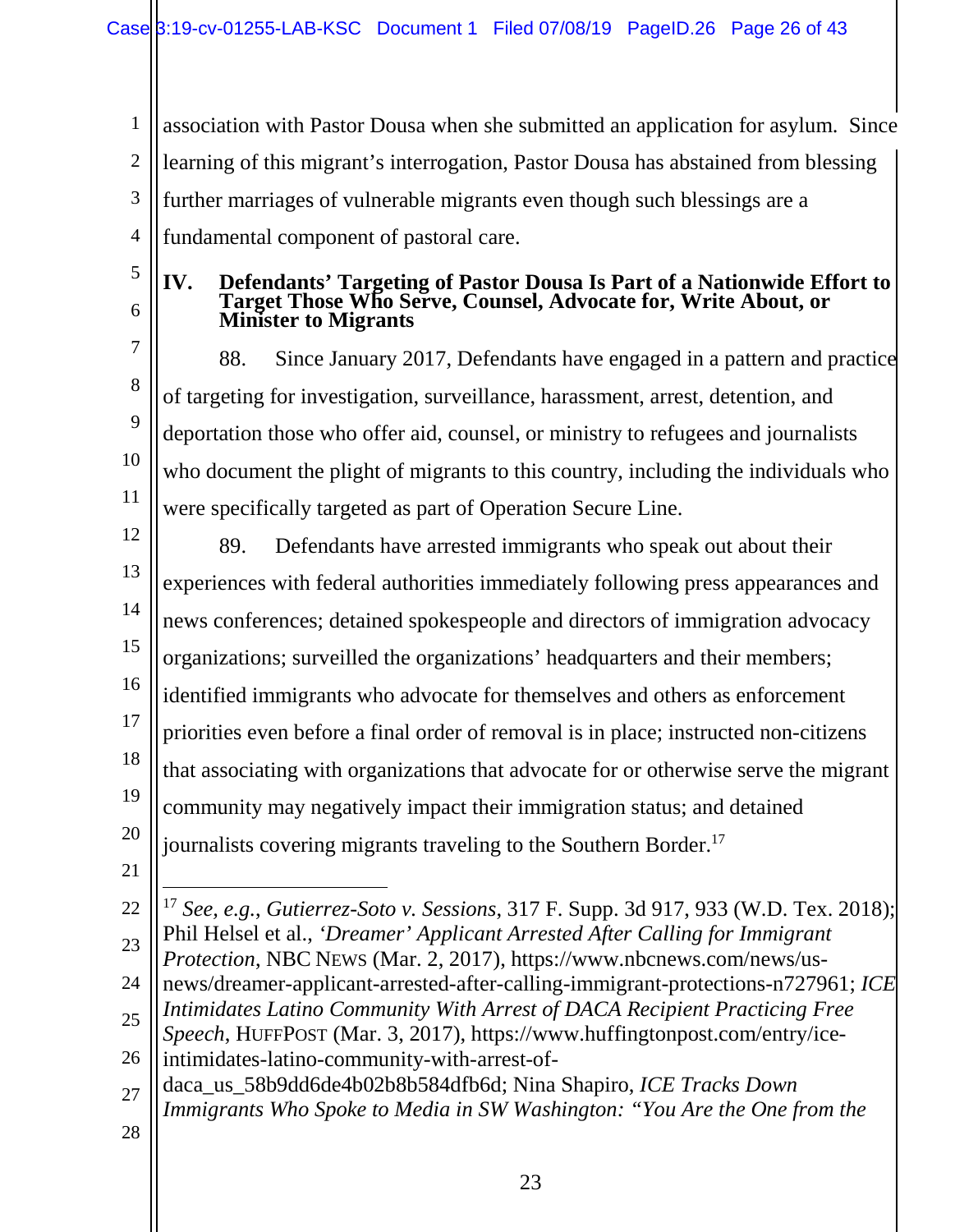1 2 3 4 5 6 7 8 90. Importantly, Defendants have been targeting these individuals based on activity that is not only lawful, but constitutionally protected. In this country, it is lawful—indeed laudable—to provide services and comfort to the most vulnerable, including women, children, and the poor who flee to the United States for asylum because of gang violence, domestic abuse, and persecution in their native countries. And it is legal to document and tell their stories in the media. Defendants have no ground to target Pastor Dousa and these other individuals on the basis of these actions.

9 10 11 12 13 91. Defendants have taken action against Pastor Dousa and others who serve, advocate for, and write about refugees in order to silence them, to punish them for their association with and aid to a group of people—immigrants to this country—whom Defendants disfavor and even demonize, and to deter others from taking similar actions in support of immigrants and their rights.

14

15

#### **A. The Government has targeted Pastor Dousa's New Sanctuary colleagues**

16 17 18 19 20 92. Defendants have engaged in a pattern and practice of targeting individuals who serve, counsel, advocate for, or minister to migrant and refugee communities in association with New Sanctuary, including Jean Montrevil and Ravi Ragbir—two individuals to whom Pastor Dousa has ministered for over a decade.

21 22 23 24 93. On January 3, 2018, ICE agents arrested Mr. Montrevil at his New York home. A co-founder of New Sanctuary, Mr. Montrevil is a Haitian national, immigrant-rights activist, and lawful permanent resident who had lived in this country for over 20 years. In 2017, Defendants placed Mr. Montrevil in removal

25

1

<sup>26</sup> 27 *Newspaper*,*"* SEATTLE TIMES (Dec. 3, 2017), https://www.seattletimes.com/seattlenews/ice-tracks-down-immigrant-who-spoke-to-media-in-sw-washington-you-arethe-one-from-the-newspaper.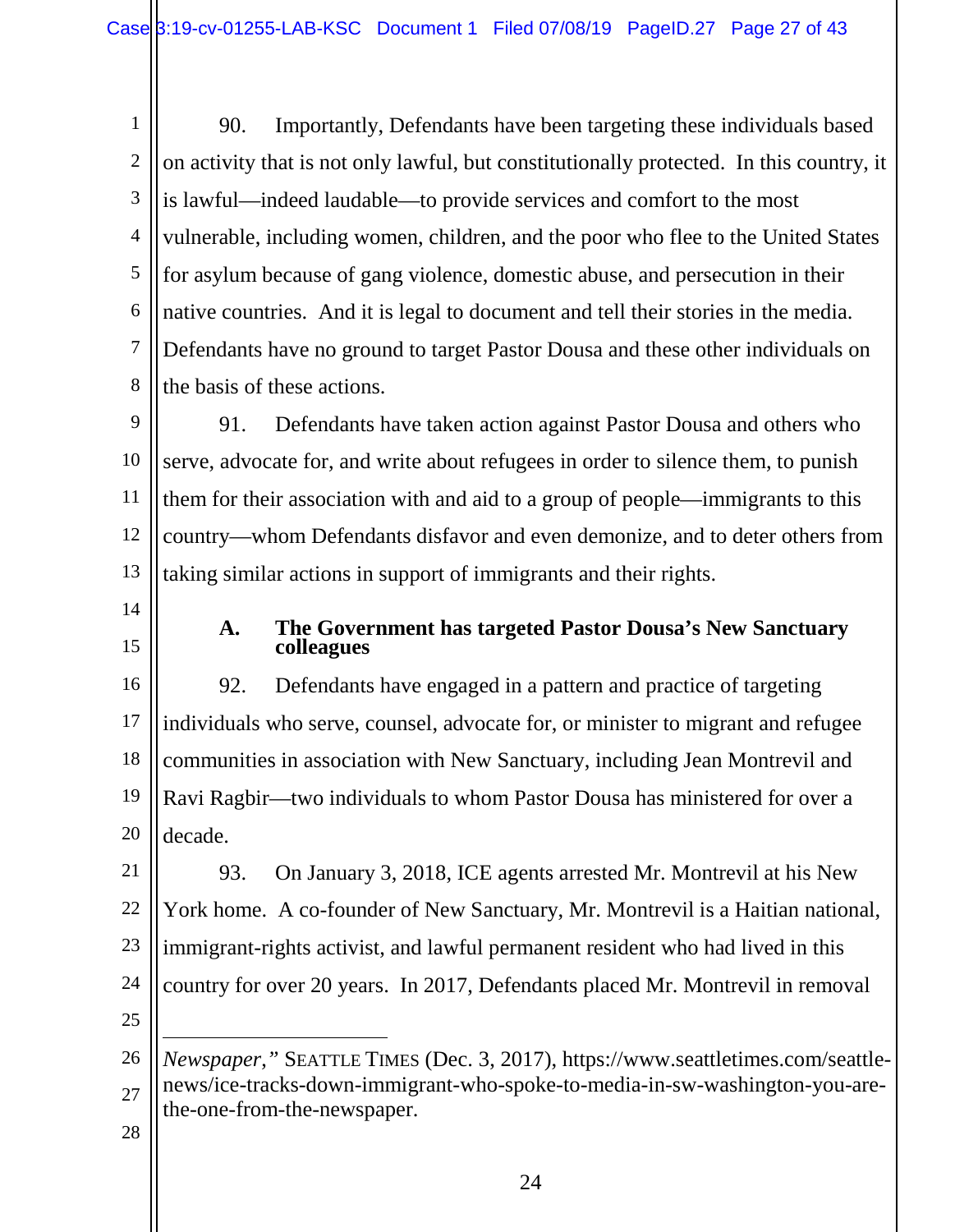1 2 3 4 proceedings, citing a decades-old drug charge he incurred as a teenager. At the time of his 2018 arrest, he was in the midst of a motion to reopen his order of removal. Following the arrest, ICE transferred Mr. Montrevil to its Krome Detention Center in Miami, Florida and deported him to Haiti just days later.<sup>18</sup>

5

6 7 8 9 10 11 12 94. Just prior to Mr. Montrevil's deportation, on January 5, 2018, Pastor Dousa led a group of three other clergy to meet with ICE's New York Field Office Deputy Director, Scott Mechkowski, to discuss the sudden change in Mr. Montrevil's status. During this meeting, Mr. Mechkowski stated, "Nobody gets beat up in the news more than we do, every single day. It's all over the place ... how we're the Nazi squad, we have no compassion .... The other day Jean [Montrevil] made some very harsh statements. . . . I'm like, 'Jean, from me to you  $\ldots$  you don't want to make matters worse by saying things."<sup>19</sup>

13 14 15 16 17 18 95. During this January 5, 2018 meeting, Mr. Mechkowski also told Pastor Dousa, "I know exactly how to find you. You're on the web. You're all over the documents that I have." Mr. Mechkowski further said: "We all know the network of people that you have at your disposal. You have City Hall in your pocket. Like, we get it." He also stated: "Trust me, I know your network just as good as you do."

19 20 21 22 23 24 96. Defendants' treatment of Mr. Ragbir mirrored that of Mr. Montrevil. On January 8, 2018, Mr. Ragbir's counsel, Alina Das, spoke with Mr. Mechkowski, who stated that he felt "resentment" about prayer vigils, often organized and led by Pastor Dousa, outside the federal building where Mr. Ragbir had his March 9, 2017 ICE check-in, that he had heard Mr. Ragbir's statements to the press, and that he

1

<sup>25</sup> 26 <sup>18</sup> Lydia McMullen-Laird, *Life After Deportation: Their Father Was Returned to Haiti. Now What?*, THE INDYPENDENT (Feb. 2, 2018),

<sup>27</sup> https://indypendent.org/2018/02/life-after-deportation/.

<sup>19</sup> *See Ragbir v. Homan*, 923 F.3d 53, 60, 70 (2d Cir. 2019).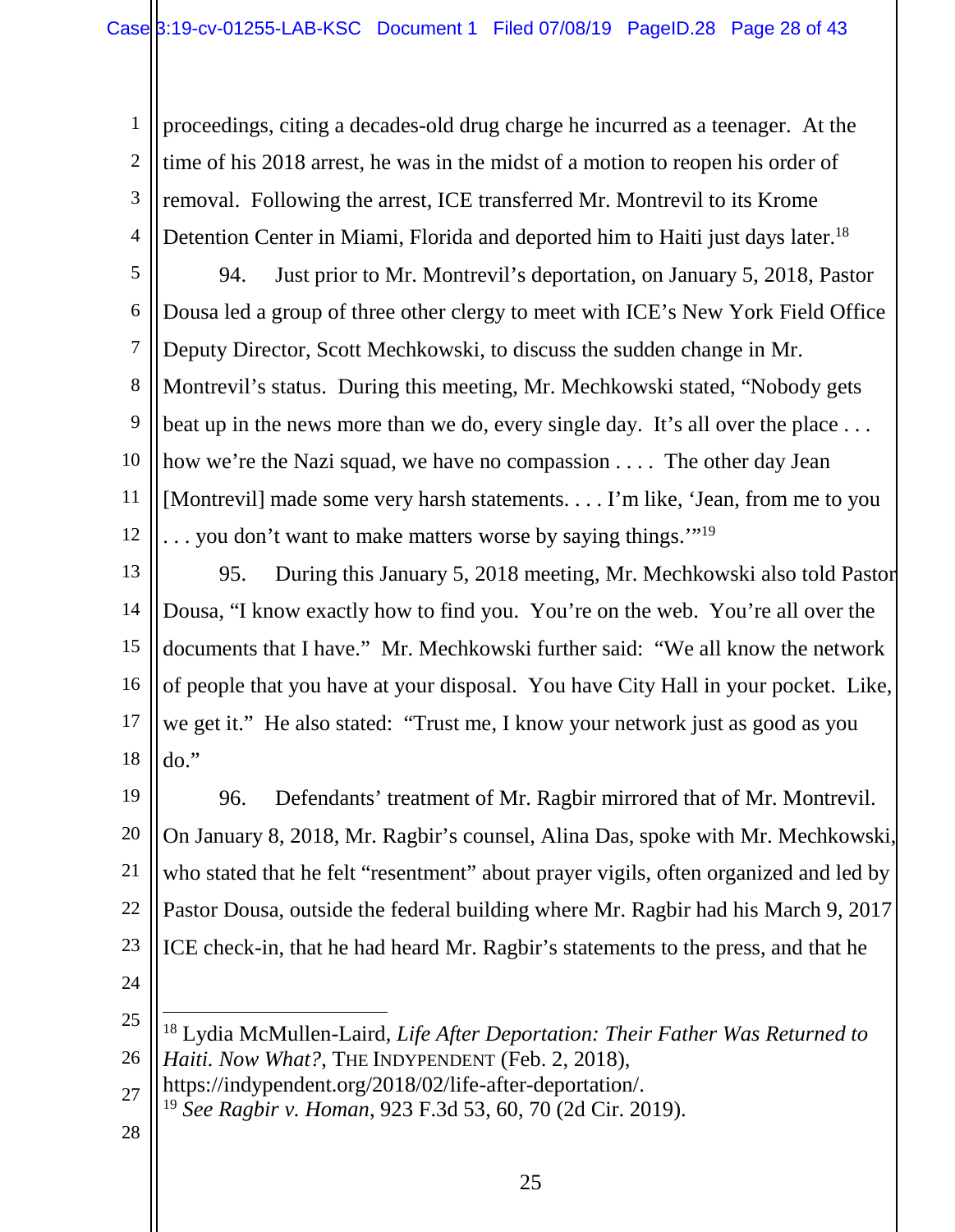1 2 continued to see Mr. Ragbir at New Sanctuary prayer vigils outside ICE's New York City office.

3 4 5 6 97. During his next ICE check-in on January 11, 2018, which Pastor Dousa attended, ICE detained Mr. Ragbir. The next day, the agency transferred him, like Mr. Montrevil days earlier, to Krome Detention Center to be held until his deportation.

7 8 9 10 11 12 13 98. Mr. Ragbir filed a petition for a writ of habeas corpus with the U.S. District Court for the Southern District of New York, seeking to bar his abrupt removal without allowing him time for an orderly departure. The court granted the petition, cautioning: The Court also notes with grave concern the argument that petitioner has been targeted as a result of his speech and political advocacy on behalf of  $\overline{\text{immigrams}}$  rights and social justice.<sup>20</sup> 99. Mr. Ragbir later filed a separate action to block his deportation on the

14 15 16 17 18 ground that the decision to execute his final removal order reflected impermissible, unconstitutional retaliation against his protected speech, in violation of the First Amendment. On April 25, 2019, the U.S. Court of Appeals for the Second Circuit reversed the district court's denial of a preliminary injunction, concluding that Mr. Ragbir had stated a valid claim and provided strong evidence to support it. The

- 19 Second Circuit stated:
- 20 21 22 To allow this retaliatory conduct to proceed would broadly chill protected speech, among not only activists subject to final orders of deportation but also those citizens and other residents who would fear retaliation against  $others.<sup>21</sup>$ 
	- 100. Defendants have unlawfully targeted and retaliated against Pastor
- 24 Dousa's fellow New Sanctuary leaders for speaking out against their immigration
- 25

- 26 27 1 <sup>20</sup> *Ragbir v. Sessions*, No. 18-cv-236 (KBF), 2018 WL 623557, at \*1 n.1 (S.D.N.Y. Jan. 29, 2018) (quoting *United States v. Alvarez*, 579 U.S. 709, 716 (2012)).
	- <sup>21</sup> *Ragbir v. Homan*, 923 F.3d 53, 71 (2nd Cir. 2019).
- 28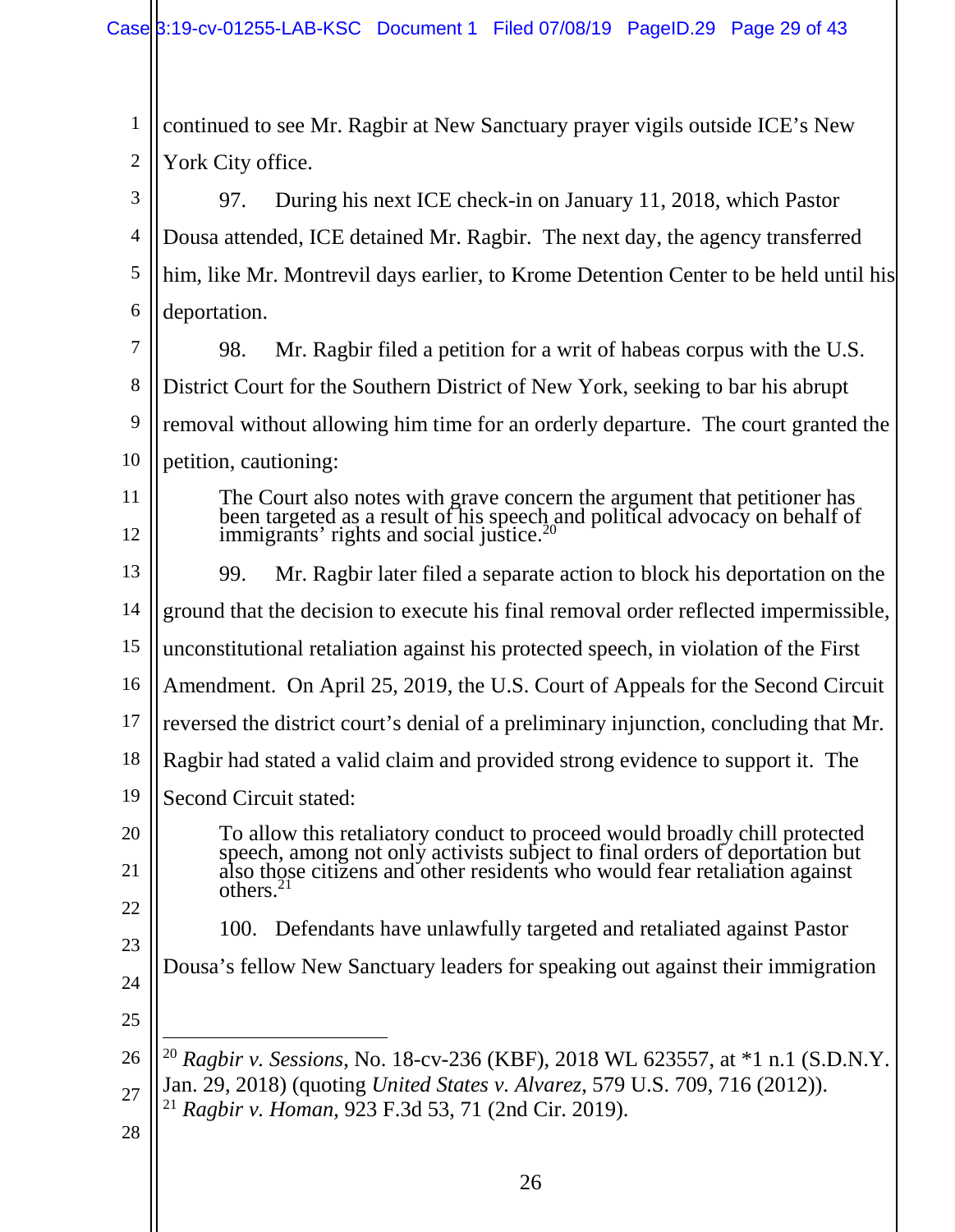1 2 policies and practices. She reasonably fears they will continue to retaliate against her as well.

3 4

#### **B. The Government has targeted many other people who write about, serve, counsel, or advocate for refugees in "migrant caravans"**

5 6 7 8 9 101. Since October 2018, federal immigration and law enforcement authorities have engaged in a pattern and practice of targeting journalists, immigration attorneys, and advocates because of their work related to so-called "migrant caravans"—individuals traveling from Central America to the Southern Border to claim asylum and seek refuge.

10 11 12 13 14 15 102. On information and belief, those whom Defendants specifically targeted for intense inspections and scrutiny by federal officers at the Southern Border include journalists who documented migrant caravan activities and experiences, lawyers who provided legal services to caravan members, and humanitarians who offered aid to migrant communities on both sides of the Southern Border.

16 17 18 19 20 21 22 23 103. In particular, journalists, immigration attorneys, and advocates have described a pattern of targeted, heightened scrutiny at the San Ysidro port of entry in San Diego beginning in late 2018 and continuing into 2019.<sup>22</sup> According to an investigation published by *The Intercept*, 19 sources provided consistent accounts of increased interrogations, which included being asked to identify immigration activists from photo lineups. In many of these cases, immigration officials seized, searched, and copied the contents of electronic devices, such as phones and cameras, belonging to those being interrogated, including electronic devices

24

1

25 26 27 <sup>22</sup> Ryan Devereaux, *Journalists, Lawyers, and Activists Working on the Border Face Coordinated Harassment from U.S. and Mexican Authorities*, THE INTERCEPT (Feb. 8, 2019), https://theintercept.com/2019/02/08/us-mexico-border-journalistsharassment/.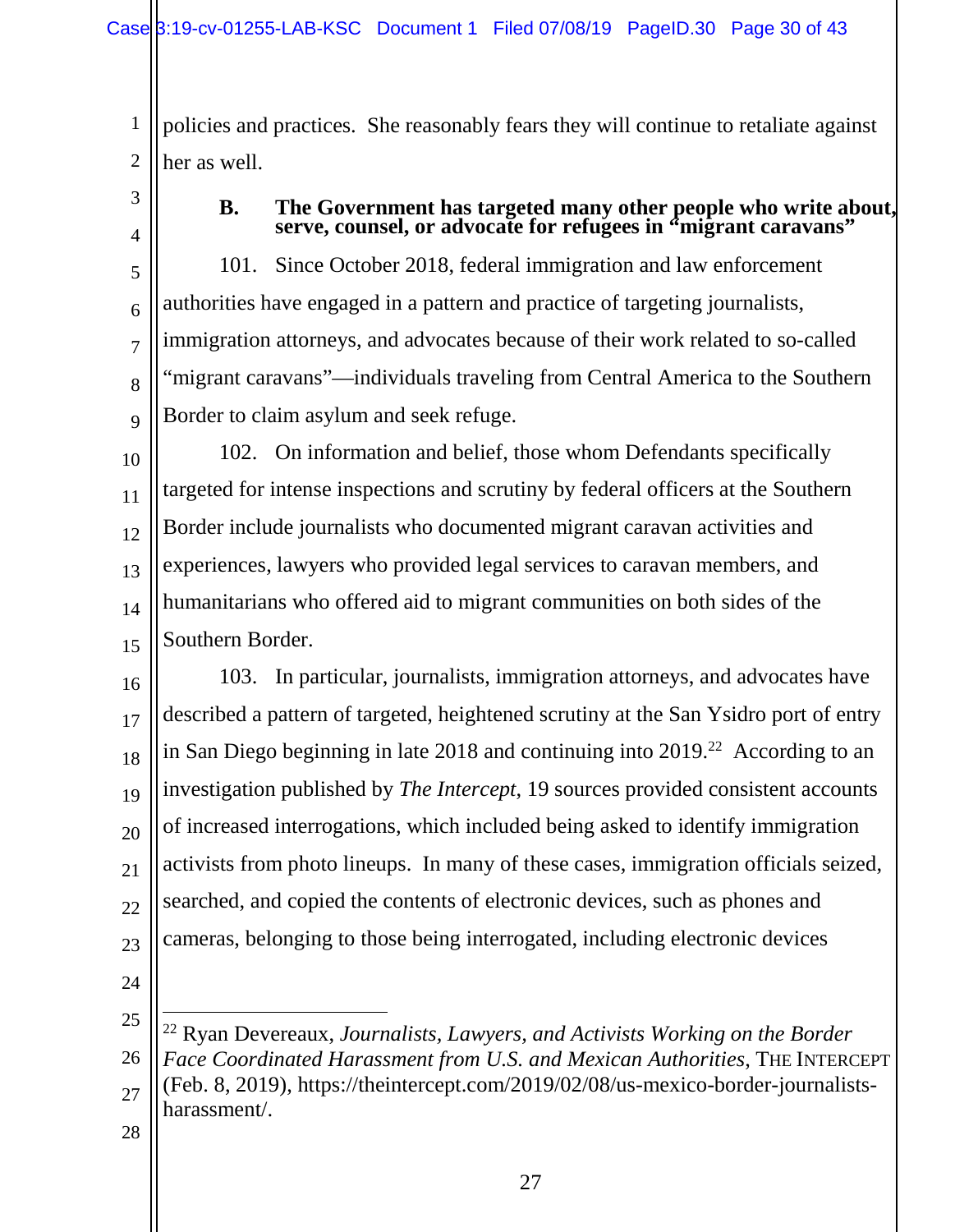1 2 3 belonging to journalists and lawyers, which contained sensitive and confidential information such as names of sources, draft legal documents, and attorney-client communications.

4 5 6 104. Journalists' suspicions of heightened scrutiny by federal law enforcement officers were confirmed in March 2019, when an NBC affiliate in San Diego published the documents related to Operation Secure Line.

7 8 9 10 11 12 13 14 15 105. The individuals included in the Operation Secure Line database have done nothing more than write about, photograph, provide legal services to, offer humanitarian aid to, or minister to migrants fleeing violence, persecution, and extreme poverty. This database reflects retaliation against journalists, lawyers, human rights advocates, and people of faith who work with asylum seekers and are critical of the Administration's approach to immigration policy and immigration enforcement. It represents a concerted, coordinated effort by federal law enforcement agencies to target dissenters on the basis of protected speech, association, and exercise of religious belief.

16

17 106. In addition to Pastor Dousa, dozens of other U.S. citizens are harmed by Defendants' pattern and practice of surveillance, harassment, and retaliation.

18

#### **1. Nicole Ramos (Al Otro Lado)**

19 20 21 22 23 24 107. On information and belief, Nicole Ramos, Refugee Program Director and an attorney for Al Otro Lado, was targeted as part of Operation Secure Line because she aids and advocates for migrants at the Southern Border.<sup>23</sup> Ms. Ramos's dossier included personal information, such as specific details about her work and travel history, a description of the car she drives, and information about her mother. Ms. Ramos is a U.S. citizen. Pastor Dousa is Ms. Ramos's pastor.

- 25
- 26

<sup>27</sup> <u>.</u> <sup>23</sup> Jones, et al., *supra* note 9.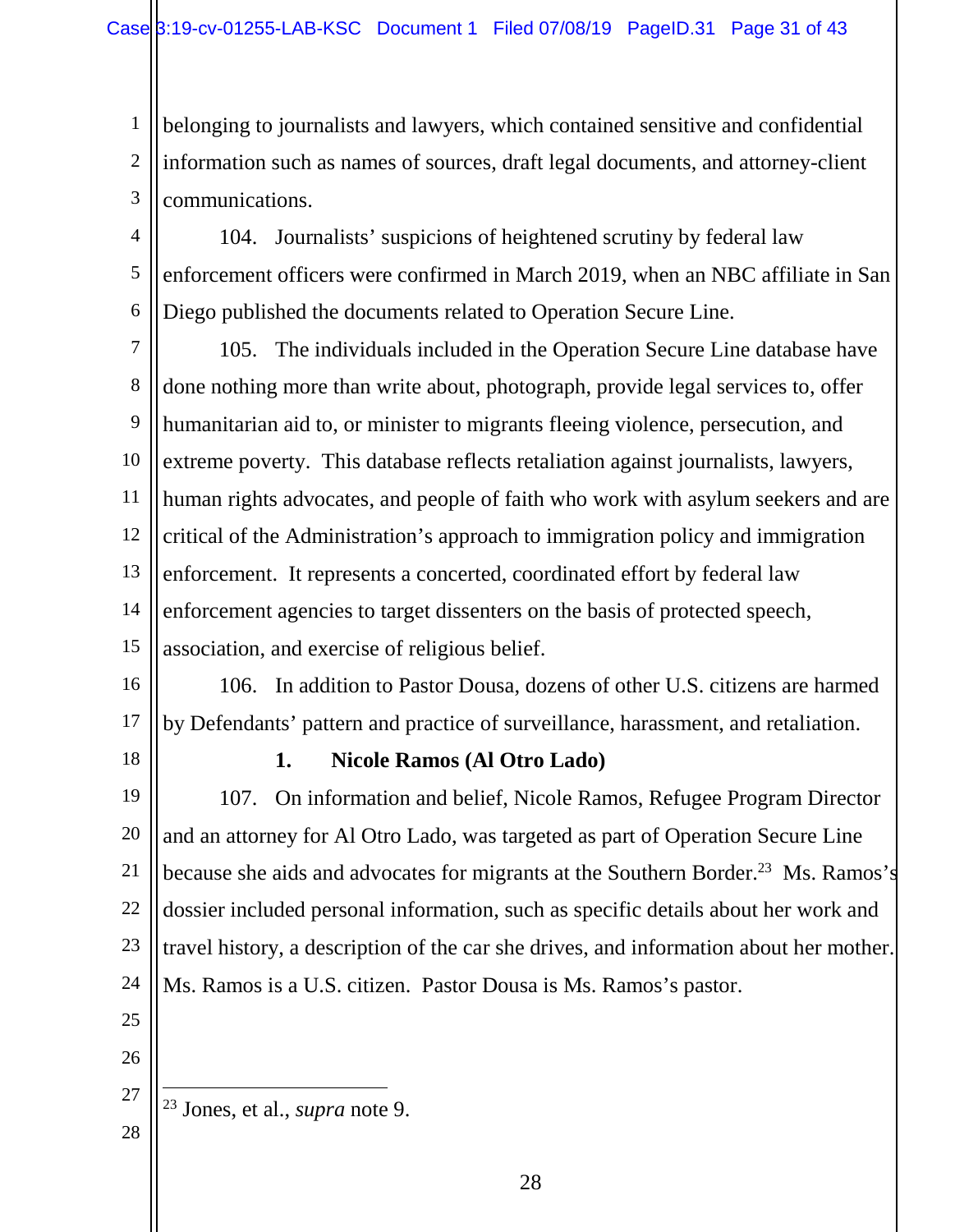1 2 3 4 5 6 7 108. Ms. Ramos's ability to do her job as an attorney is significantly impacted by the revocation of her SENTRI pass as a part of Operation Secure Line, particularly given the Administration's new "Migrant Protection Protocols," which were implemented in the same time period. Under this DHS policy, some non-Mexican asylum seekers were returned to Mexico where they must remain for the duration of their asylum application process.<sup>24</sup> This policy requires asylum seekers to rely on immigration lawyers crossing the border to assist with their cases.

8

#### **2. Alex Mensing and Jeff Valenzuela (PSF)**

9 10 11 12 13 109. Pueblo Sin Fronteras ("PSF") is an immigration rights advocacy group that has accompanied groups of Central American refugees to the Southern Border and provided them with humanitarian assistance. On information and belief, 10 members of PSF have been targeted as part of Operation Secure Line because they advocate for migrants at the Southern Border.<sup>25</sup>

14 15 110. Alex Mensing, a U.S. citizen, is one of the PSF members named in the Operation Secure Line database. Between May 2018 and February 2019,

16 Defendants targeted him for heightened screening and interrogations approximately

17 15 to 20 times while crossing the border.<sup>26</sup> On one of these occasions, he was taken

- 18
- 19 20

<u>.</u>

- 21 <sup>24</sup> Maya Averbuch & Kevin Sieff, *Asylum Seeker is Sent Back to Mexico as Trump Administration Rolls Out New Policy*, WASHINGTON POST (Jan. 29, 2019),
- 22 https://www.washingtonpost.com/world/the\_americas/asylum-seekers-are-beingsent-back-to-mexico-as-trump-administration-rolls-out-new-

23 policy/2019/01/29/a0a89e9c-233b-11e9-b5b4-

- 24 1d18dfb7b084\_story.html?utm\_term=.62fdbce42d6e.
- 25 <sup>25</sup> Lauren Carasik, *The Government is Targeting Immigration Lawyers, Activists, and Reporters*, BOSTON REVIEW (Apr. 24, 2019), http://bostonreview.net/global-

26 27 justice/lauren-carasik-government-targeting-immigration-lawyers-activistsjournalists.

- <sup>26</sup> Devereaux, *supra* note 22.
- 28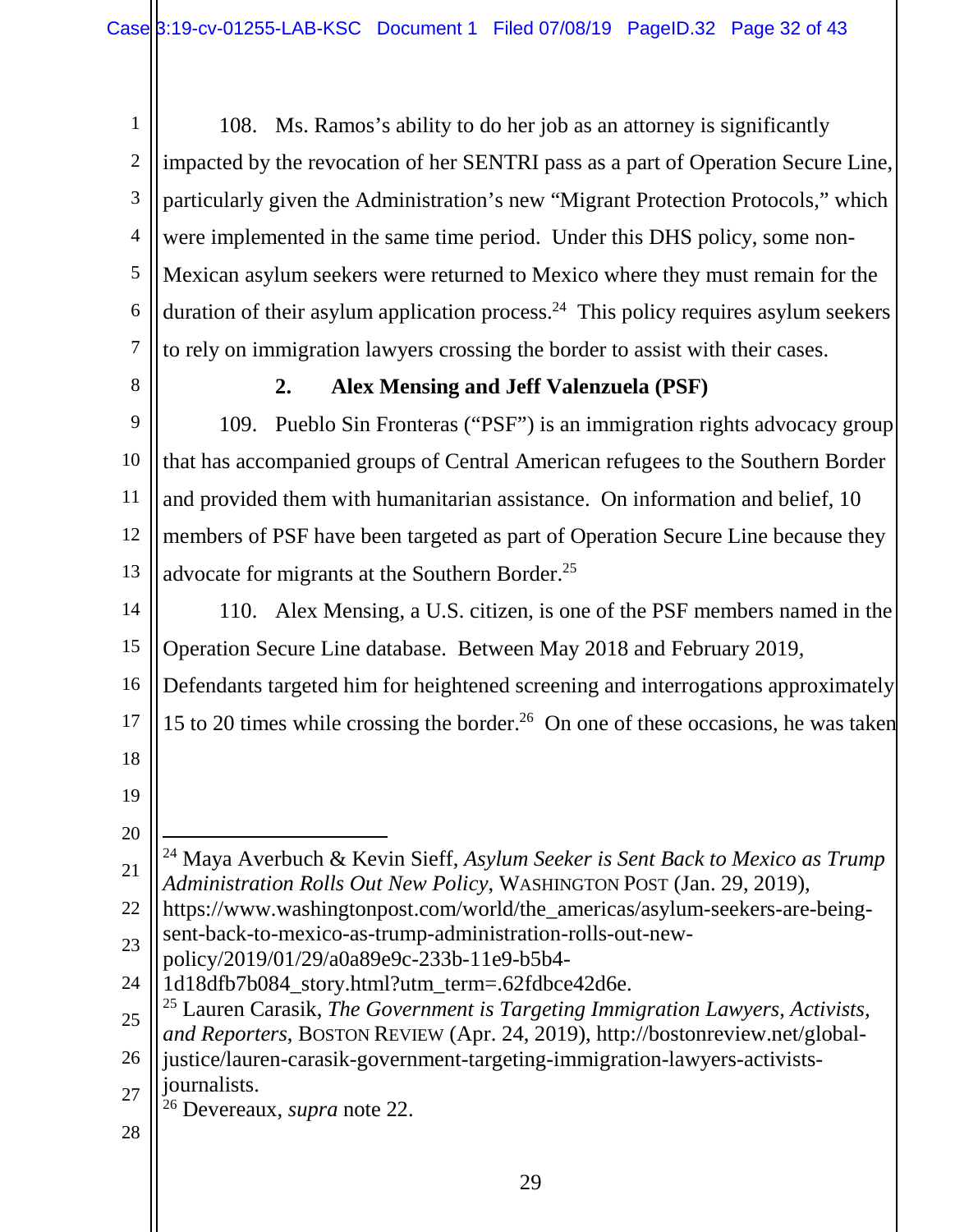1 2 into a concrete cell for interrogation, where federal officials took his phone and scanned all of his notebooks and papers.<sup>27</sup>

3 4 5 111. On information and belief, another PSF volunteer and U.S. citizen, Jeff Valenzuela, has been targeted multiple times while crossing at the El Chapparal port of entry.<sup>28</sup>

6 7 8 9 10 11 12 13 14 15 16 112. On December 27, 2018, Mr. Valenzuela attempted to cross the border by car from Tijuana to visit family in Los Angeles. Two officers approached his vehicle and instructed him to place his hands behind his back. The officers handcuffed Mr. Valenzuela and took him to a booking room while simultaneously assuring him that he was not under arrest. The officers confiscated his belongings and shackled his ankle to a steel bench. Mr. Valenzuela spent more than four hours shackled to the bench before two plainclothes officers arrived and transferred him to another interview room. There, the officers asked Mr. Valenzuela to unlock his cell phone. When he asked if he could be compelled to do so, the officers presented Mr. Valenzuela with a document indicating that his phone had been "detained for further examination, which may include copying."<sup>29</sup>

17 18 19 113. In the weeks following the December 27, 2018 incident, Mr. Valenzuela was sent to secondary screening four more times. On January 25, 2019, he again found himself shackled to the steel bench in the booking room.<sup>30</sup>

- 20
- 21 22
- 23

1

<sup>24</sup> 25 26 <sup>27</sup> National Lawyers Guild, *NLG Condemns Secret US-Mexican List of Journalists and Advocates Documenting and Providing Humanitarian Aid at the Border*, (Mar. 8, 2019), https://www.nlg.org/nlg-condemns-secret-us-mexican-list-of-journalistsand-advocates-documenting-and-providing-humanitarian-aid-at-the-border/. <sup>28</sup> Devereaux, *supra* note 22.

<sup>29</sup> Devereaux, *supra* note 22.

<sup>27</sup> <sup>30</sup> Devereaux, *supra* note 22.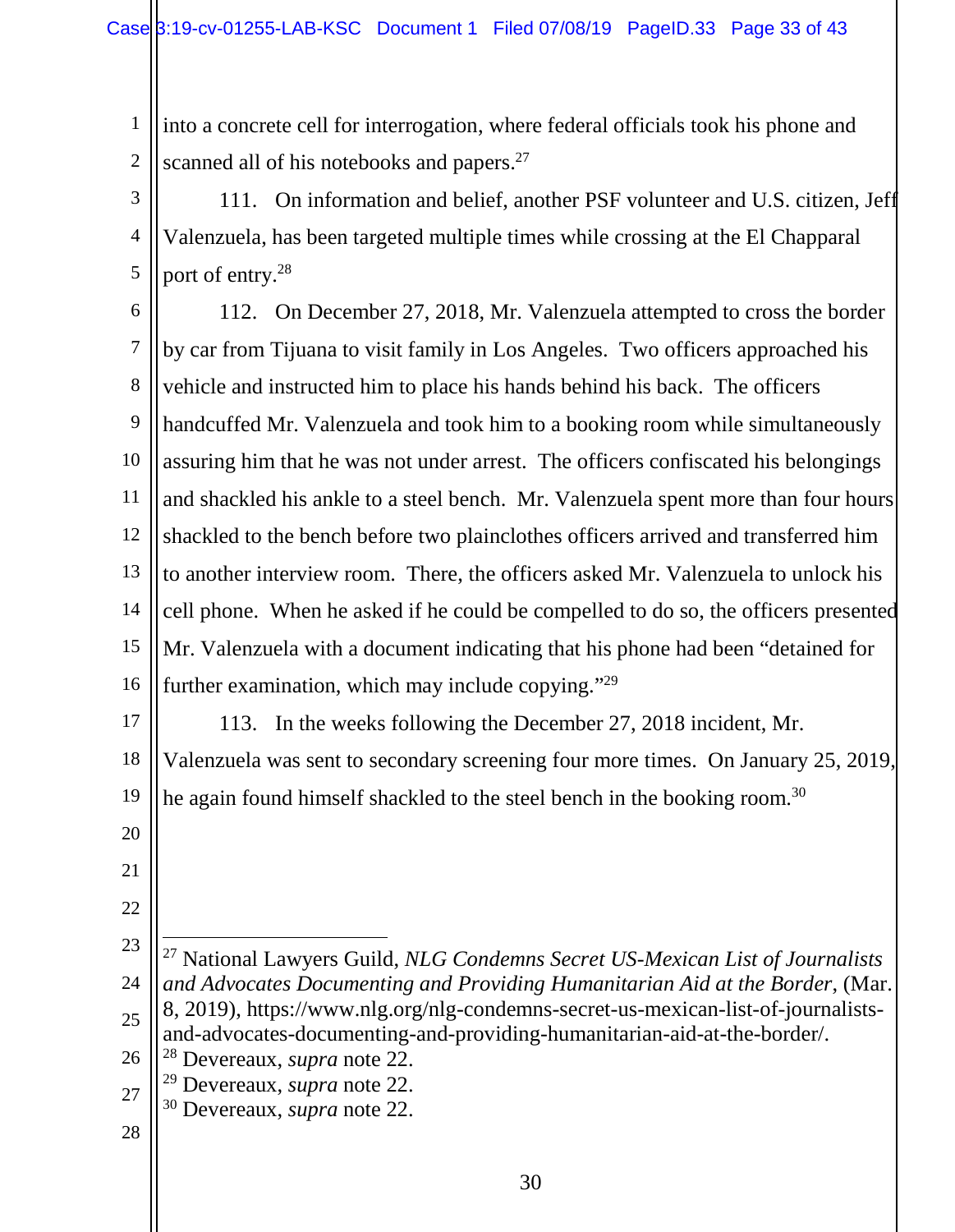1

#### **3. Ariana Drehsler**

2 3 4 5 6 114. On information and belief, Ariana Drehsler, a U.S. citizen, has been targeted as part of Operation Secure Line because she documents the experiences of migrants at the Southern Border.<sup>31</sup> Ms. Drehsler is a freelance photojournalist who covered the "migrant caravan" in Tijuana for Buzzfeed News and United Press International.

7 8 9 10 11 12 13 14 115. On December 30, 2018, Ms. Drehsler attempted to cross the Southern Border when CBP officers detained her for interrogation. The officers asked about individuals who were aiding asylum-seekers. After an hour of questioning, the officers released Ms. Drehsler but also warned her that an alert had been placed on her passport and that, should she attempt to cross the border again, she would be subjected to heightened screening. The agents did not tell Ms. Drehsler why this alert was placed on her passport, but it did indeed lead to additional detentions at the Southern Border.

15

#### **4. Kitra Cahana**

16 17 18 19 20 21 116. On information and belief, Kitra Cahana has been targeted as part of Operation Secure Line because she documented the experiences of migrants at the Southern Border.<sup>32</sup> Ms. Cahana is a freelance photojournalist whose work has been featured by *National Geographic*, the *New York Times*, and the Canadian Broadcasting Company. Ms. Cahana is a dual citizen of the United States and Canada.

22 23 24 25 117. In late December 2018, Mexican authorities stopped Ms. Cahana and photographed her passport while she and other journalists were working near the border. A few weeks later, on January 17, 2019, Ms. Cahana attempted to travel

26

<u>.</u>

- 27 <sup>31</sup> Jones, et al., *supra* note 9.
	- <sup>32</sup> Jones, et al., *supra* note 9.
- 28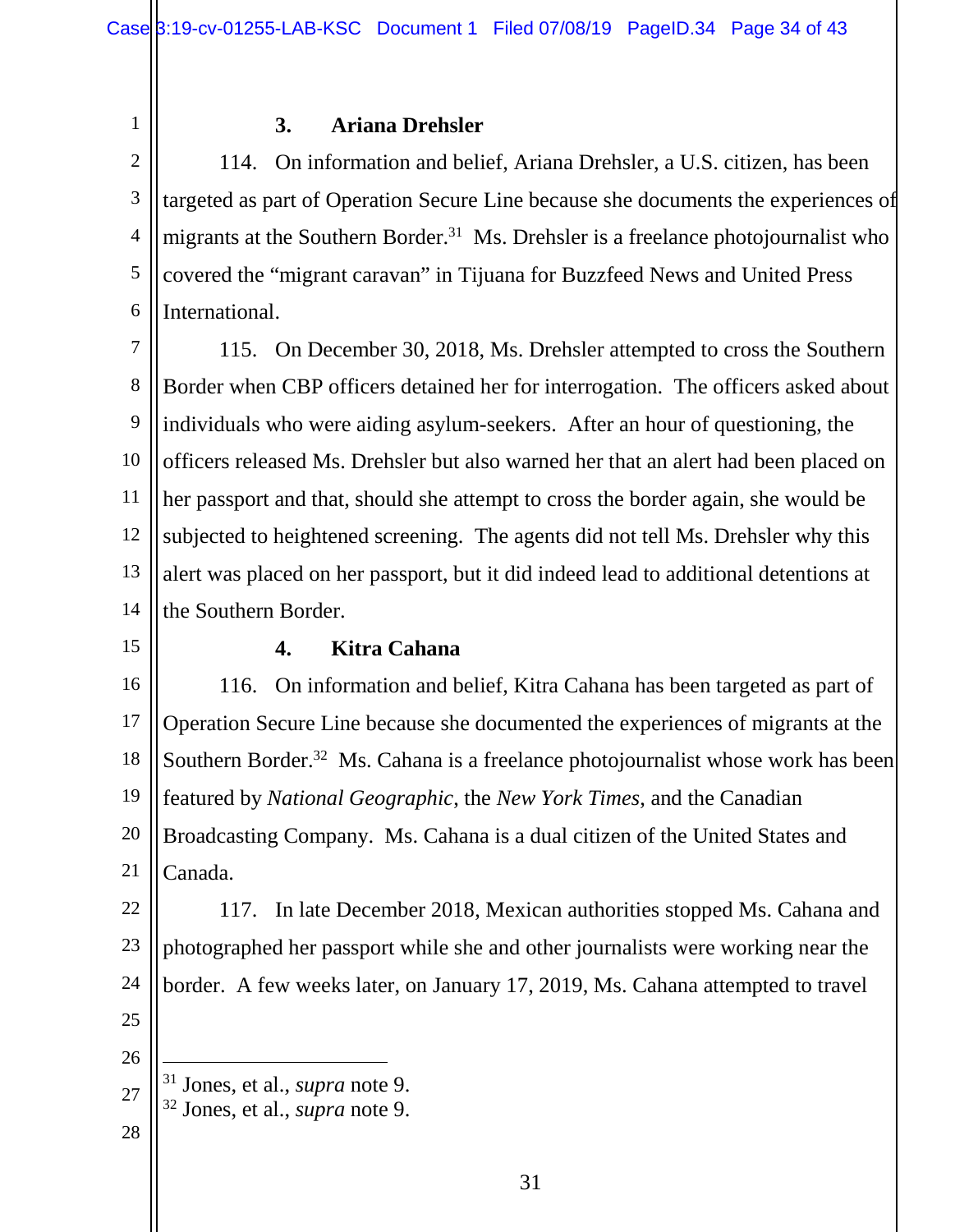1 2 3 4 5 6 7 from Canada to Mexico City, with a connecting flight in Detroit, Michigan.<sup>33</sup> At U.S. Customs pre-clearance in Montreal, officials reported that her passport was flagged and she was sent to secondary screening. Ms. Cahana was interrogated about her photojournalism, who funded her projects, and what she was assigned to cover. Eventually, she was allowed to travel to Detroit. While connecting in Detroit, Ms. Cahana was again flagged for secondary inspection, but eventually allowed to board her flight to Mexico City.

8 9 10 11 12 13 118. On her arrival in Mexico, Ms. Cahana was again detained, and this time officials also confiscated her cell phone. Ms. Cahana asked the Mexican officials whether she was being targeted because of her journalism. They responded that her detention was "because of the Americans." Ms. Cahana remained in custody for 13 hours before being denied entry into Mexico. Upon returning to Detroit, CBP detained her for questioning.

14 15 119. Because of Operation Secure Line, Ms. Cahana says she is "effectively no longer able to cover the story of the migrant caravan."<sup>34</sup>

16 17 18 19 20 21 22 23 24 25 26 27 28 **CLAIMS FOR RELIEF COUNT 1 (Retaliation in Violation of the First Amendment)**  120. Plaintiff incorporates the preceding paragraphs as if fully set forth herein. 121. To establish a First Amendment retaliation claim, a plaintiff must show that (1) she engaged in constitutionally protected conduct; and (2) the conduct 1 <sup>33</sup> Devereaux, *supra* note 22. <sup>34</sup> Max Rivlin-Nadler, *Journalists, Lawyers, Volunteers Face Increased Scrutiny by Border Agents*, NPR (Feb. 15, 2019) https://www.npr.org/2019/02/15/695164916/journalists-lawyers-volunteers-faceincreased-scrutiny-by-border-agents.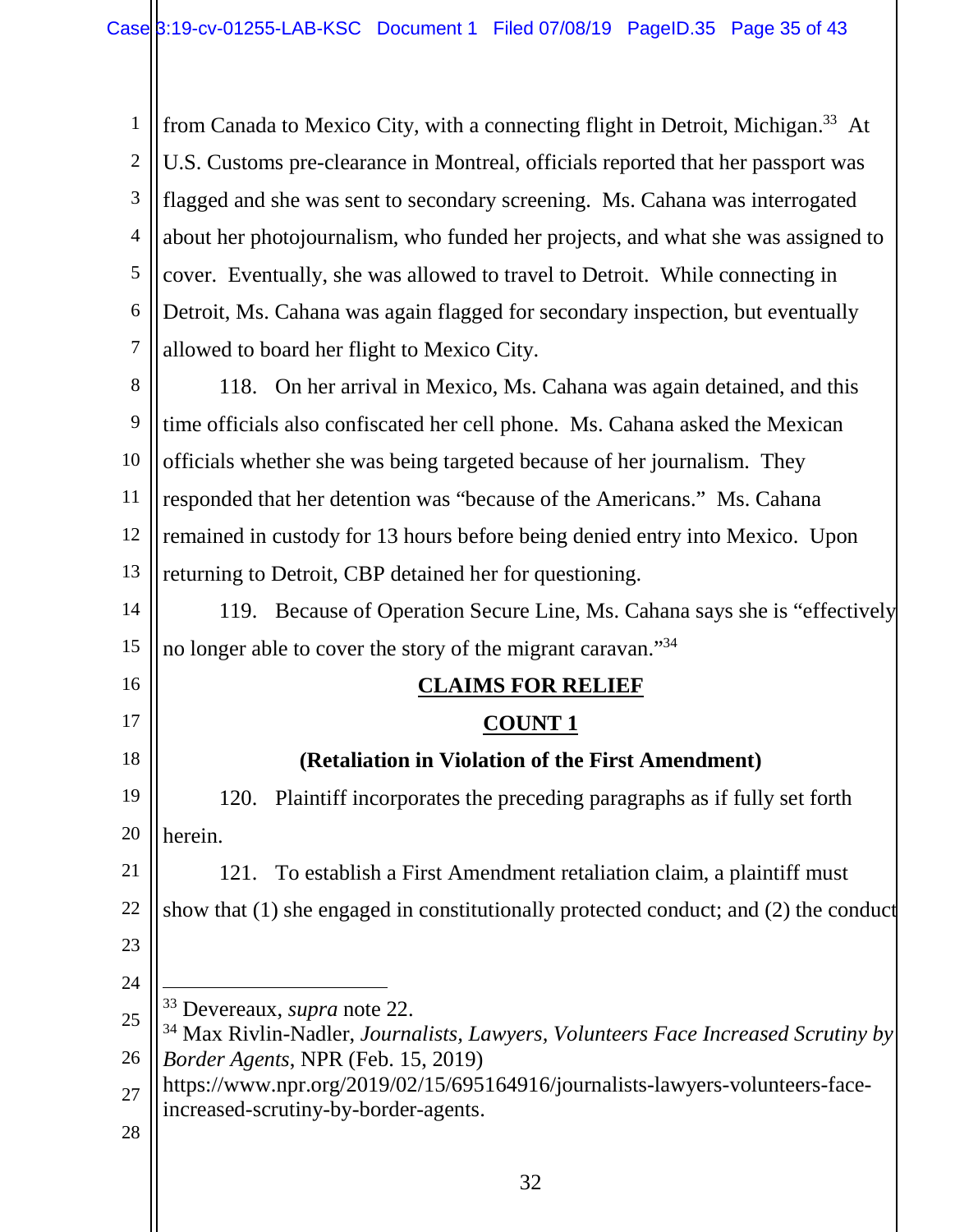1 2 was a substantial or motivating factor in Defendants' adverse action. *See, e.g.*, *Williams v. California*, 764 F.3d 1002, 1016 (9th Cir. 2014).

3

4 5 6 7 8 9 10 122. Like others targeted by Defendants, Pastor Dousa has engaged in speech and association protected by the First Amendment. She is compelled by her faith to provide pastoral services to migrants and others. Pastor Dousa has used her ministry to advocate for and associate with migrants and refugees both within the United States and across the border in Tijuana, Mexico. Her advocacy and association involves, among other things, ministering to migrants, officiating weddings for migrant communities, and organizing prayerful vigils critical of U.S. immigration law and policy.

11 12 13 14 15 16 17 123. Defendants have taken adverse actions against Pastor Dousa. They have targeted her for heightened surveillance, held her in hours-long secondary screening at the border, subjected her to extensive interrogation, and revoked her SENTRI pass. The adverse actions taken against Pastor Dousa are part of Defendants' intentional targeting of immigrant-rights activists and individuals who interact with migrant communities near the Southern Border based on their protected First Amendment activity.

18 19 20 21 22 23 124. There is a causal connection between Pastor Dousa's protected speech and association and Defendants' adverse actions. Defendants have targeted Pastor Dousa and others who are similarly situated for increased surveillance and heightened interrogation at the border on the basis of their protected speech regarding U.S. immigration law and policy. In Pastor Dousa's case, this speech is compelled by her faith.

24 25 26 27 125. As a result, this Court should declare that Defendants' retaliatory actions against those who lawfully aid, advocate for, or associate with migrants at the Southern Border violate the First Amendment. The Court should enter a preliminary and permanent injunction (1) ordering Defendants to cease surveilling,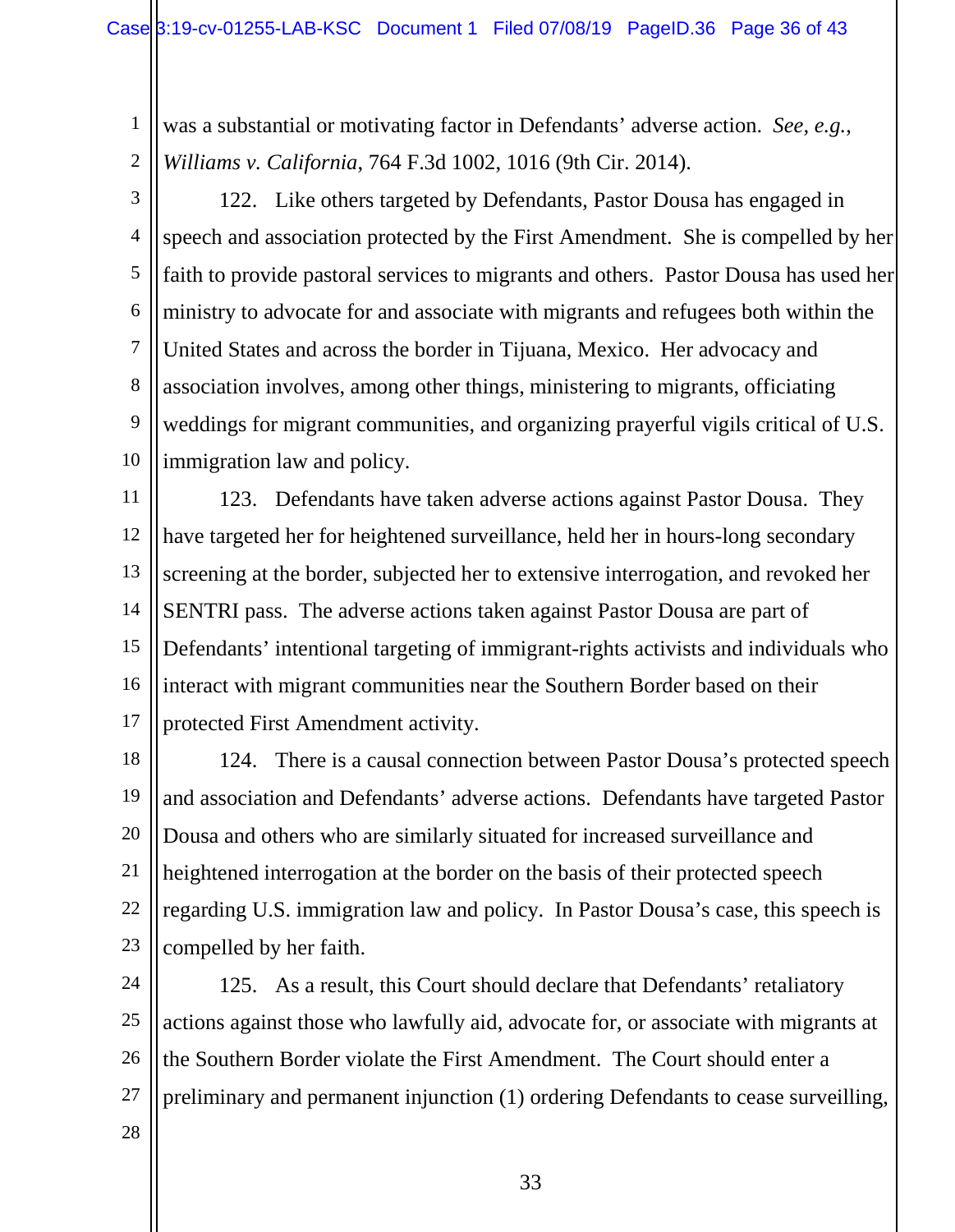1 2 3 detaining, or otherwise taking adverse actions against Pastor Dousa, (2) restraining Defendants from taking future adverse actions against her based on her protected speech and association, and (3) generally restoring her to the status quo ante.

#### **COUNT 2**

#### **(Violation of the First Amendment's Free Exercise Clause)**

6 7 126. Plaintiff incorporates the preceding paragraphs as if fully set forth herein.

8 9 10 11 12 127. Under the Free Exercise Clause, a governmental policy, custom, or practice that is not neutral and/or not of general applicability is subject to strict scrutiny and must be justified by a compelling governmental interest and narrowly tailored to advance that interest. *Church of Lukumi Babalu Aye, Inc. v. City of Hialeah*, 508 U.S. 520, 531–32 (1993).

13 14 15 16 17 18 19 20 128. Defendants' practice of targeting those who lawfully aid, advocate for, or associate with migrants at the Southern Border is neither neutral nor generally applicable. Pastor Dousa's Christian faith requires her to minister to vulnerable people, including migrants, refugees, and asylum seekers. Because of her proximity to and relationship with these communities—which is based solely on her provision of pastoral services—Ms. Dousa has been targeted by Defendants for heightened surveillance and interrogation. Defendants' actions do not serve a compelling state interest and are not narrowly tailored to achieve that interest.

21 22 23 24 25 26 129. As a result, this Court should declare that Defendants' actions against those who lawfully aid, advocate for, or associate with migrants at the Southern Border as part of the exercise of their religious faith violate the Free Exercise Clause of the First Amendment. The Court should enter a preliminary and permanent injunction (1) ordering Defendants to cease surveilling, detaining, or otherwise taking adverse actions against Pastor Dousa, (2) restraining Defendants

27

4

5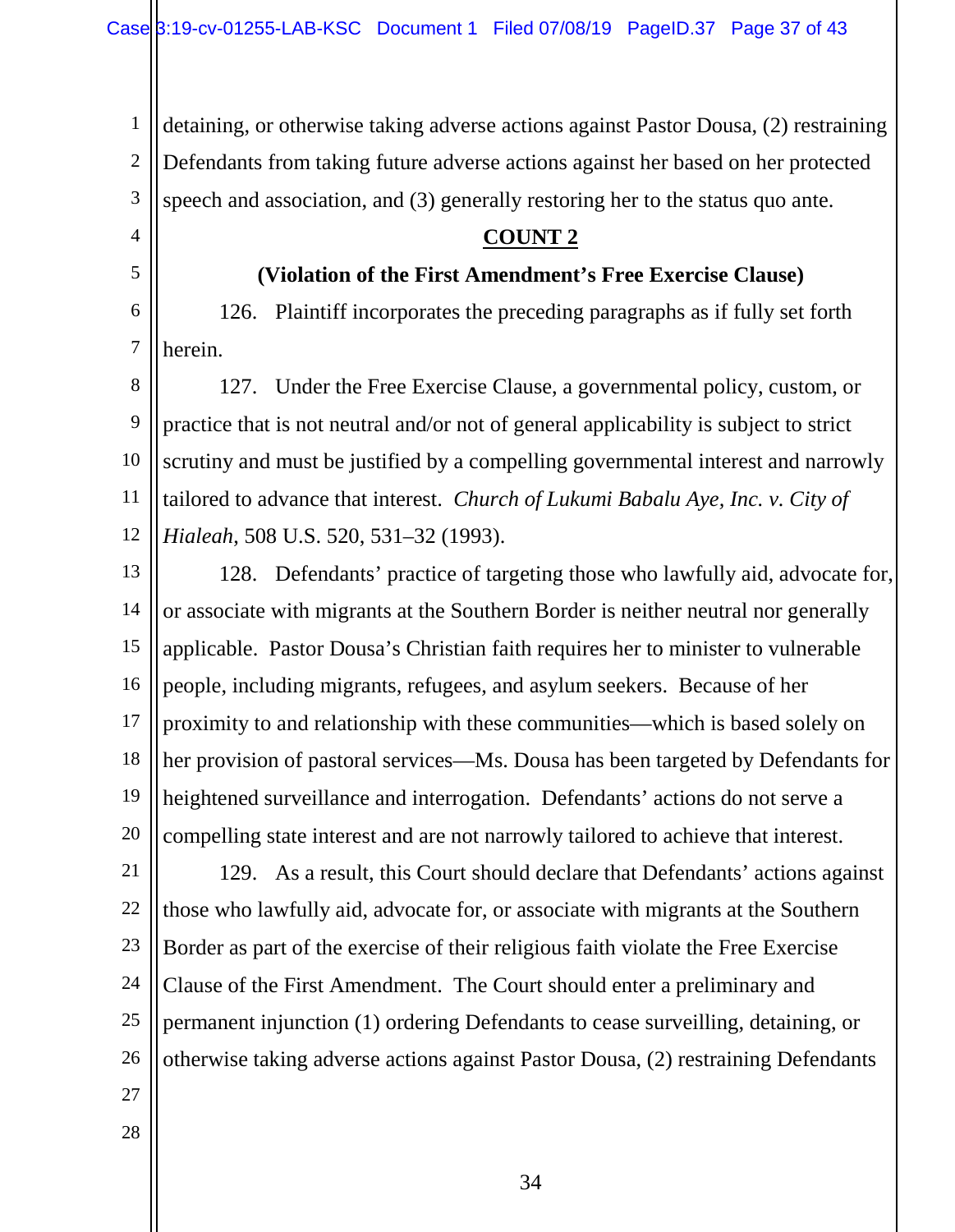1 2 from taking future adverse actions against her based on her exercise of her religion, and (3) generally restoring her to the status quo ante.

#### **COUNT 3**

#### **(Hybrid First Amendment Rights Claim)**

5 6 130. Plaintiff incorporates the preceding paragraphs as if fully set forth herein.

7 8 9 10 11 12 131. Where a free exercise claim is brought in conjunction with a claim alleging a separate constitutional violation for the same communicative activity, strict scrutiny is triggered and the governmental policy, custom, or practice in question must be justified by a compelling governmental interest and narrowly tailored to advance that interest. *See, e.g.*, *San Jose Christian College v. City of Morgan Hill*, 360 F.3d 1024, 1031 (9th Cir. 2004).

13 14 15 132. As alleged above, Pastor Dousa's free exercise claim is brought in conjunction with her First Amendment retaliation claim. Defendants' conduct is therefore subject to strict scrutiny review.

16 17 18 19 20 133. Defendants fail to survive scrutiny because their practice of subjecting those who lawfully aid, advocate for, or associate with migrants at the Southern Border to, among other things, heightened surveillance and extensive interrogation is not justified by a compelling governmental interest and is not narrowly tailored to achieve that interest.

21 22 23 24 25 26 27 134. As a result, this Court should declare that Defendants' targeting of those who lawfully aid, advocate for, or associate with migrants at the Southern Border violates the First Amendment. The Court should enter a preliminary and permanent injunction (1) ordering Defendants to cease surveilling, detaining, or otherwise taking adverse actions against Pastor Dousa, (2) restraining Defendants from taking future adverse actions against her based on her protected speech or her exercise of religion, and (3) generally restoring her to the status quo ante.

28

3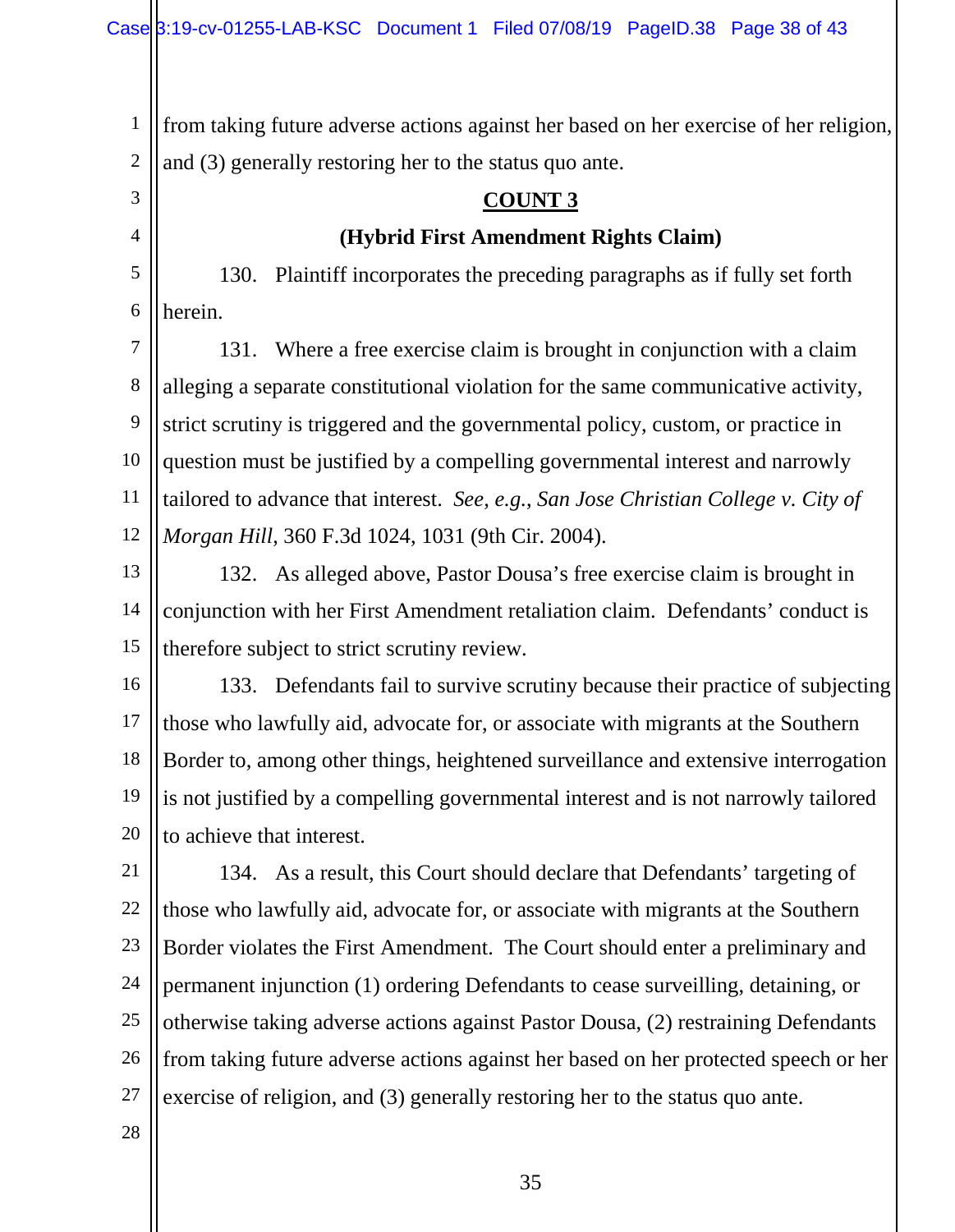1 2

## **COUNT 4**

#### **(Violation of the Religious Freedom Restoration Act)**

3 4 135. Plaintiff incorporates the preceding paragraphs as if fully set forth herein.

5 6 7 136. Defendants' practices interfering with Pastor Dousa's and others' religious exercise violate the Religious Freedom Restoration Act, 42 U.S.C. § 2000bb et seq.

8 9 10 11 12 13 14 15 16 17 137. To establish a *prima facie* claim under RFRA, a plaintiff must provide "evidence sufficient to allow a trier of fact rationally to find the existence of two elements. First, the activities the plaintiff claims are burdened by the government action must be an 'exercise of religion.' . . . Second, the government action must 'substantially burden' the plaintiff's exercise of religion. . . . [S]hould the plaintiff establish a substantial burden on h[er] exercise of religion, the burden of persuasion shifts to the government to prove that the challenged government action is in furtherance of a 'compelling government interest' and is implemented by 'the least restrictive means.'" *Navajo Nation v. U.S. Forest Serv.*, 535 F.3d 1058, 1068 (9th Cir. 2008) (internal citations omitted).

18 19 20 138. The activities of Pastor Dousa and others that are burdened by government action are an exercise of religion. Pastor Dousa travels to Tijuana to minister and provide other pastoral care to asylum seekers.

21 22 23 24 25 26 27 28 139. The government's actions targeting Pastor Dousa substantially burden her exercise of her religion. Because of Defendants' conduct, Pastor Dousa has been severely impeded from accessing and ministering to asylum seekers in Mexico, engaging in scheduled worship activities with fellow clergy and religious leaders in Mexico, and performing marriage ceremonies and signing marriage licenses for refugee individuals in Mexico. Pastor Dousa has significantly decreased her travels to Mexico because she fears the uncertainty of a timely return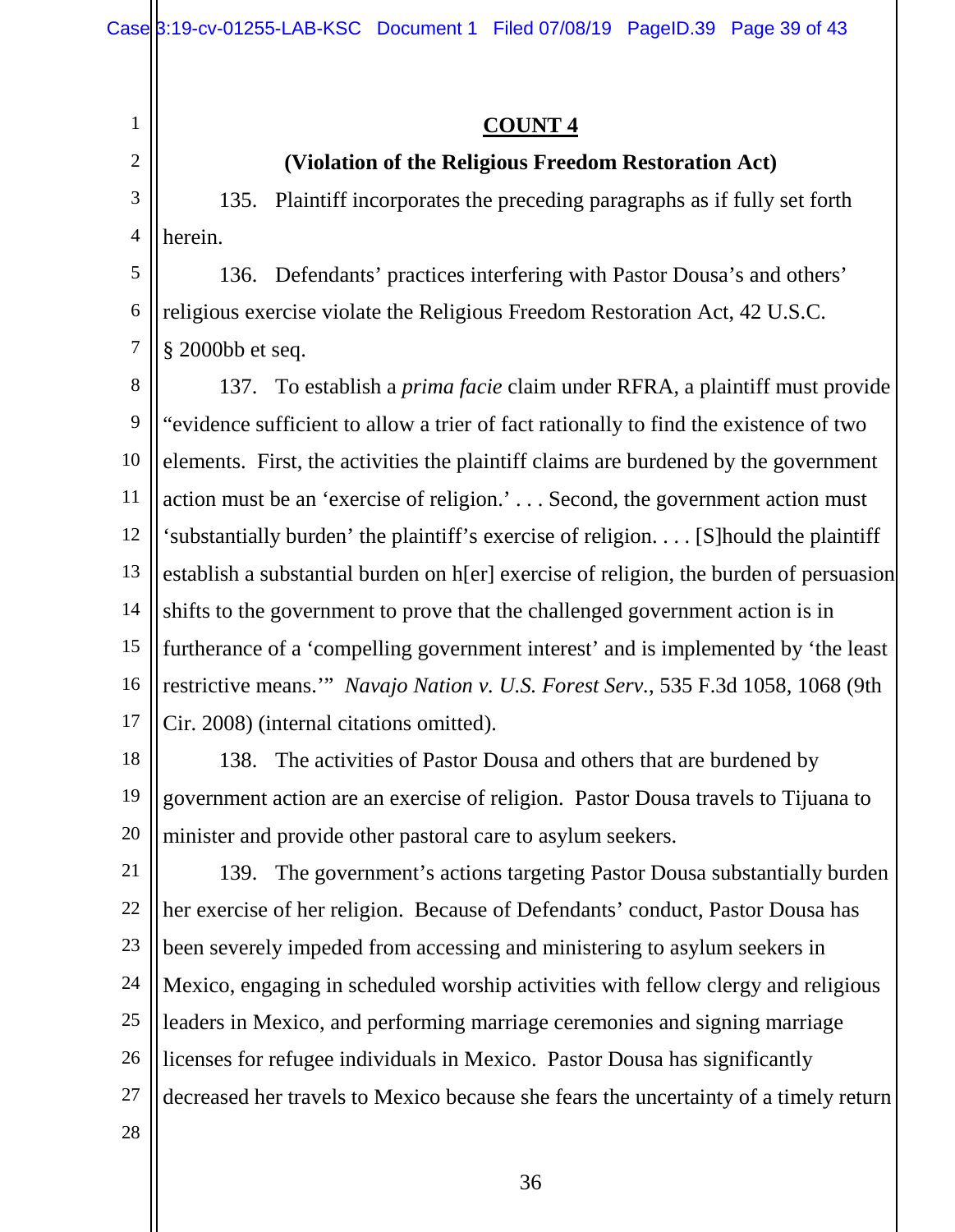1 2 3 4 5 6 7 to the United States to care for her daughter if she is again detained by Defendants. She is also unable to travel to Mexico without the accompaniment of an attorney, who is needed to ensure that her rights are not violated at the U.S.-Mexico border. Unless the Court intervenes, Pastor Dousa will be forced to continue to significantly limit her religious practices and beliefs of praying with and providing other pastoral care to asylum seekers at the U.S.-Mexico border seeking refuge. She can only minister to these asylum seekers through face-to-face encounters.

8 9 10 11 12 13 14 15 140. Defendants' actions also burden her exercise of her religion at home in New York City. The church Pastor Dousa leads reversed plans to house an asylum seekers clinic and to offer sanctuary to individual migrants because Defendants' surveillance of Pastor Dousa would put migrants receiving this pastoral care at risk of detention, separation from their families, and even deportation. Defendants' actions also have interfered with Pastor Dousa's ministry to her own congregation because surveillance of Pastor Dousa at her church and at religious events deters immigrant parishioners from attendance and participation.

16 17 18 19 141. Defendants have no compelling interest in surveilling, targeting, and detaining Pastor Dousa in this manner. While Defendants have a general interest in border security, the surveillance and detainment of Pastor Dousa for the simple act of providing pastoral services to asylum seekers does not advance that interest.

20 21 22 23 24 25 26 142. Defendants' actions therefore violate the Religious Freedom Restoration Act, 42 U.S.C. § 2000bb *et seq*. This Court should declare that Defendants' actions against those who lawfully aid, advocate for, or associate with migrants at the Southern Border as part of the exercise of their religious faith violate RFRA. The Court should enter a preliminary and permanent injunction (1) ordering Defendants to cease surveilling, detaining, or otherwise taking adverse actions against Pastor Dousa, (2) restraining Defendants from taking future adverse

- 27
- 28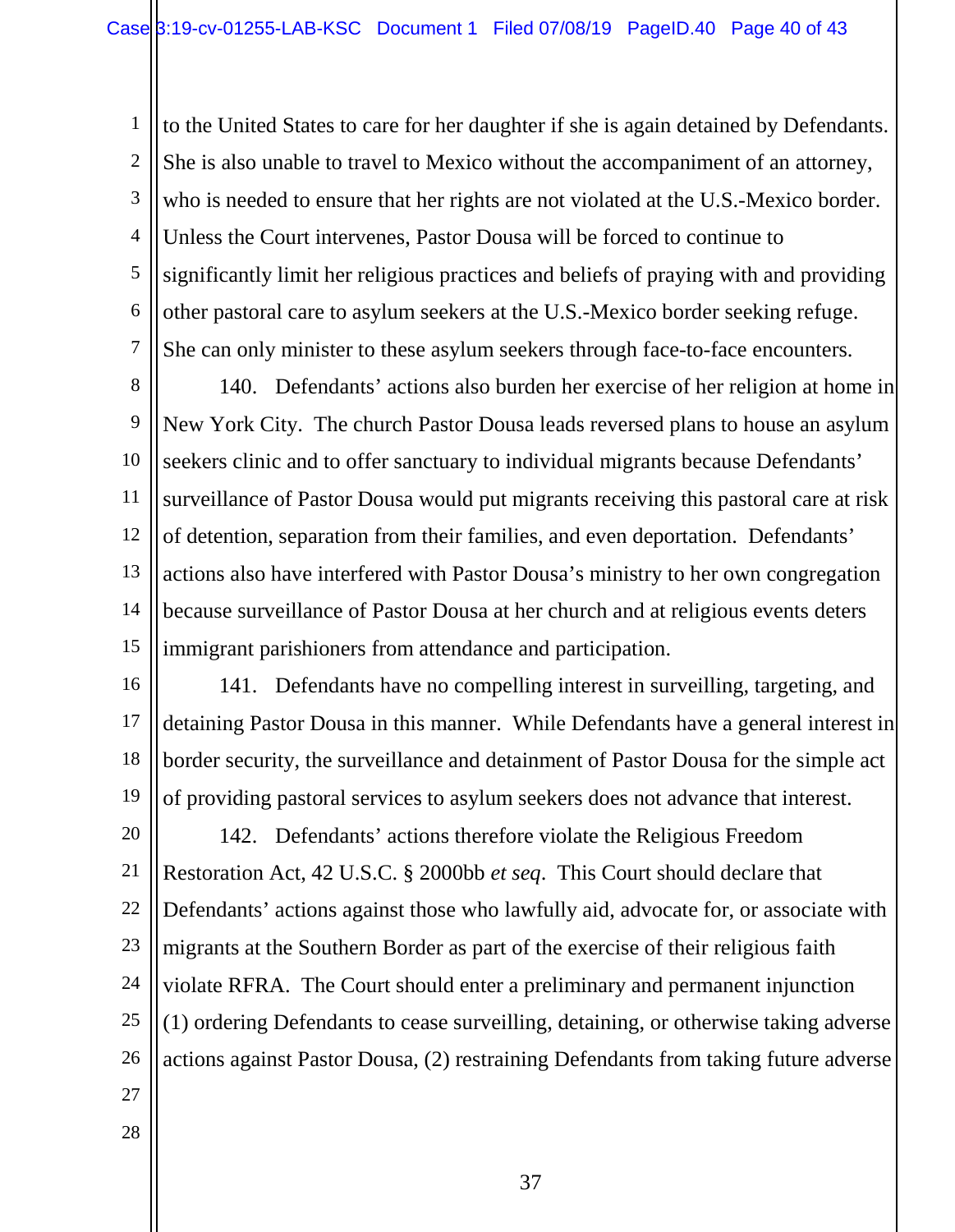1 2 actions against her based on her exercise of her religion, and (3) generally restoring her to the status quo ante.

#### **PRAYER FOR RELIEF**

4 5 WHEREFORE, Plaintiff requests that this Court enter judgment in her favor and:

6 7 8 9 a) Declare that Defendants' targeting of individuals, including Plaintiff, for surveillance, detention, or other adverse treatment because they lawfully aid, advocate for, or associate with migrants to the United States, violates the Free Speech Clause of the First Amendment;

10 11 12 13 b) Declare that Defendants' surveillance, detention, and other adverse treatment of individuals, including Plaintiff, who lawfully aid, advocate for, or associate with migrants to the United States as part of the exercise of their religious faith, violates the Free Exercise Clause of the First Amendment;

14 15 16 17 c) Declare that Defendants' surveillance, detention, and other adverse treatment of individuals, including Plaintiff, who lawfully aid, advocate for, or associate with migrants to the United States as part of the exercise of their religious faith, violates the Religious Freedom Restoration Act;

18 19 20 21 22 d) Enter a preliminary and permanent injunction ordering Defendants to cease surveilling, detaining, and otherwise targeting Plaintiff; restraining Defendants from taking any future adverse action against her based on her protected expression, association, or religious exercise; and generally restoring Plaintiff to the status quo ante;

e) Award Plaintiff costs and reasonable attorneys' fees; and Order such other relief as this Court may deem just and proper.

25 26

23

24

- 27
- 28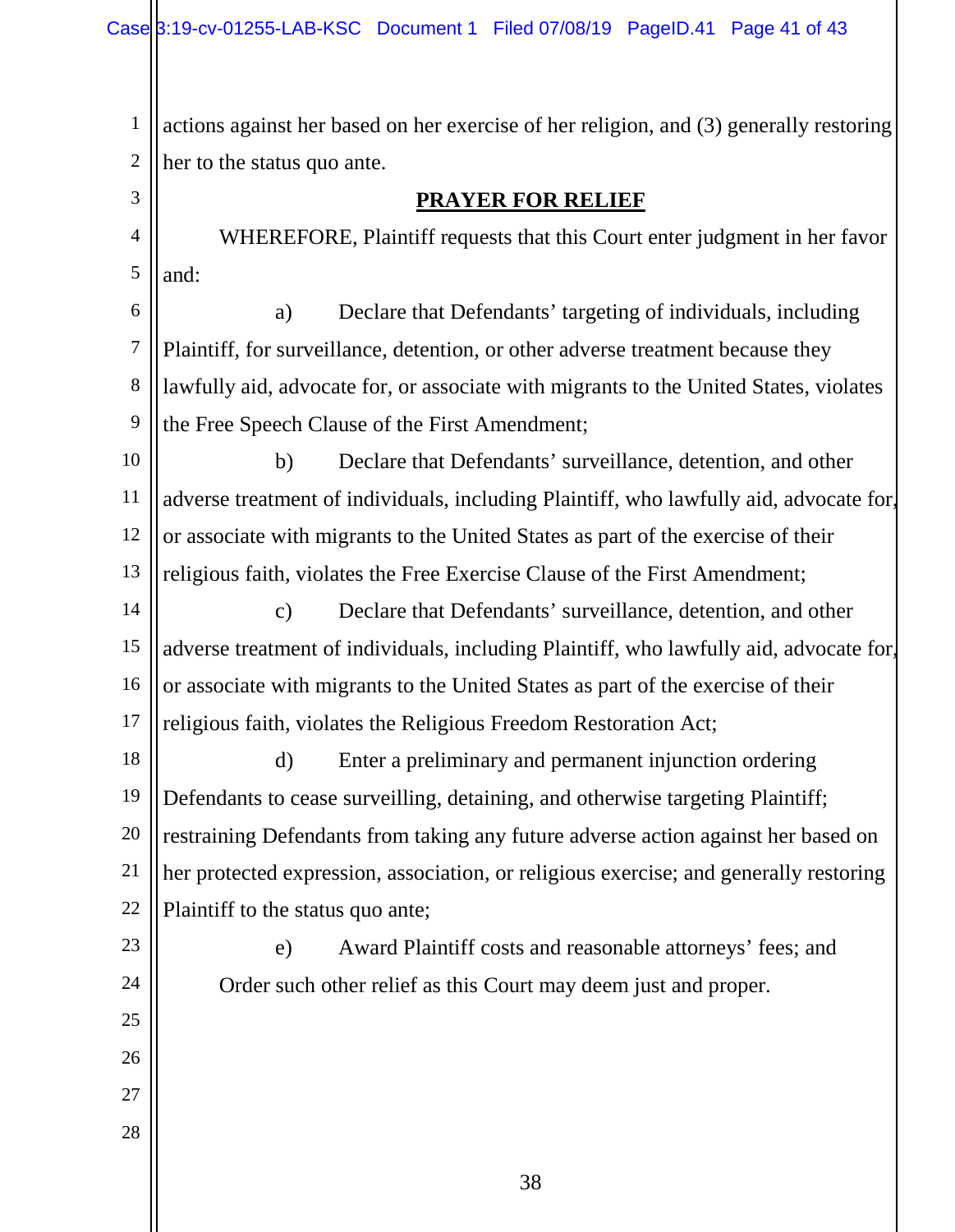## Case 3:19-cv-01255-LAB-KSC Document 1 Filed 07/08/19 PageID.42 Page 42 of 43

| $\mathbf{1}$   | Dated: July 8, 2019                              |
|----------------|--------------------------------------------------|
| $\overline{2}$ |                                                  |
| 3              | By: /s/ Jaba Tsitsuashvili<br>Jaba Tsitsuashvili |
| $\overline{4}$ | R. Stanton Jones*                                |
| 5              | William C. Perdue*<br>Christian Sheehan*         |
| 6              | Ada Añon*                                        |
| 7              | Jean Chang*<br>Leah Harrell*                     |
| 8              | <b>ARNOLD &amp; PORTER</b>                       |
| 9              | KAYE SCHOLER LLP                                 |
| 10             | Stephanie Llanes*                                |
| 11             | Anne Tindall*                                    |
| 12             | Genevieve Nadeau*<br>Ben Berwick*                |
| 13             | PROTECT DEMOCRACY                                |
| 14             | Attorneys for Plaintiff                          |
| 15             | Kaji Dousa                                       |
| 16             | *pro hac vice applications forthcoming           |
| 17             |                                                  |
| 18             |                                                  |
| 19             |                                                  |
| $20\,$         |                                                  |
| $21\,$         |                                                  |
| $22\,$         |                                                  |
| 23             |                                                  |
| 24             |                                                  |
| 25             |                                                  |
| $26\,$         |                                                  |
| $27\,$         |                                                  |
| 28             |                                                  |
|                | 39                                               |
|                |                                                  |